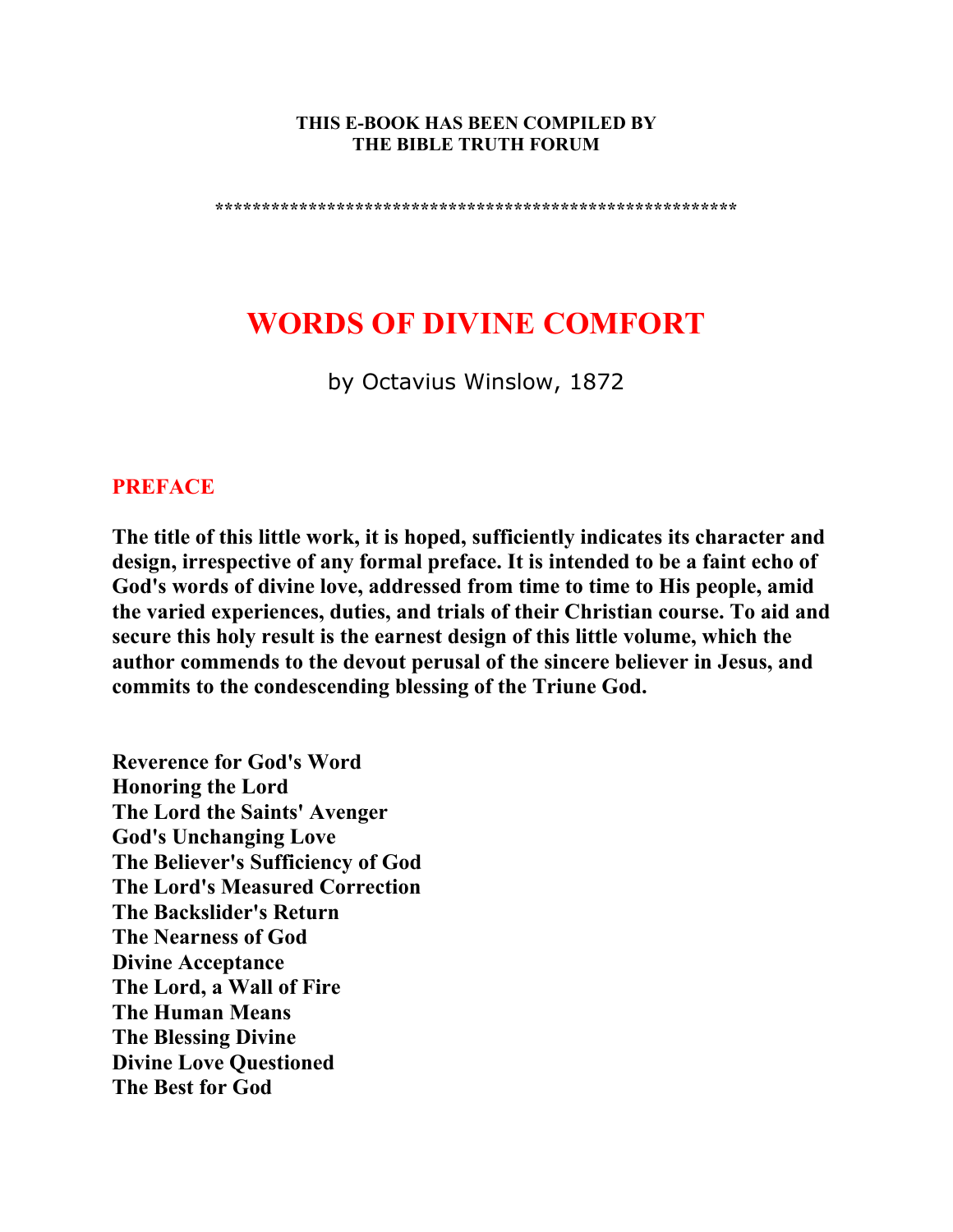**The Tithes Brought—the Blessing Given Jehovah's Jewels God's Wounding and Healing The Voice of the Lord in the Cloud Patient Endurance of Wrong Separation from the Ungodly World Obedience to Christ It Is the Blood That Saves Jesus in the Chamber of Sickness The Dying Believer The Believer in Glory Jesus in the House of Mourning Jesus the Sinner's Guest The Gentleness of God Nothing Too Hard for God The Lord's Loving Remembrances of Youth The Lord Faithful, and His Word True to the Last** 

#### **REVERENCE FOR GOD'S WORD**

**"And Micaiah said, As the Lord lives, even what my God says, that will I speak." –2 Chron. 18:13** 

**Micaiah was a God-fearing prophet. His fidelity to the Lord stands in striking and instructive contrast with the worldly policy of Jehoshaphat, King of Judah, who joined affinity with Ahab, King of Israel—an alliance which proved, as all alliances of the holy with the unholy ever will, a source of discomfort and sorrow to the king. The good prophet Micaiah was charged by the Lord with an especial and solemn message to Ahab. It contained a prohibition, and forewarned a danger. The message was distasteful and annoying to the ungodly, self-willed monarch. Other prophets, anxious to conciliate Ahab, had prophesied good, urging the adoption of a course at once contradictory to the divine injunction, and ruinous to the monarch. The moment was a critical one. Micaiah, the true prophet of the Lord, urged to join the false prophets in speaking what the Lord had not spoken to Ahab, refused to disobey God, replying in the noble language which suggests our present reflection—***"As the Lord lives, even what my God says, that will I speak."* **What to him was the favor of Ahab? What the earthly and temporary reward of a time-serving, man-pleasing policy, weighed with reverence for, and obedience to, the word and command of the living God? How replete with**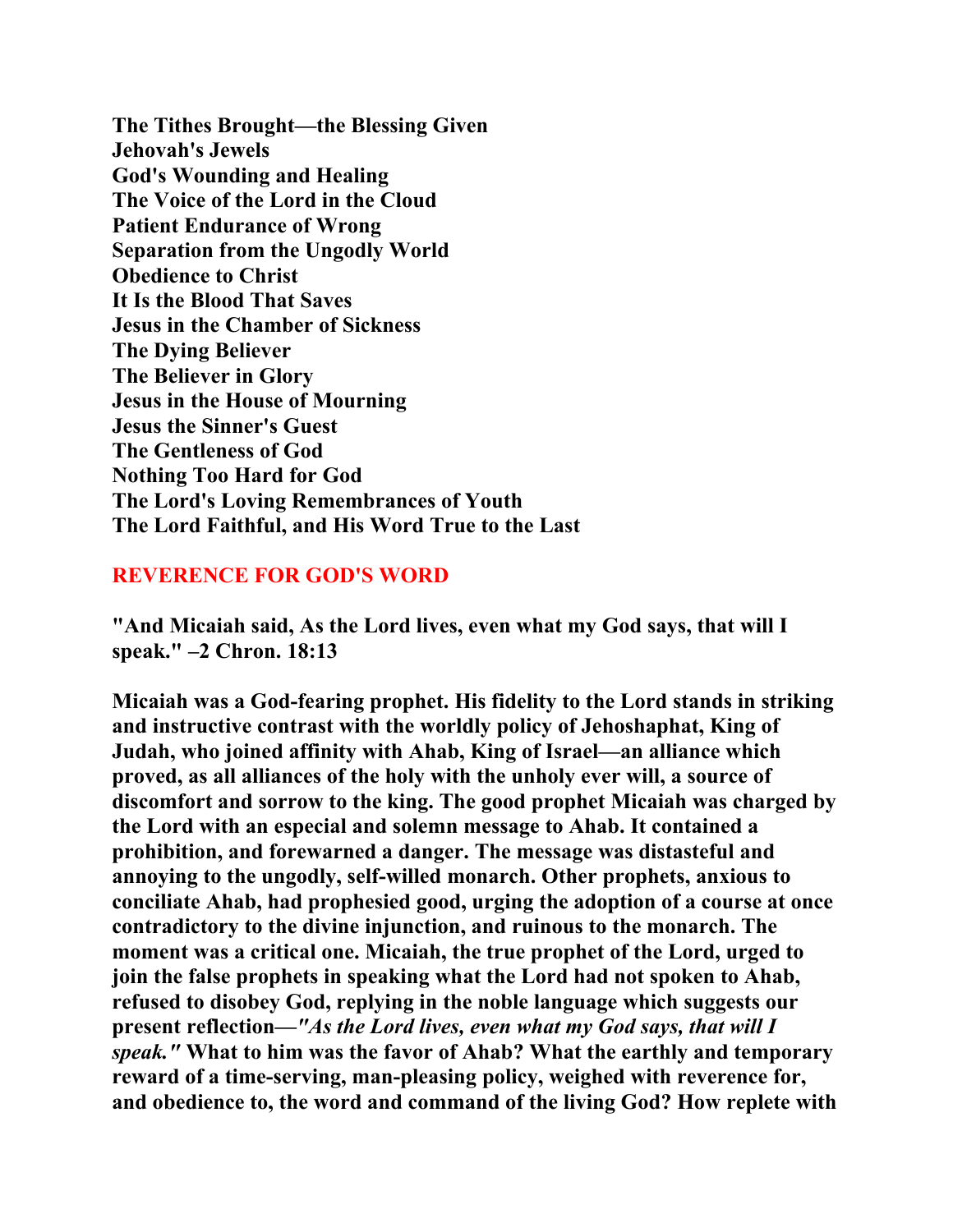**spiritual and solemn instruction are the words of the prophet? May the Holy Spirit open and apply them to our minds!** 

*Am I a minister of Christ?* **Then, as the Lord lives, what my God says, that must I speak, nothing more and nothing less. In this point of light how tremendous the responsibility of my ministerial office! I am under the most solemn obligation to preach the Gospel, the whole Gospel, and nothing but the Gospel, as God has spoken it in His Word. I must not dilute, nor pervert, nor withhold it. I must not preach it with reservation, either to exalt myself or to please man. I must preach Christ's obedience as the sinner's free justification; Christ's death as the sinner's full pardon; Christ's example as the believer's rule of life—in a word, Christ must be the all and in all of my ministry—even what my God says, that will I speak. Woe is unto me, if I preach not the pure, simple, unadulterated Gospel of Christ! The blood of souls will God require at my hands!** 

*Am I a disciple of Christ?* **Then I must believe and accept nothing but what the Lord my God has spoken. Guarded against human additions, man's teaching, and those who would seduce me from the simplicity of the truth as it is in Jesus, I must have a "Thus says the Lord" for what I believe and accept. To the law and to the testimony. By this divine rule I must weigh and examine, taking heed, not only** *how* **I hear, but also,** *what* **I hear. An inspired Apostle has told me that, "The anointing which I have received abides in me, and that I need not that any man should teach me;" let me therefore believe and speak only that which my God has spoken.** 

**O Lord! deepen my reverence for Your word! Confirm my faith in its divinity, increase my experience of its power, and deepen my sense of its preciousness. May I stand in awe of its solemn revelations, walk in the holiness of its precepts, live more simply upon its promises, and increasingly find it sweeter than honey, yes, than the honeycomb, to my taste. As the Lord lives, even what my Lord says, that will I believe, that will I accept, and that will I speak. In all my trials, sorrows, and needs, may Your Word be my comfort and support. May it sweeten the bitter waters of affliction, pencil the rainbow of hope upon the dark clouds of my pilgrimage; and, when I die, may its gracious invitations and precious promises bring Jesus near to my soul.** 

**"How well Your blessed truths agree! How wise and holy Your commands! Your promises, how sweet they be!**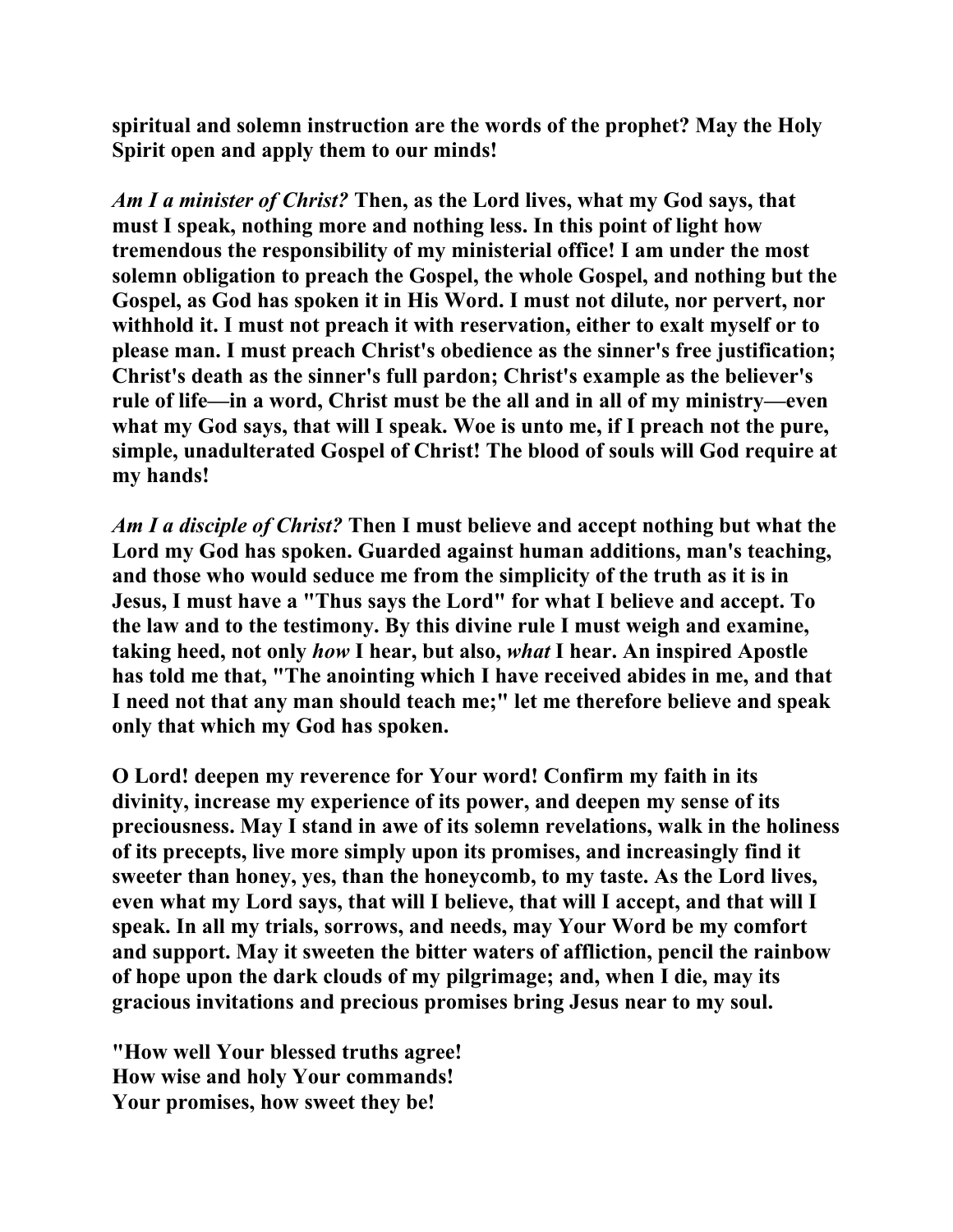**How firm our hope and comfort stands!** 

**"Should all the forms that men devise Assault my faith with treacherous art, I'd call them vanity and lies, And bind the Gospel to my heart."** 

## **HONORING THE LORD**

**"The Lord says, Those who honor Me I will honor."—1 Sam. 2:30** 

**How necessary for our instruction and God's glory that we should accept His Word just as we find it, and not as interpreted by a fallible church, or as reflected from a human standard. It is perilous to study the Bible in any other light than its own, or to recognize any other interpreter than its Divine Author. Guided by this precept, let us consider the words of God which suggest our present meditation***—"Those who honor Me I will honor."* **They were originally spoken to Eli on the occasion of his preferring the sinful indulgence of his sons to the command and glory of God. By retaining them in the priests' offices, polluted by their iniquity and scandalized by their sacrilege, Eli had greatly dishonored God. It was on this solemn occasion that He spoke these words—***"Those who honor Me I will honor, and those who despise Me shall be lightly esteemed."* 

**The subject is solemn—searching—instructive. God keep us from Eli's sin! May His glory be our first and supreme object. God is justly jealous of His honor. He would not be God, righteous and pure, were He to part with one scintillation of His glory.** *"My glory will I not give to another."* **How, then, may I—trusting that, through electing love and sovereign grace, I am His adopted child, His chosen servant—best honor Him?** 

**First.** *By fully believing in the divinity of His revealed Word.* **In magnifying His Word above His Name, God has demonstrated how closely entwined are His honor and His truth. To cast, then, a doubt upon the truth of God's Word, is to cast the highest dishonor upon God himself. My soul, beware of low views of inspiration, of tampering with the Bible, of caviling at any revealed truth; but, stand in awe of its divinity, adore its majesty, and bow unquestioningly to its authority. Then will God honor you, by making His Word your light in darkness, your joy in grief, your strength in service, your hope in**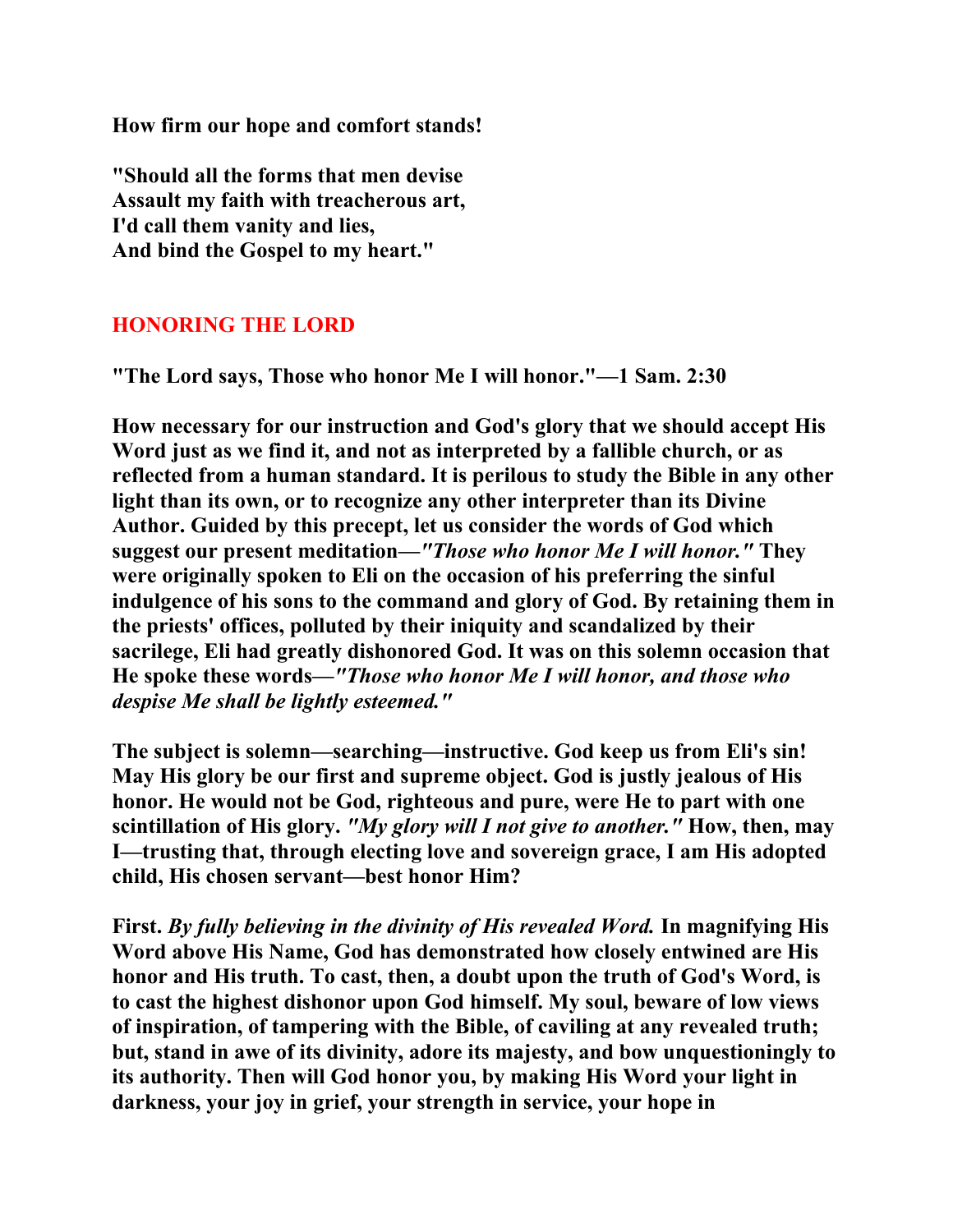**despondency and despair. Thus, the Gospel you do implicitly and fully accept, will soothe you in life, support you in death, and be your glory and song through eternity. Thus honoring God in His Word, God will honor you by making that Word the joy and rejoicing of your soul.** 

**I honor God by** *trusting Him.* **As there is not a more God-dishonoring principle than** *unbelief,* **so there is not a more God-glorifying grace than the**  *faith* **that reposes in Him, with a childlike and unquestioning confidence—a faith that trusts His veracity to fulfill, and His power to perform all that He is pledged in His covenant and Word to do. My soul, you are tried, burdened, and in need.** *Have faith in God!* **Now is the time to bring honor and glory to His great Name by a simple, unhesitating trust in His power, faithfulness, and love—to comfort your sorrow, to counsel your perplexity, and to bring you out of trouble, with the richest blessing springing therefrom. Then will your God honor you. The faith that trusts the all-sufficiency of God, believing that the promise, though not yet performed, and that the prayer, though not yet answered, still will be, shall be crowned with a full realization of all it needed, all it asked, and all it hoped. God will say, "You have crowned** *My faithfulness*  **by** *trusting* **Me, I will now crown** *your faith* **by** *giving* **to you."** 

**Let me honor Christ** *by fully accepting His salvation.* **O my soul, beware of placing your sin, and guilt, and unworthiness, beyond the limit of Christ's ability and willingness to save. Oh! what dishonor to the Savior—a dishonor with which even devils are not chargeable—to doubt the efficacy of His blood to pardon, and the merit of His righteousness to justify the very chief of sinners.** 

**Lord! what honor have You put upon me, to ask me to believe—to accept—to be saved! What marvelous condescension and grace that, in doing this, You should receive it as an honor done to You at my worthless hands. Blessed Lord! I will trample my own honor in the dust, if Yours be but reared upon its utter ruin. Self shall be uncrowned, that upon Your head the crown may flourish!** 

## **THE LORD THE SAINTS' AVENGER**

**"Because of the oppression of the weak and the groaning of the needy, I will now arise," says the Lord. "I will protect them from those who malign them." Psalm 12:5**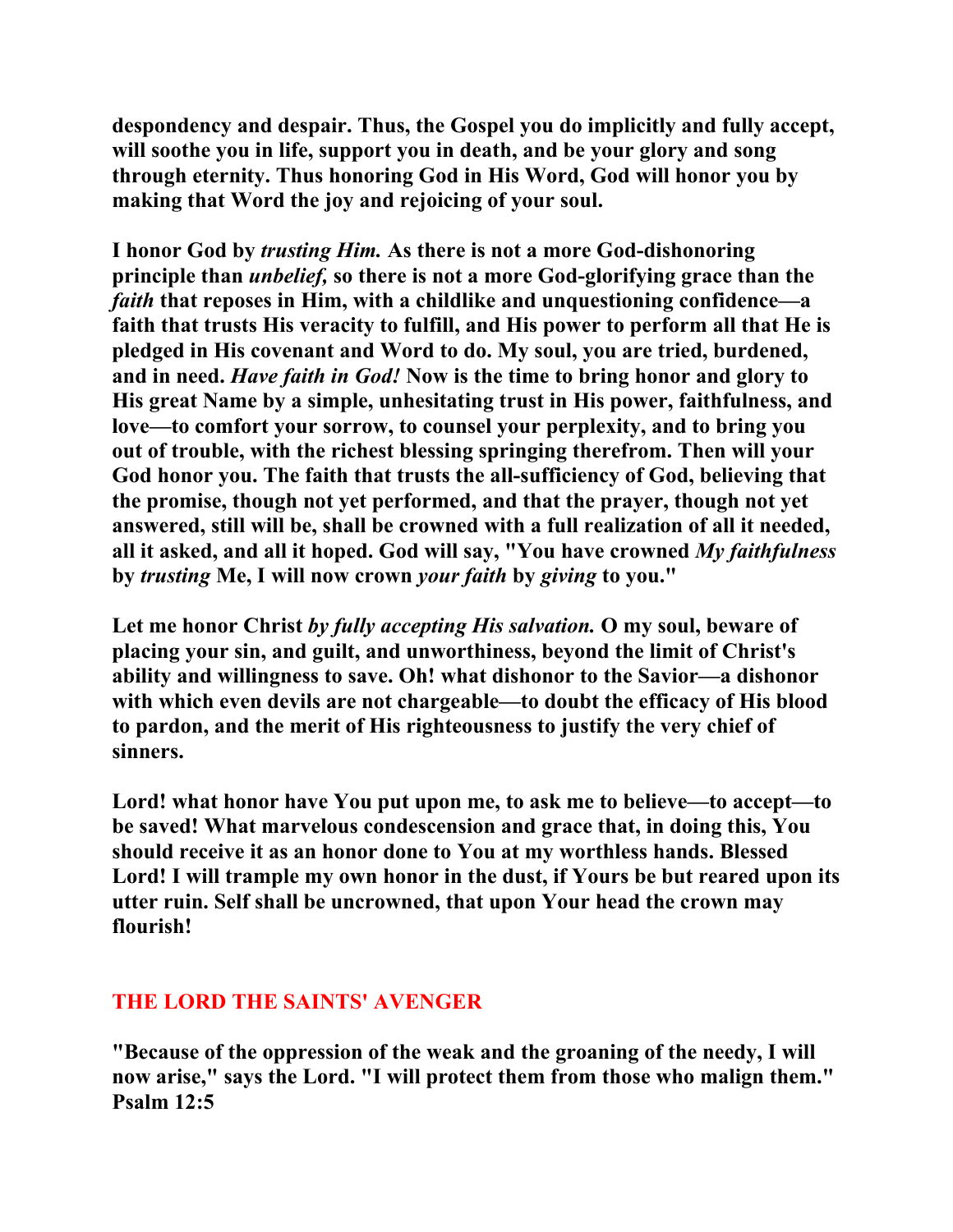**Never are the ungodly further from the mark—never committed to a mistake more suicidal and fatal than when they lay the hand of injustice and oppression upon the saints of the Most High! God is for them. He is the Avenger of all those who put their trust in Him—the widow and the fatherless—and those who touch them touch the apple of His eye.** *"If God is for us, who can be against us?"* **A simple missionary incident may illustrate this truth. A little band of missionaries in the Fiji Islands found their home, on one occasion, surrounded by a troop of armed savages, bent upon their destruction. Unable, as unwilling, to fight, they closed the door, and betook themselves to prayer. Presently, the war-whoop suddenly ceased. On opening the door they found only one savage there. "Where are your chiefs?" he was asked. "They are gone," was the reply; "they heard you praying to your God, and they knew that your God was a** *strong* **God, and they left." How true this testimony of the savages! The God of the Christians is a** *strong* **Lord. All that strength is on the side of His people.** *"For the eyes of the Lord run to and fro throughout the whole earth, to show Himself STRONG in the behalf of those whose heart is perfect toward Him."* **Consider, O my soul, this truth, that the Lord is the strength of His people and the Avenger of all who are oppressed, and will set them in a safe place from those who malign them.** 

**The Lord's people are an OPPRESSED people. The ungodly oppress them sins oppress them—afflictions oppress them—temptations oppress them needs oppress them—infirmities oppress them—the body of sickness and suffering oppresses them—and, alas! that it should be said, even the** *saints*  **often oppress them—for some of their keenest shafts have been forged and flung by a brother's hand. Oh, if there is a spectacle on earth which might well awaken tears in heaven, it is that of the brethren of one Father, the ransomed of one Savior, the travelers to one home, "falling out by the way," by reason of their varied shades of doctrine, or of worship, or of church relation and so, "biting and devouring one another." My soul, be a lover of good men; love them, not because they are of your creed, or of your church, but,** *because they belong to Christ***—so shall all men know that you are also one of His disciples.** 

**But, the Lord stands up for His oppressed ones. He is the Avenger of all such.**  *"It is God who avenges me,"* **says David. Leave Him, O my soul, to vindicate your character, to redress your wrong, to rid you of your adversary, and He will bring forth your righteousness as the light, and your judgment as the noon-day. "O Lord, You have pleaded the causes of my soul."**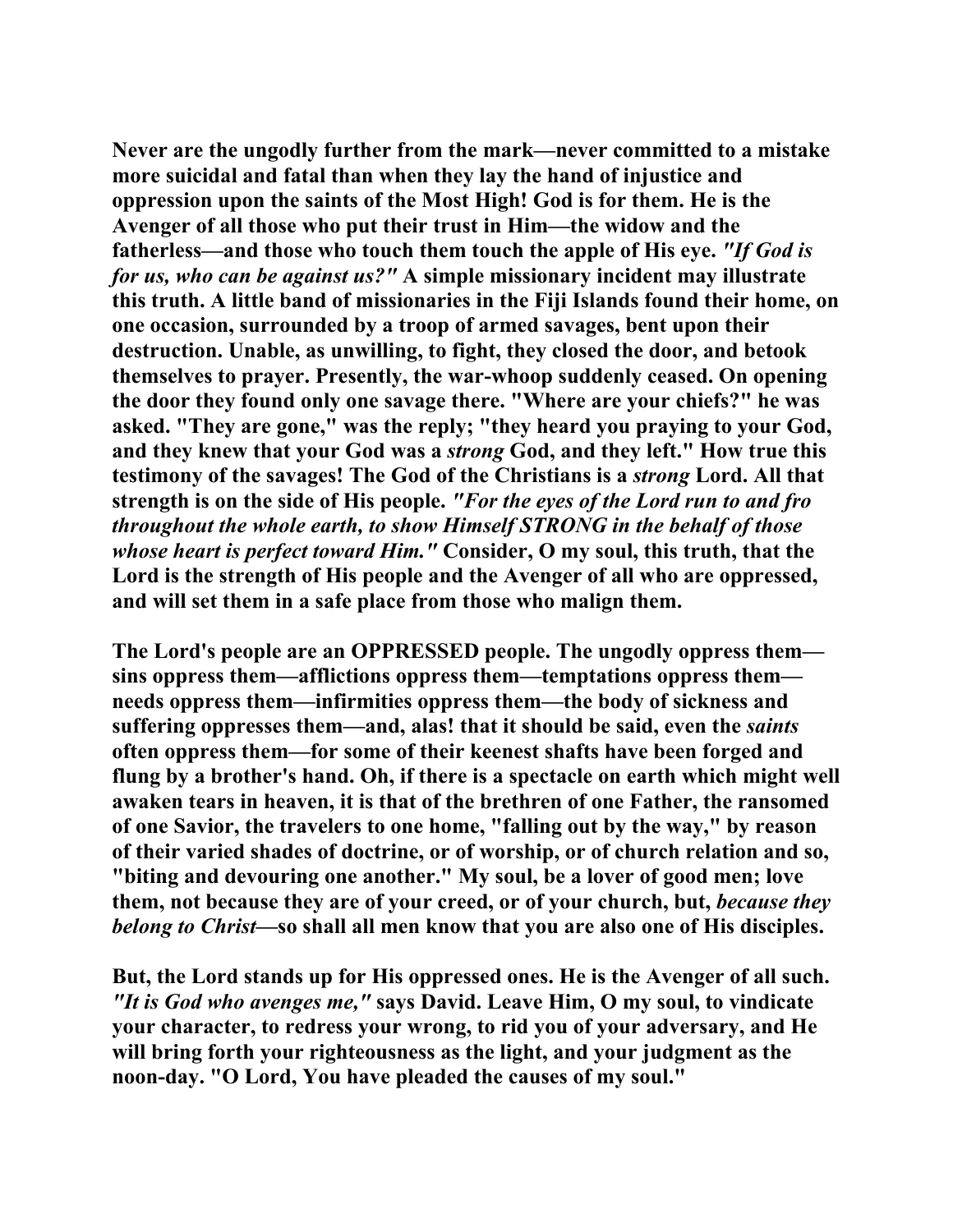**The sighing of the needy." Jesus was a** *sighing* **Savior! He often** *"sighed* **deeply in His spirit." And still He is in sympathy with His members, who sigh by reason of sin and suffering and need. For these He will arise. Sigh on, O my soul! the sigh that breathes from a broken heart, or is wrung from an anguished spirit, or is awakened by the unkindness of the oppressor, or the wounding of a Christian brother, ascends to heaven as music in the ear of the Great High Priest within the veil, and awakens the echoes of His loving and compassionate heart. Weeping has a voice—sighs have a language—and Jesus hears the one and understands the other. To nothing belonging to a saint can the Lord be indifferent.** *"O Lord! I am oppressed—undertake for me."* **Thus, let the burden of oppression, and sigh of need, prompt you to prayer; then shall you thank and praise Him for both.** 

**"Give to the winds your fears; Hope, and be undismayed; God hears your sighs, and counts your tears, God shall lift up your head."** 

# **GOD'S UNCHANGING LOVE**

**"The mountains shall depart, and the hills be removed; but My kindness shall not depart from you, neither shall the covenant of My peace be removed, says the Lord who has mercy on you."—Isaiah 54:10** 

**There is nothing true but heaven—none unchangeable but God. "The mountains shall depart, and the hills be removed"—the lofty and the beautiful, the strong and the attractive of created good shall decay and vanish—the earthquake of time's revolution and of human instability shaking them to the center; but God's covenant of love, and God's love of the covenant, abides forever—for God has spoken it, and it is impossible for Him to lie. Sit down, my soul, and meditate awhile upon this heart-cheering, soulsatisfying truth—the unchangeable love of your covenant God and Father.**  *"The mountains shall depart, and the hills be removed; but My kindness shall not depart from you, neither shall the covenant of My peace be removed, says the Lord who has mercy on you."*

*"My kindness."* **Oh what touching and impressive words are these! Human kindness is sweet and grateful—the kindness and love of the creature; what, then, must be divine kindness—the kindness and love of God? Oh how kind is**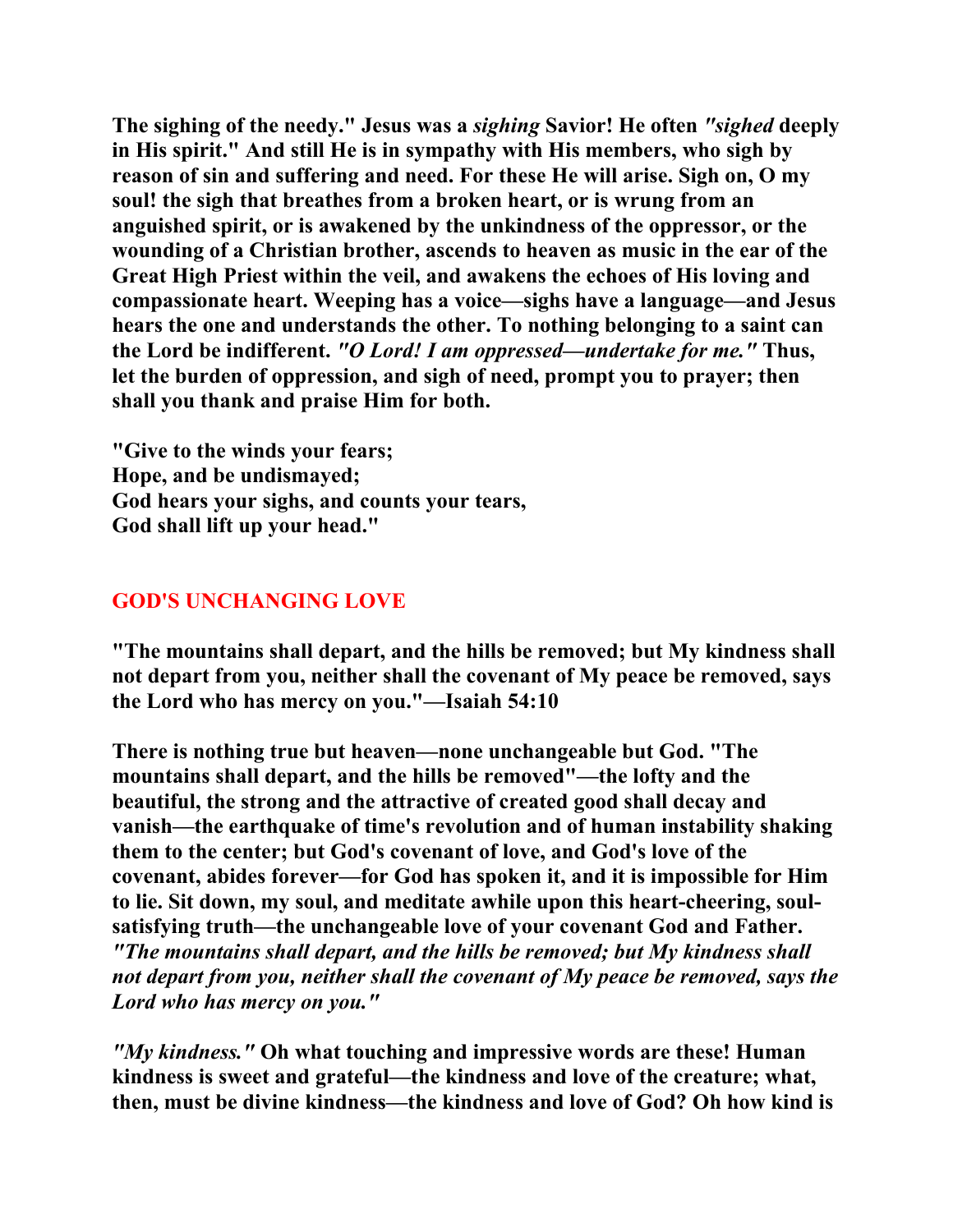**Jesus! There is kindness in all He does and in all He says—kindness in His promises, kindness in His rebukes, kindness in what He gives, kindness in what He withholds, and kindness in what He recalls; kindness in every stroke of His rod, and kindness in every smile of His love. O! my Savior, how great Your kindness in bearing my sins, in calling me by Your effectual grace, in keeping me from falling by Your power, and in giving me a name and a place among Your saints.** 

*"Shall not depart from you."* **My soul, consider the love of God for you, as everlasting love. It never did, it never will, depart. Notwithstanding your fall in Adam—your depraved nature—your constant sins and departures, the love of God continues. He may veil for a little moment the light of His countenance, may chastise and afflict you for your revoltings and backslidings; still, having loved you once, He loves you to the end. Whatever else departs, His love never will. Wealth may leave you, health may fail you, friends may forsake you, and life itself expire; but God's paternal love, and Christ's fraternal sympathy, will never, never change.** 

*"Neither shall the covenant of My peace be removed."* **The covenant of peace made with Christ, on your behalf, O my soul, sealed with His blood, even the "blood of the everlasting covenant," which procured peace, speaks peace, and bequeaths peace, even "the peace of God which passes all understanding," shall never be removed. The mountains of human strength, lofty and sungilded—the hills of creature good, clad with verdure, and smiling with fruit shall be removed—the strongest, the loveliest, and the dearest the first to die—but, "Jesus Christ is the same yesterday, today, and forever." Amid the vicissitudes and changes of the present—the dying friends and revolving landscapes of life—cling, O my soul, to Him whose covenant never alters, whose kindness never changes; who, having loved you before all time, and loved you in all time, will love you to the end of all time—yes, when time shall be no longer. The Lord that has mercy upon you has said it.** 

**Unconverted soul! the day will come when, if found out of Christ, you will cry to the mountains and to the rocks to cover you—but will cry in vain! Before His face of glory the heavens and the earth will flee away, and your soul will stand without a shelter or a hiding place. Escape for your life! There is one mountain, and one only, where you can find shelter from the wrath that is to come—it is Mount Calvary. Hidden there, the "Avenger of Blood" cannot reach you. No refuge but the cross—no fountain but the blood—no righteousness but Christ's—no Savior but Jesus—will meet your case. "Him**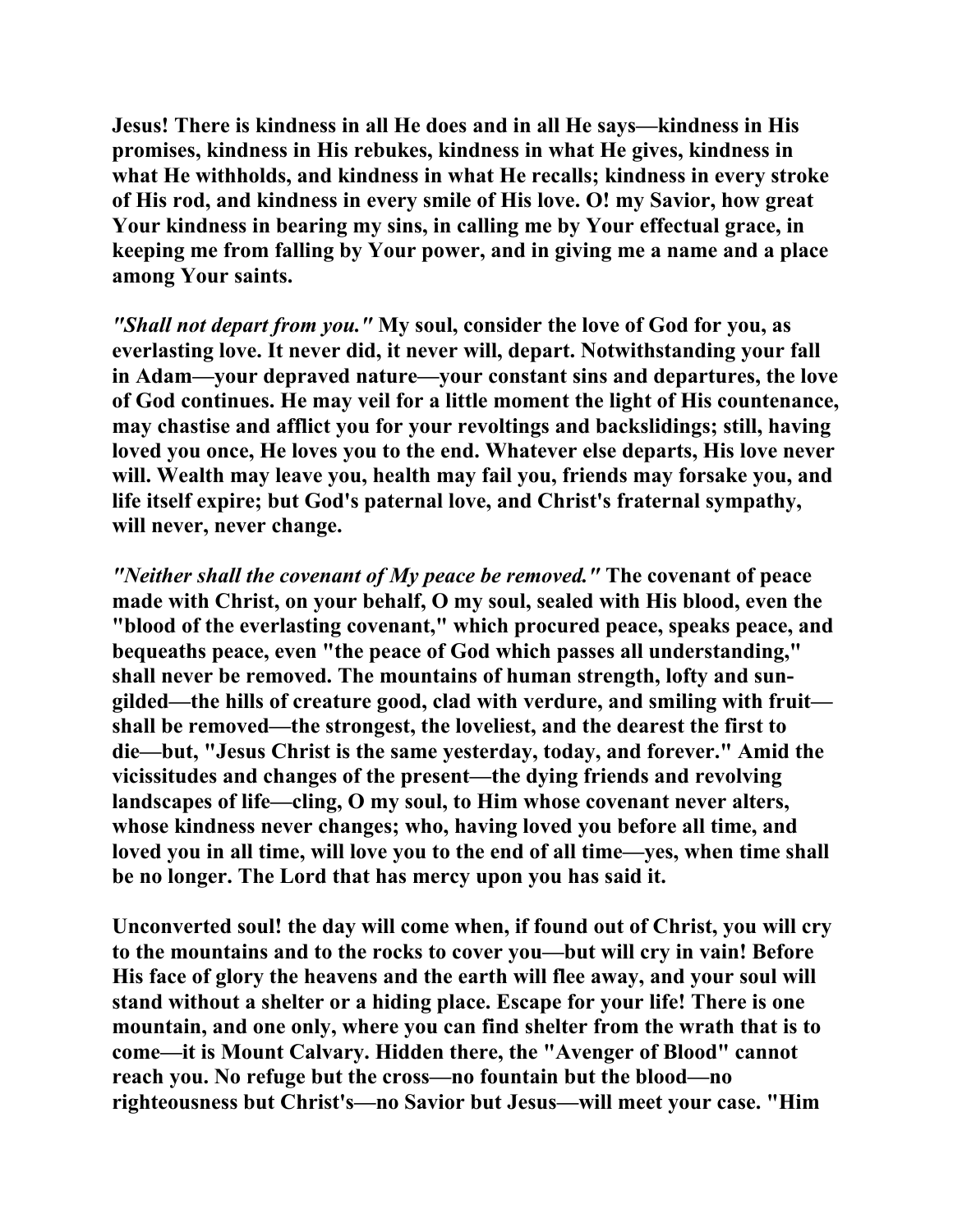**that comes unto Me I will in no way cast out.''** 

**"Just as I am! without one plea, But that the Savior died for me, And that You bid me come to Thee, O Lamb of God, I come!"** 

## **THE BELIEVER'S SUFFICIENCY OF GOD**

**"Then I said, Ah, Lord God! behold, I cannot speak—for I am a child. But the Lord said unto me, Say not, I am a child—for you shall go to all that I shall send you, and whatever I command you, you shall speak. Be not afraid of their faces—for I am with you to deliver you, says the Lord."—Jer. 1:6-8** 

**Such was the spirit, and such the prayer, of the weeping prophet Jeremiah, in view of the great mission to which God now called him. How instructive the words! Learn, my soul, this, among other lessons taught by His servant, that before the Lord exalts, He lays us low; before He places a believer in some position of distinction in the Church, or calls him to any great and holy service in the world, He first empties him of all vain and foolish conceit of his own wisdom, power, and holiness; imbuing him with a lowly, obedient, and docile spirit; acknowledging, "Lord, I am but a child; I know not how to go out or how to come in." Is the Lord thus dealing with you, my soul? is He mowing down by His Spirit your fancied strength, worthiness, and importance? or, is He causing you to pass through some fiery trial, and the flame scorching and consuming? Accept this discipline of God as but intended to prepare you for a higher office, a holier mission, greater usefulness in the Church and the world, for which, in the purpose of His grace, He has ordained you. By this training of sorrow and suffering and emptying, you shall become a "vessel unto honor, sanctified and fit for the Master's use, and prepared unto every good work."** 

*"You shall go to all that I shall send you, and whatever I command you, you shall speak. Be not afraid, for I am with you, to deliver you, says the Lord."* **This "thus says the Lord" is enough to quell every fear, to meet every objection, and to inspire the timid servant of the Lord with a giant's strength, and a martyr's fortitude in the "kingdom and patience of Christ."** *"I am with you, says the Lord."* **You may shrink at the call of God from a sense of personal unfitness; you may plead your educational deficiency—your lack of wisdom of years—or of eloquence—exclaiming, "Lord, I know not how to speak, or**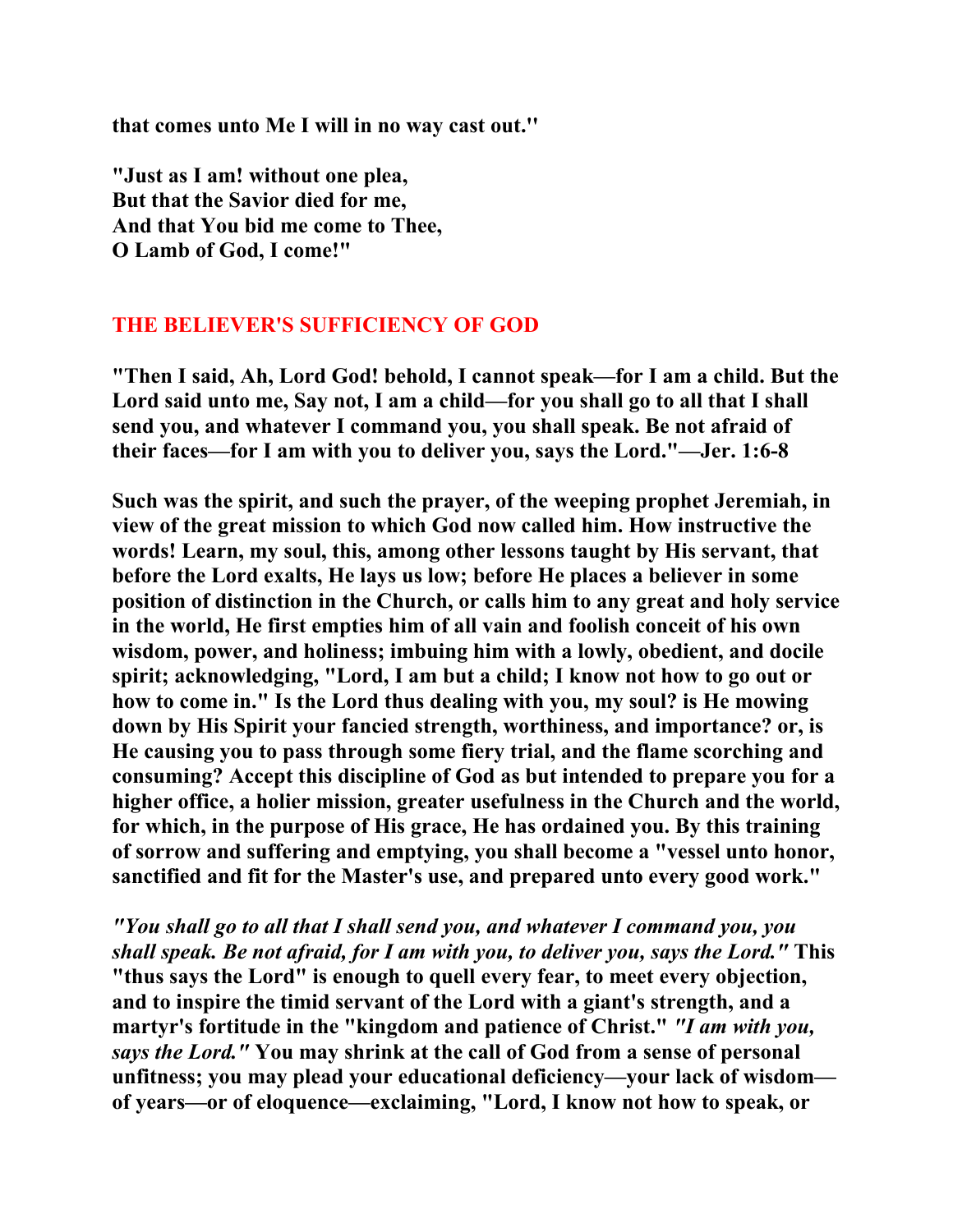**how to act, for I am but a child in knowledge, in experience, in strength;" but, listen to the word of the Lord,** *"Fear not, I am with you."* **Enough! O my Lord, put forth Your hand and touch my mouth as You did Your servant Jeremiah, clothing and sanctifying my tongue with heavenly wisdom and grace, that, with a power and a wisdom higher and holier than my own, I may speak a word for You, for Christ, for truth.** 

**Learn, my soul, that in all holy service for God and for man, your true sufficiency is of God. Ever be anxious only to obey His call, to go where He shall send you, to speak what He shall command you, not afraid of the stern look, and frowning brow, and angry countenance of man; for your God is with you to defend you, and to give you a mouth and wisdom, such as all your adversaries shall not be able to gainsay or resist. In all your needs, trials, and service, do not forget, O my soul, that it has pleased the Father that all fullness of grace, and wisdom, and strength, and sympathy, should dwell in Jesus. To Him repair with every need, spiritual and temporal. Draw frequently and largely from this inexhaustible Treasury, living by faith as a personal pensioner upon His personal bounty. He can make you strong to bear, eloquent to speak, patient to endure, meek to suffer, wise as the serpent, harmless as the dove, a lamb in your gentleness, a giant in your might, a martyr in your fortitude. "With Christ strengthening me, I can do all things." "My grace is sufficient for you." Forward, then, in duty, forward in service, forward in suffering, mortifying the flesh, crucifying the world, resisting the devil, strong in the grace that is in Christ Jesus, and realizing moment by moment that, "as your day is so shall your strength be." "OUR SUFFICIENCY IS OF GOD."** 

**"One trial more must yet be past, One pang—the keenest and the last; And when, with brow convulsed and pale, My feeble, quivering heart-strings fail, Redeemer! grant my soul to see That, 'as her days, her strength shall be.'"** 

#### **THE LORD'S MEASURED CORRECTION**

**"I am with you, says the Lord—I will correct you in measure." Jer. 30:11** 

**Divine correction is an essential element in our spiritual fitness for divine**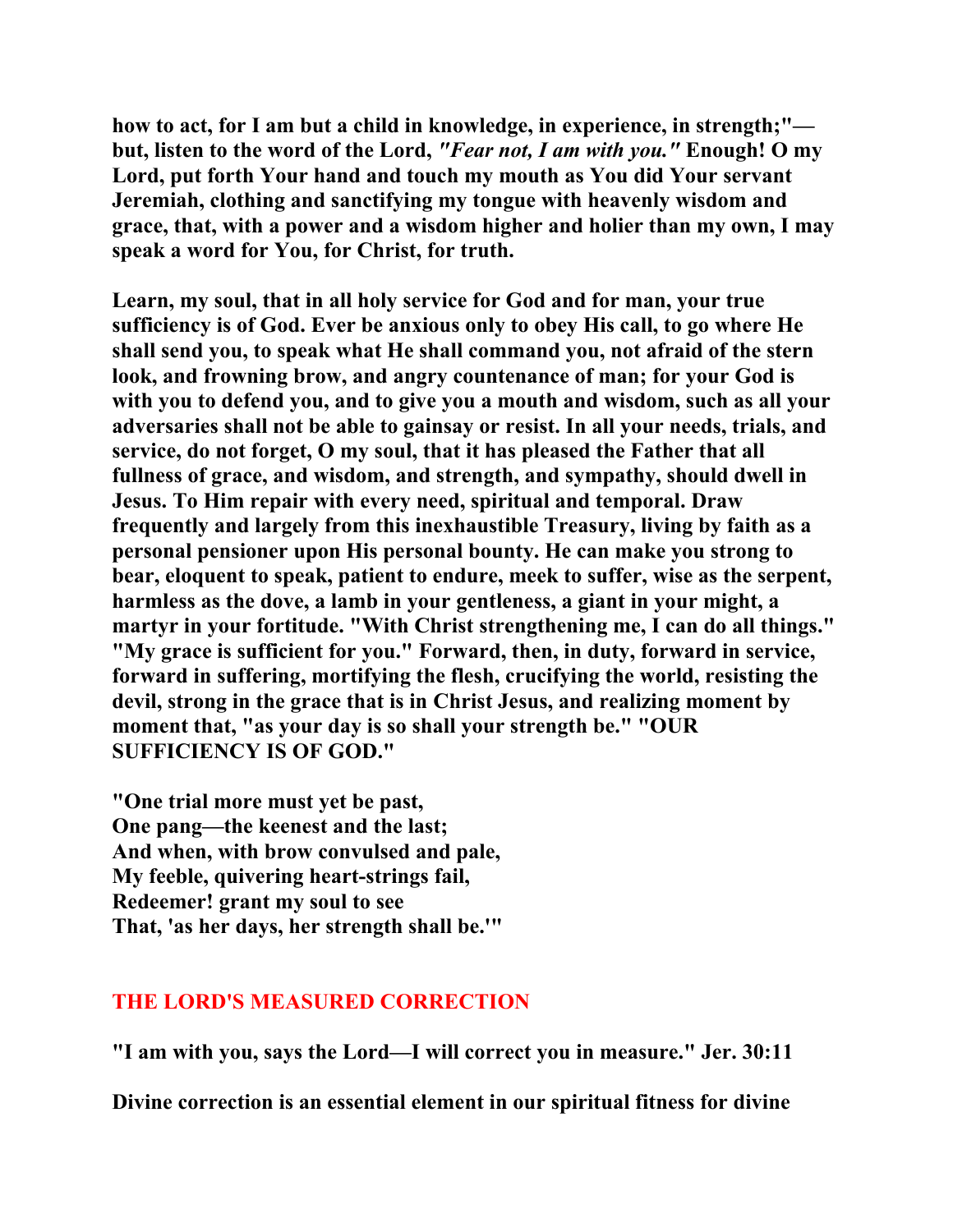**glory. The furnace of trial is as necessary to our heart-sanctification; as the fountain of blood is to our soul-cleansing. There must be, not only a legal title to the possession of heaven, but there must also be a moral fitness for the enjoyment of heaven. Christ produces the one by the imputation of His righteousness, the Holy Spirit produces the other by the impartation of His grace; and one of His most powerful instruments in its accomplishment is,** *the sanctified correction of our God.* **Oh, who would ask exemption from the discipline of correction, when the rod that inflicts it is so thickly studded with the buds and so richly blooms with the blossoms of** *grace,* **soon to expand and ripen into the golden fruit of** *glory?*

*"I will correct you."* **It is the language of our heavenly Father—for what son is there whom the Father chastens not? Enough, my soul, that all your afflictions and sufferings, trials and sorrows, are paternal, and not judicial the correction of a Father, and not the condemnation of a Judge; and, though the sword is unsheathed to slay, and the rod is uplifted to smite, both are in the hands of Paternal Love—love, that can do nothing unkind, nothing arbitrary, nothing wrong, nothing that shall injure a hair of our head. "I will correct you." Then, Lord, do as seems good to You. Give me this sign and seal of my sonship; let me but look above and beyond the second and proximate causes of my calamity and grief, and see no one but Jesus, and hear no voice but my Father's—and I bow my head and drink without a murmur the cup You give me.** 

*"In measure,"* **that is, according to judgment; with discretion, with moderation, not measured by what you deserve, but by what you can bear. Ah! how measured, my soul, have the corrections of the Lord been with you! Not according to the scale of my innumerable sins, aggravated backslidings, ungrateful returns; but, according to the multitude—the infinite multitude of Your tender mercies and loving-kindnesses, have You chastened me, O my Father. Know therefore, my soul, that God exacts of you less than your iniquity deserves (Job 11:6). Truly, Lord, You have not dealt with me after my sins, nor rewarded me according to my iniquities.** *"Correct me, but with judgment—not in Your anger, lest You bring me to nothing"* **(Jer. 10:24).** 

**Listen to the Lord's gracious answer***,* **"I will not accuse forever, nor will I always be angry, for then the spirit of man would grow faint before me—the breath of man that I have created." (Isaiah 57:16). Jesus bore for you correction without measure, wrath without mixture, draining the cup to its dregs, that He might give it back to you, brimmed and overflowing with a**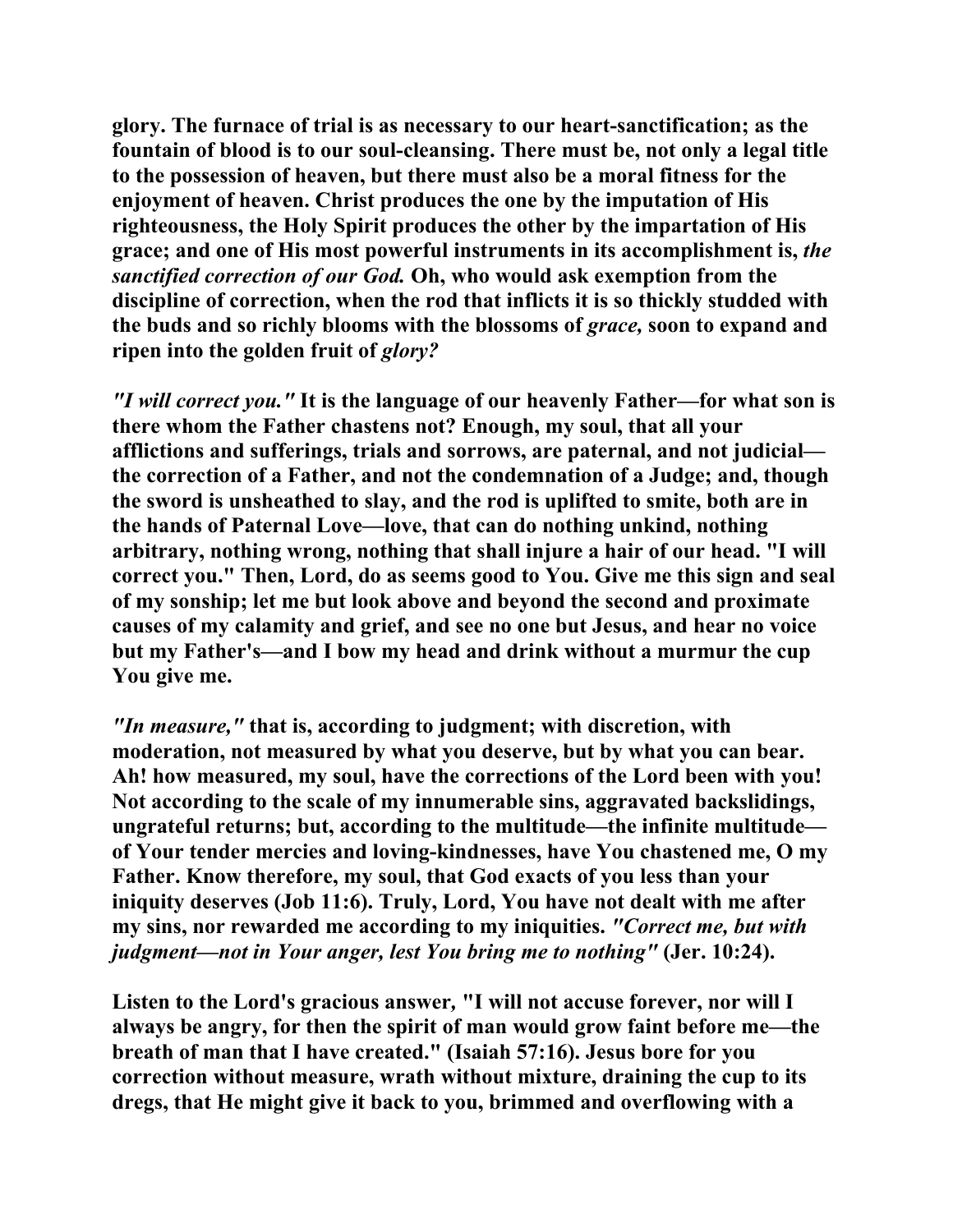**Father's love.** 

**Precious Savior! there had been no mixture of sweetness in my cup of sorrow—no tender mitigation of my discipline of suffering—no measurement in my Father's corrections—no hope in my approaching death—had You not sorrowed, suffered, and died in my stead—exhausting the last particle of my curse, and drinking the last drop of God's wrath. I will love You, Lord, for You have dealt well with Your servant. Correct me—it will but scatter the chaff, and consume the dross, and rid me of the clay; and I shall mount on stronger wing, and soar to a loftier height, and sing a sweeter song, as I ascend—** 

**"All I meet I find assists me In my path to heavenly joy, Where, though trials now attend me, Trials never more annoy— Sweet affliction! Thus to lead to endless joy.** 

**"Blest these with a weight of glory. Still the path I'll never forget, But, exulting, cry, it leads me To my blessed Savior's seat! Sweet affliction! Which has brought to Jesus' feet!"** 

## **THE BACKSLIDER'S RETURN**

**"Yet return again to Me, says the Lord." Jer. 3:1** 

**Could there be a more touching** *"Thus says the Lord"* **than this? The voice of Jesus, as it echoed over the mountains and along the valleys of our unregenerate distance from God, seeking and finding and bringing us home, was inexpressibly sweet and irresistibly gracious. But, to hear that same voice,**  *after* **our many wanderings, our repeated relapses, our sad backslidings, still seeking, still inviting, still imploring us to return, though we had "played the harlot with many lovers," oh, there is music in that voice such as the heavenly minstrelsy must bend their ear to catch.**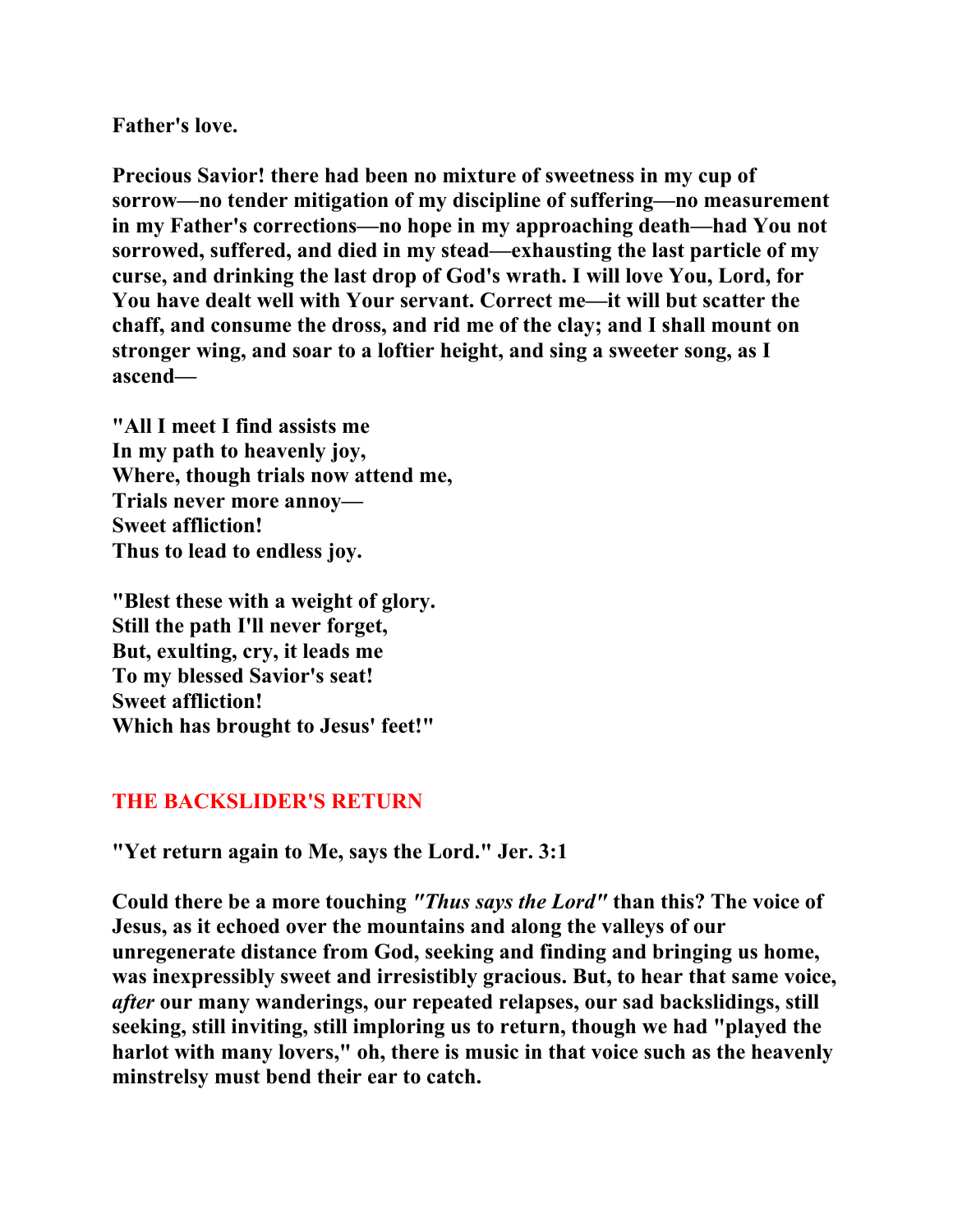**My soul, you are "bent upon backsliding, even as a backsliding heifer." Your heart is as a broken bow, treacherous to the arrow fixed upon the string, and ready for its flight. Your purposes of good formed, but thwarted; resolutions of amendment made, but broken; plans of usefulness laid, but frustrated; prayers for grace offered, but forgotten; desires and aspirations after God sent up, but, through a deceitful and wicked heart, dissolving into air. Oh! how many and aggravated have your backslidings from God been backslidings in heart, backslidings in deed—secret wanderings, open wanderings. You have "left your first love," have "forgotten your restingplace;" and, straying from the cross, have gone back to walk no more with Jesus. Truly, your "heart is like a deceitful bow."** 

**But, has the Lord, by some gentle movement of His grace, or by some solemn event of His providence, aroused, overtaken, arrested you? Has He set a hedge around your path, that you could not find your lovers, bringing you to reflection, to penitence, to prayer? Then, listen, O my soul, to the gracious words of your "first husband;" "***Yet return again to Me, says the Lord."*

**Spiritual restoration implies a spiritual** *re-conversion***. In this sense we are to interpret our Lord's words to His fallen apostle Peter—"When you are**  *converted***, strengthen your brethren,"—***that is,* **when you are restored, recovered, turned back again, employ your restored grace, the experience you have derived, and the lessons you have learned by your fall and recovery, in strengthening your weak brethren—in warning and exhorting, in restoring and comforting those who have been alike tempted, and have alike fallen.** 

**There is something very expressive, tender, and touching in the word— "Again." "Yet return** *again***." It sounds like the "forgiveness of seventy times seven." Lord! I have wandered from You times without number—"Yet return**  *again***." Lord! I have so often sinned and repented—"Yet return** *again***."**  Lord! You have received and forgiven me more than seventy times seven— **"Yet return** *again***." Lord! I come confessing the same sins, deploring the same backslidings, acknowledging the same self-will and base ingratitude— "Yet return again to me, says the Lord." Then, Lord! I come with weeping, and mourning, and confession, since Your tenderness, grace, and changeless love, and outstretched hand bid me.** 

**"Return to Me***.***" My soul, rest not until you rest in Jesus. Let nothing come between your returning heart and your advancing, loving, forgiving Father. There is no true return of a backsliding believer but that which takes him past**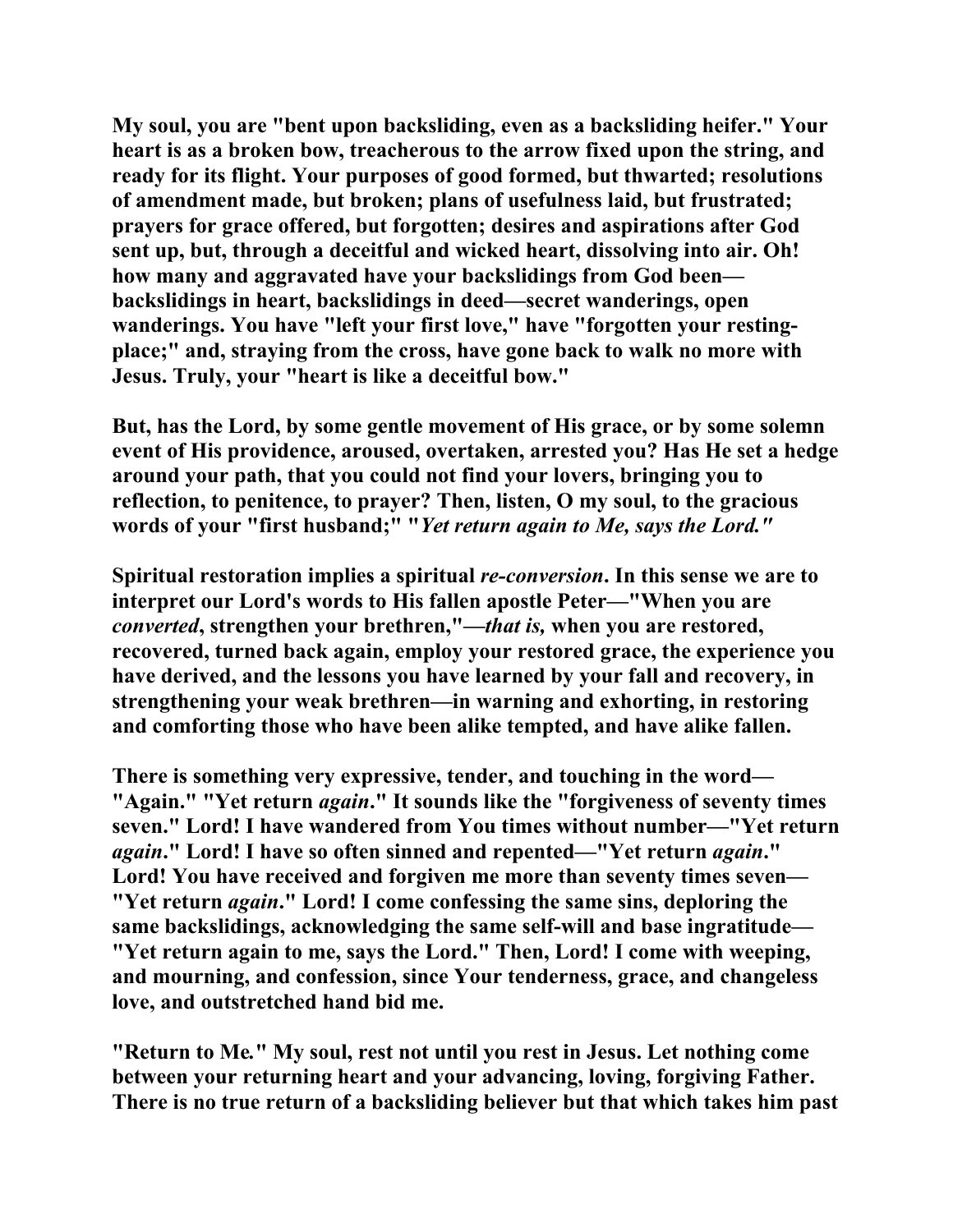**his repentance, past his tears, past his confessions, past his amendments, past his minister, and brings him at once close to Christ. There is no healing of the hurt, no binding up of the wound, no cleansing, no peace, no comfort, no joy, but as the soul comes to the blood, and nestles once more within the very heart of Jesus.** *"Return unto ME."*

# **THE NEARNESS OF GOD**

**"A God at hand, says the Lord."—Jer. 23:23** 

**More saints than Luther have felt a** *personal* **interest in the forty-sixth Psalm—"God is our refuge and strength, a** *very present* **help in trouble;" thus drinking with him of the "river the streams whereof make glad the city of God." My soul, are you not one of them? Has not your praiseful exclamation often been,** *"You are NEAR,* **O Lord!" God is everywhere, but it is only His own children who forcibly feel, and gratefully acknowledge, and holily exhibit, not His omniscience only, but His especial and personal presence. Look at this precious truth, my soul, in connection with two or three features of your varied experience.** 

**He is a God at hand in the** *person of Christ.* **The Lord Jesus brings God very near to us. He is not only the revealed One of God, but He is in His own person really and absolutely God—***"He who has seen Me, has seen the Father."* **Could a mere creature, a man only, say this? Impossible, with any truth, and without blasphemy. Oh, how near to us has Jesus brought the Father! Come to Jesus, look at Jesus, listen to Jesus, and realize that in so doing you approach to, gaze upon, and hear the voice of, God your Father in heaven.** 

**God is near** *in the work of Jesus.* **The blood brings us sinners near to God, as it brings a sin-pardoning God near to us. "You that were afar off** *are made near by the blood of Christ."* **See then your true and present standing, O my soul! Nothing comes between you and God but the atoning blood of Jesus. His blood annihilates all your sin and guilt. Robed in His imputed righteousness, you are to God nearer than the highest angel in heaven—and nearer you cannot be and God draws near to you and speaks—"A God at hand, says the Lord."** 

**God is near at hand** *when you do approach Him in prayer.* **Oh, comforting truth! A God at hand to hear the softest breath of prayer—to listen to every**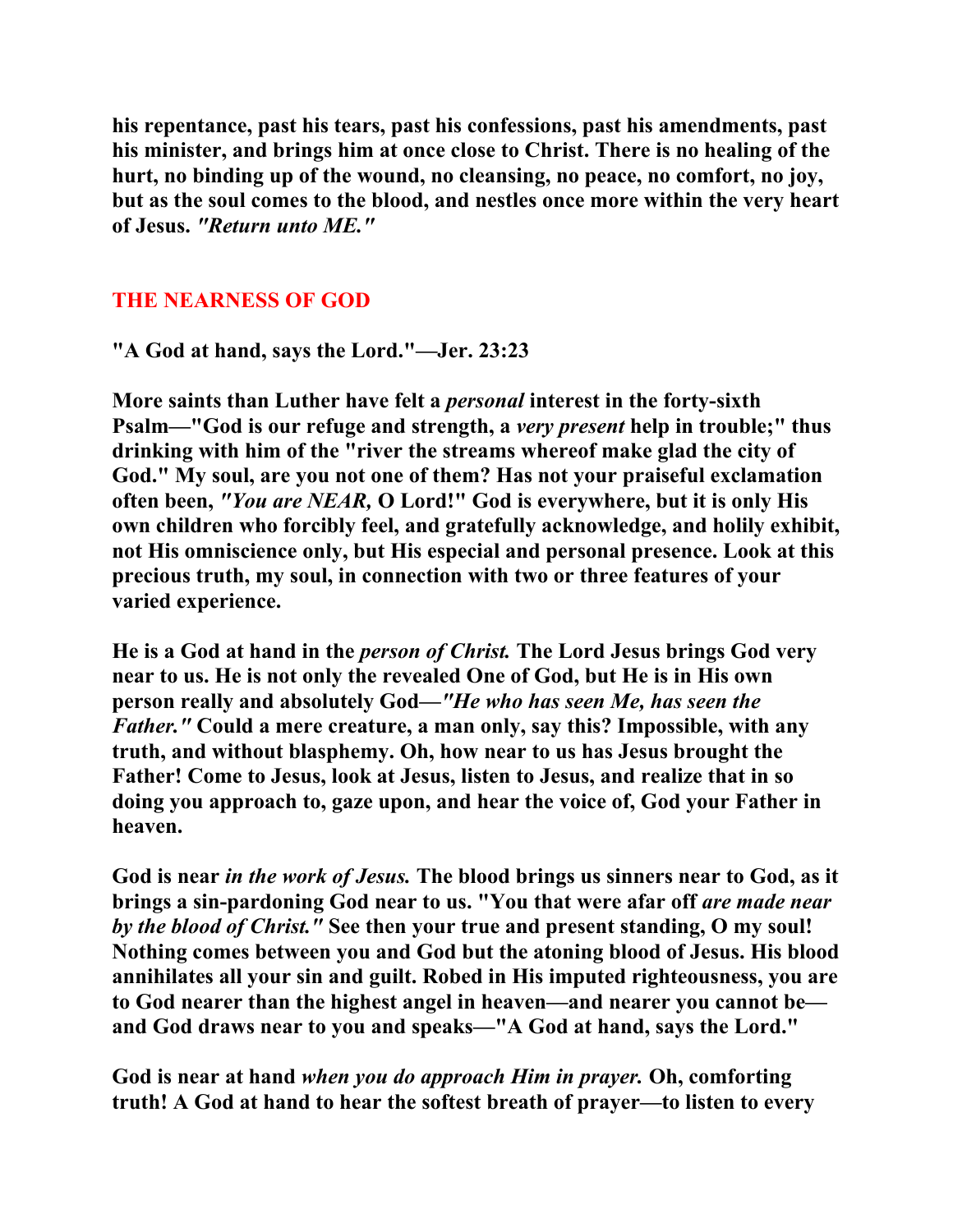**confession of sin—to every cry of need—to every utterance of sorrow—to every wail of woe—to every appeal for counsel, strength, and support. Arise, O my soul! and give yourself to prayer; for God is near at hand to hear and answer you. Listen to His word,** *"Who is this that engaged his heart to approach unto Me? says the Lord." "You meet him that rejoices and works righteousness, those who remember You in Your ways."*

**A God at hand is He** *in every time of trouble***. "A very present help." Not far have you to travel for the guidance and deliverance you need. If forsaking the Lord your God you go down into 'Egypt' for help, and trust in the chariots and horses thereof, then will you be ashamed of your confidence. But why fly to creature help, when the Lord your God is near unto you in all that you call upon Him for? Cease from man; for God in Christ is very near, and one step of** *believing prayer* **will bring you to His feet.** 

**Oh, live as in His presence! Be your life a life of communion, doing and enduring, toiling and suffering, as beholding Him who is invisible. In a little while we shall pass from our partial and imperfect realizations of His presence when on earth, to enjoy His full, unclouded, and eternal presence in heaven! Then shall our eyes see the King in His full unveiled beauty, not as now, through a glass darkly, but then face to face. And, oh transporting thought! we shall be** *like Him, for we shall see Him as He is.*

**Guard vigilantly and strive prayerfully against that which creates a conscious**  *distance* **between God and your soul. Is it the** *world?***—come out of it. Is it the**  *creature?***—relinquish it. Is it the** *flesh?***—mortify it. Is it** *sin?***—forsake it. Is it**  *unbelief?***—nail it to the cross. Oh, let nothing separate you from Christ—no earthly good or carnal delight cause a distance, or coldness, or shyness between God and your soul. Give Jesus your undivided heart, and let God be your all in all. Then shall your happy experience be—"***You are NEAR, O Lord."*

# **DIVINE ACCEPTANCE**

**"I will accept you with your sweet savor."—Ezek. 20:41** 

**There is not an essential truth of the Gospel more dimly perceived or imperfectly estimated, and yet not one more clearly revealed or more unspeakably precious, than the doctrine of** *God's acceptance of the believing*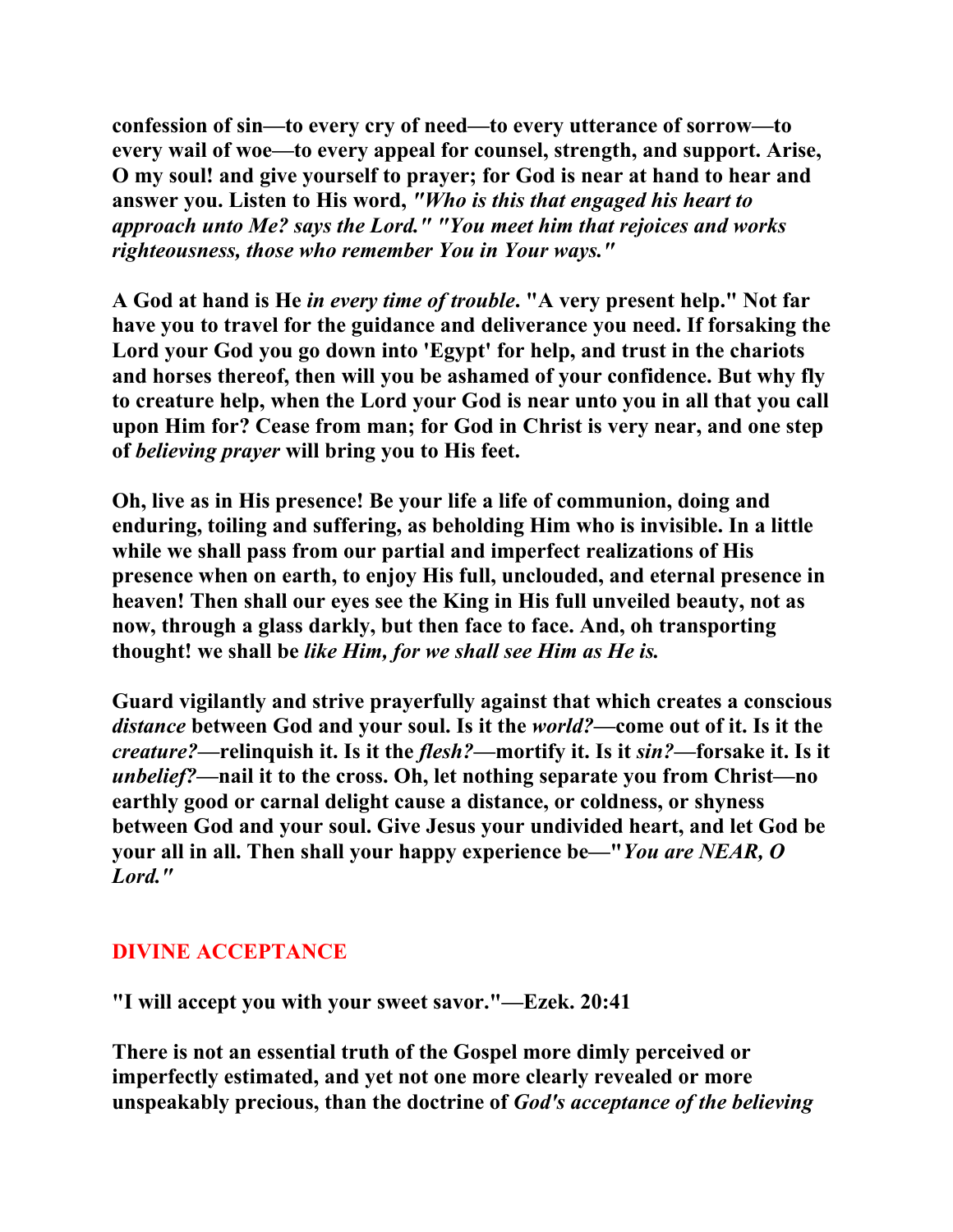*sinner***. An error here is destructive of the scheme of salvation, and fatal to our eternal happiness. May the Holy Spirit open it up in all its scriptural clearness to our minds, and apply it in all its saving, sanctifying sweetness to our hearts!** 

**First, there is the Lord's acceptance** *of our PERSON***. "I will accept** *you***." Our**  *person* **must first be the object of God's favor and delight before He regards with favor and delight the offerings we bring. It was the** *Person* **of our Lord Jesus Christ which gave such virtue, efficacy, and acceptance to His sacrifice. Because He was Divine and sinless, His Godhead imparted dignity and perfection to His Atonement—the** *Sacrifice* **of Christ resting, as its basis, upon the** *Person* **of Christ. This marked the essential difference between Cain and Abel. Cain brought his offering of fruits and flowers without a** *personal*  **acceptance, and God rejected both him and his offering. Abel** *"brought of the fatlings of his flock," "and the Lord had respect unto Abel,"***—first to his**  *person***, and then to his** *offering***.** 

**My soul, are you** *personally* **accepted in the Beloved? Before bringing to God any flower or fruit of your fancied merit, springing from the stock of your unregenerate nature, have you brought your sins to Jesus—to His blood to be cleansed, to His grace to be subdued? Have you put on in faith Christ's righteousness,** *"which is unto all and upon all those who believe?"* **And have you tasted of the honey that flows from that precious, glorious declaration of the Apostle—***"Being justified by faith, we have peace with God, through our Lord Jesus Christ?"*

**"I will accept** *you with your sweet savor."* **And now comes God's gracious delight in, and acceptance of, the sweet savor of our spiritual offerings! And what are these savory offerings, thus so acceptable to God? What a "sweet savor" to Him is** *prayer!* **The prayers of the saints are** *"vials full of odors,"*  **sweet incense perfumed with the yet sweeter incense of their Savior's divine and precious merits, and so presented by Him with acceptance to God. Pray on, dear saint! If afflicted,** *pray;* **your words may be few—your utterances stammering—your faith weak—yet pray on. God having accepted** *you* **in the Person of Jesus, will, on the ground of His worthiness, accept the "sweet savor" of your** *prayers.*

**What a sweet savor to God are our** *praises! "Whoever offers praise glorifies Me."* **What strong ground have we for joy, what rich material for praise! Were we to rejoice in the Lord all the day, and praise Him all the night—as before long we shall without weariness or pause—it would not be a too**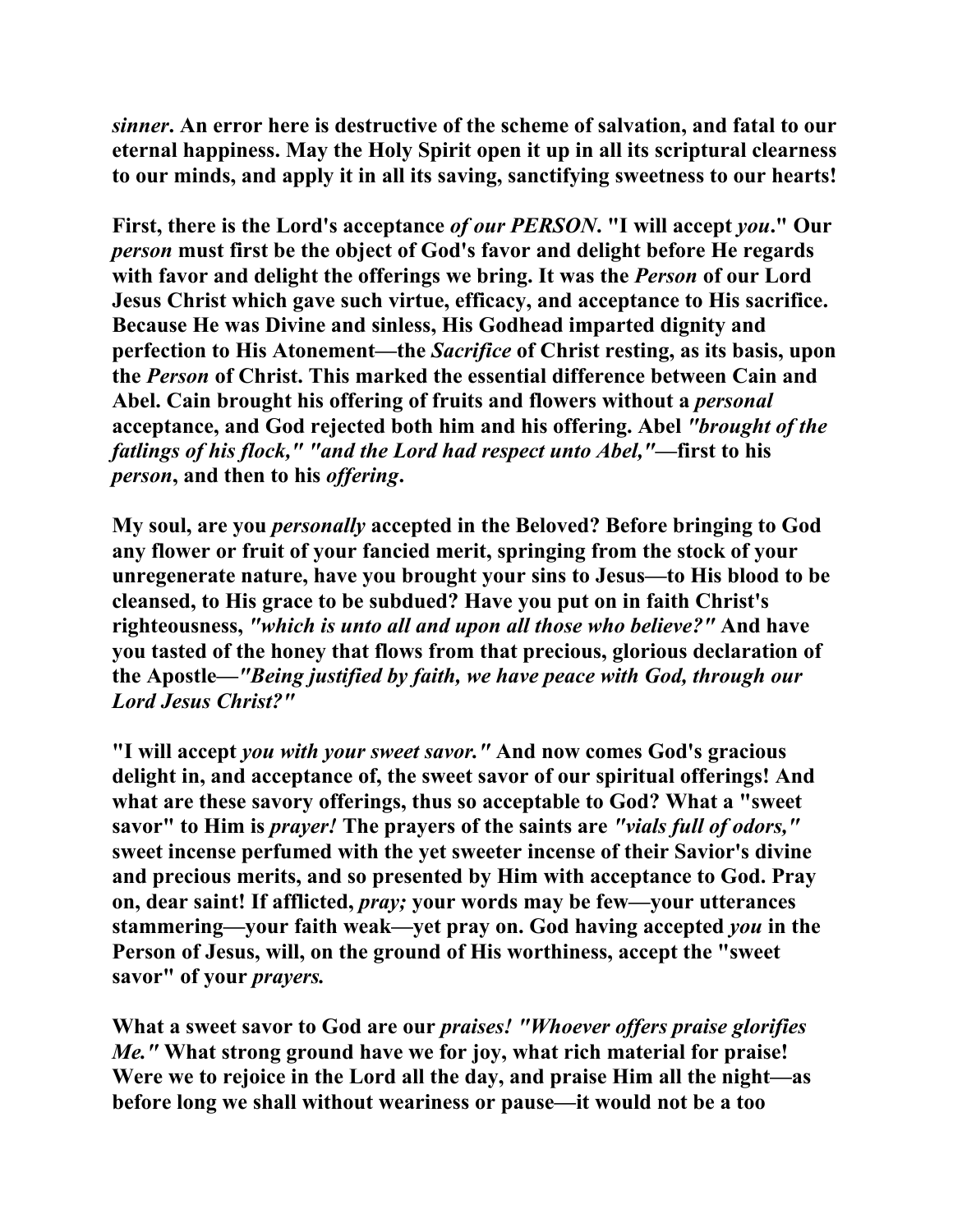**exaggerated expression of the greatness of our salvation of grace here, and of the preciousness of our hope of glory hereafter.** 

**What a fragrant offering to God is the dedication of our** *intellect***—the contribution of our** *wealth***—the consecration of our** *rank,* **influence, and**  *time***—all,** *all* **is a "sweet savor" to God, acceptable and accepted through the sweet savor of Christ's atoning merits. Such, too, is the ministry of those who preach Christ.** *"We are unto God a sweet savor of Christ in those who are saved, and in those who are lost."* **There is a divine savor and power, in that preaching which** *exalts the Savior* **that no other preaching has. Oh for more of the savor of His Name in the pulpits of our day! Truly His Name would then be as ointment poured forth, delighting all who love Him. And such too the**  *liberality* **of the saints towards the Lord's ministers—***"an odor of a sweet smell, a sacrifice acceptable and well-pleasing to God."* 

**Approach, my soul, the mercy-seat, robed in the righteousness of Christ; and when you have presented His blood and righteousness, then lay your own offerings at His feet, for your covenant God and Father has said—"I will accept you with your sweet savor."** 

# **THE LORD, A WALL OF FIRE**

**"For I, myself, will be a wall of fire around Jerusalem, says the Lord. And I will be the glory inside the city!" Zech. 2:5** 

**This metaphor is, probably, taken from the practice of travelers in eastern countries, who kindle fires by night around their encampments, to guard them from the approach of prowling beasts of prey. How precious and comforting the truth it illustrates—God, the divine defense and Protector of His people, even a wall of fire round about them by night and by day; so that their enemies, like roaring lions and hungry wolves, seeking to alarm and devour, cannot come near to them, but as He permits. O, my soul! carefully and devoutly consider this precious, this sanctifying truth.** 

**You are traveling hence, through a waste howling wilderness, filled with wild and ferocious beasts; often pitching your tent enshrouded by the darkness and danger of the night, where the roaring lion and the hungry wolf, emerging from their lairs, go forth in quest of prey; and your soul is filled with terror and dismay. But fear not. Greater is He that is for you than those who are**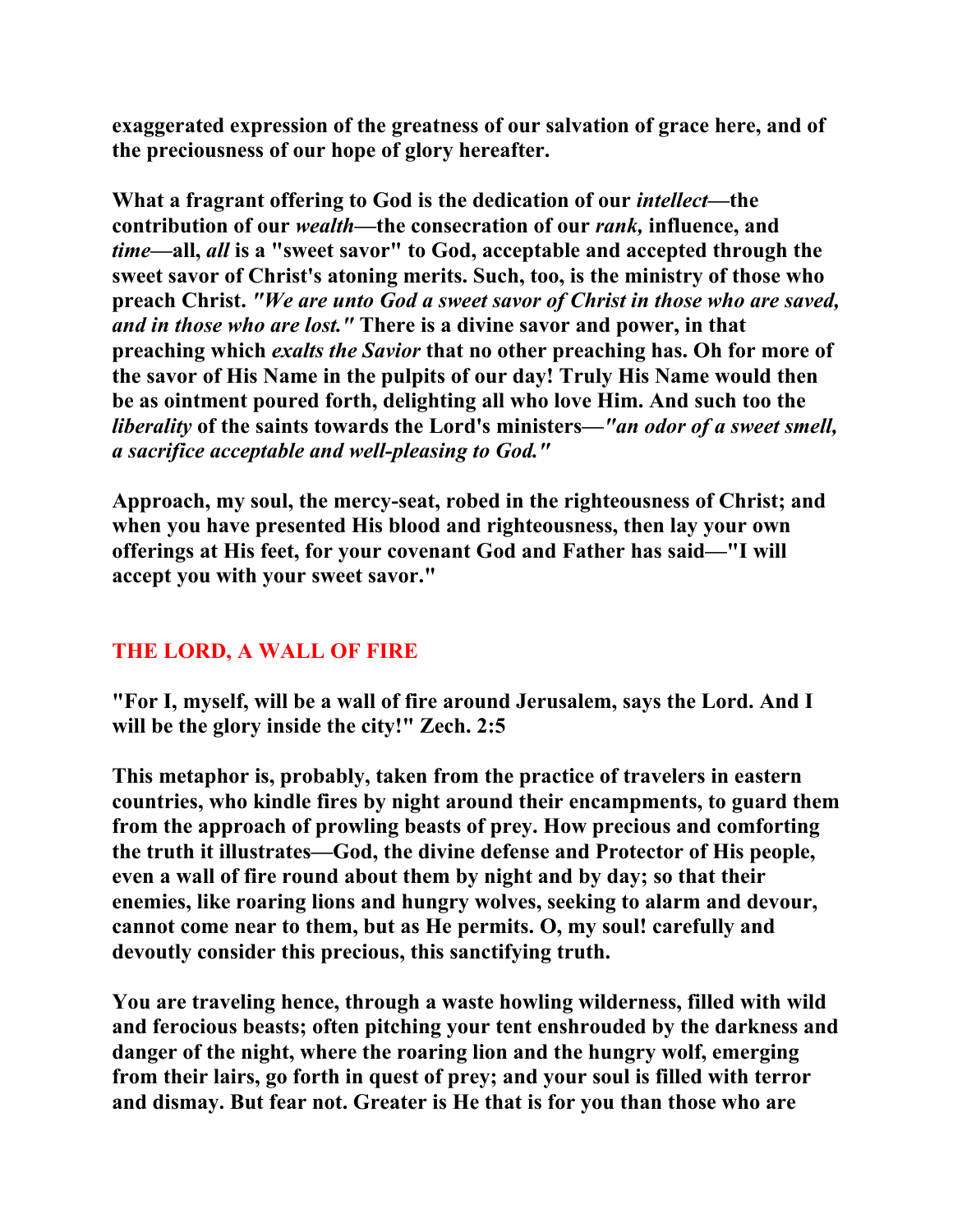**against you. He who went before the Church in the wilderness, a pillar of cloud by day, and of fire by night—He who encircled Elisha with horses and chariots of fire, when the King of Syria came against him with a huge host, and He who placed the cherubim and a flaming sword to keep the garden of Eden, when man was driven from its Paradise—is a wall of fire round about you; and no foe shall approach you, no threat shall alarm you, no assault shall reach you, no fiery dart shall wound you, not a hair of your head shall be injured, for Israel's covenant God is a wall of fire round about you by night and by day, and the** *"beloved of the Lord shall dwell in safety by Him."*

**Such a wall of protection to His people is** *the Lord Jesus***.** *"Your life is hidden with Christ in God."* **What can be more secure? Thus guarded, the work of grace in your soul can never fail. The pulse of spiritual life may beat feebly the spark of divine love may glow faintly—the principle of faith may act irresolutely—nevertheless, Jesus, who paid too costly a price for your redemption, a part of whose "purchased possession" you are, will never permit the lurking foe, strong and savage and cruel though he be, to hurt you. All His divine perfections—all His gracious safeguards—all His providential dispensations—are round about you. Let this encourage you, O my soul, to be prayerful, and watchful, and circumspect; remembering that, the Lord's** *care*  **is not to encourage our** *carelessness;* **that, Christ's** *intercession* **is not to supersede our** *prayerfulness;* **that, the Savior's watchfulness is not to throw us off our guard—but, rather to stimulate and encourage us to a vigilant, holy, and close walk with God. Fear not, then, O timid believer, trusting in Jesus. Before Satan can pluck you from His hands, or sin condemn you to hell, or man swallow you up, they must—braving their inevitable destruction—break through this Divine wall of flame, perishing in the very attempt, "for our God is a consuming fire."** 

**The subject of our present reflection has a solemn, heart-searching bearing towards the unconverted, unsaved soul. If God in Christ is not a wall of fire round about us, He must be, as we have just read, a "consuming fire" against us. And if we are not** *safe in Jesus,* **our soul is inevitably and eternally exposed to the burning and unquenchable fire of God's righteous anger.** *"Who among us shall dwell with the devouring fire? Who among us shall dwell with everlasting burnings?"* **Not one poor sinner who has fled from the wrath that is to come, and is hidden in a cleft of the Divine Rock, Jesus Christ, wounded, bruised, and smitten for us.**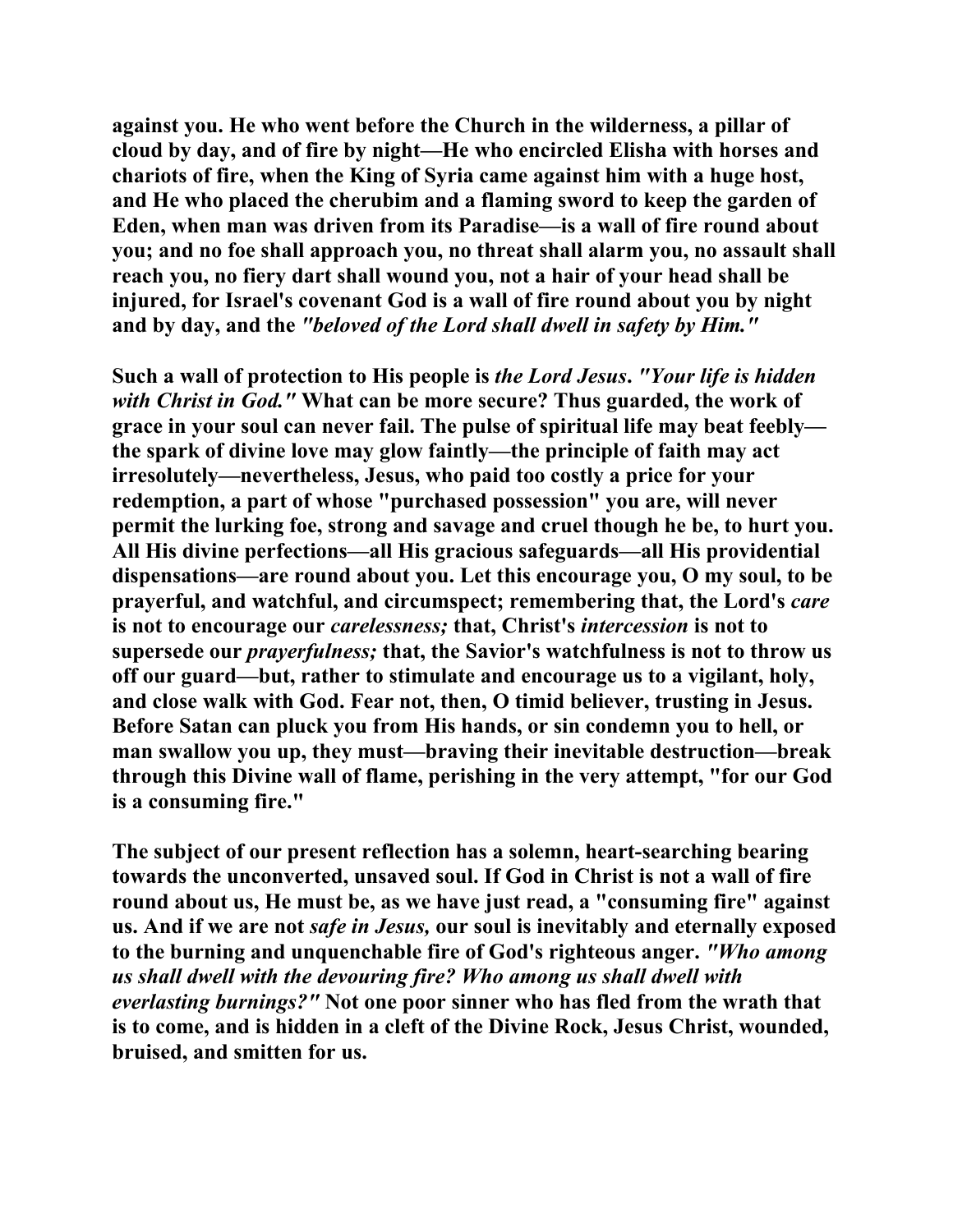#### **THE HUMAN MEANS**

**"Thus says the Lord, make this valley full of ditches…That valley shall be filled with water, that you may drink." 2 Kings 3:16, 17** 

**The Christian requires no little spiritual intelligence and skill in accurately balancing the** *means* **and the** *blessing***—the part which belongs to him, and the part which belongs to God. The Word of God nowhere encourages a spirit of inactivity and indolence in us. We are not to fold our arms, sit down, and do nothing. Hence, the varied** *means* **the Lord has graciously appointed for our use. We must not forget that the** *means* **are as much ordained as the** *end;* **and that, if these means are carelessly and wilfully neglected, we have no right to expect the Divine blessing. The power of the** *divine* **does not preclude or dispense with the employment of the** *human***.** 

**You will generally find that, in the performance of His wondrous miracles, Christ, as it were, stood at one end, and man at the other. See this thought illustrated in the raising of Lazarus from the dead—***"Jesus said, Take away the stone."* **Man was to have some share in this marvelous resurrection; he was to remove the stone that lay upon the dead, as this formed an impediment to the working of the miracle. While, then, we are instructed that the POWER is His, we are at the same time taught that the MEANS are ours. It is man's to dig the well and prepare the ditches; it is God's to fill both with the living water of His Spirit.** *"Thus says the Lord, make this valley full of ditches…That valley shall be filled with water, that you may drink."* **What, O my soul, are these "ditches," and how are they made?** 

**In the forefront must be placed** *the eye, simply and only fixed upon Jesus.* **We may sink the well, and dig the trench, and plough the soil, but all will be in vain if we do not this from a sense and conviction of our present spiritual standing in Christ. Thus we shall work** *from* **life, and not** *for* **life! Oh, with what celerity we run the way of the Lord's commandments, with what zeal do we His work, and how we prize the means of grace, with a sweet sense of pardon—of acceptance—of a present salvation in all its completeness, fullness, and certainty, in our souls!** 

**We dig the "ditch"** *in the valley of prayer***. Communion with God, while it is the most elevating, is at the same time the most humbling employment of the soul. When thus we lie the lowest, then are we the most exalted. When, in the confession of sin, and the abasement of self, we come before God,** *"looking*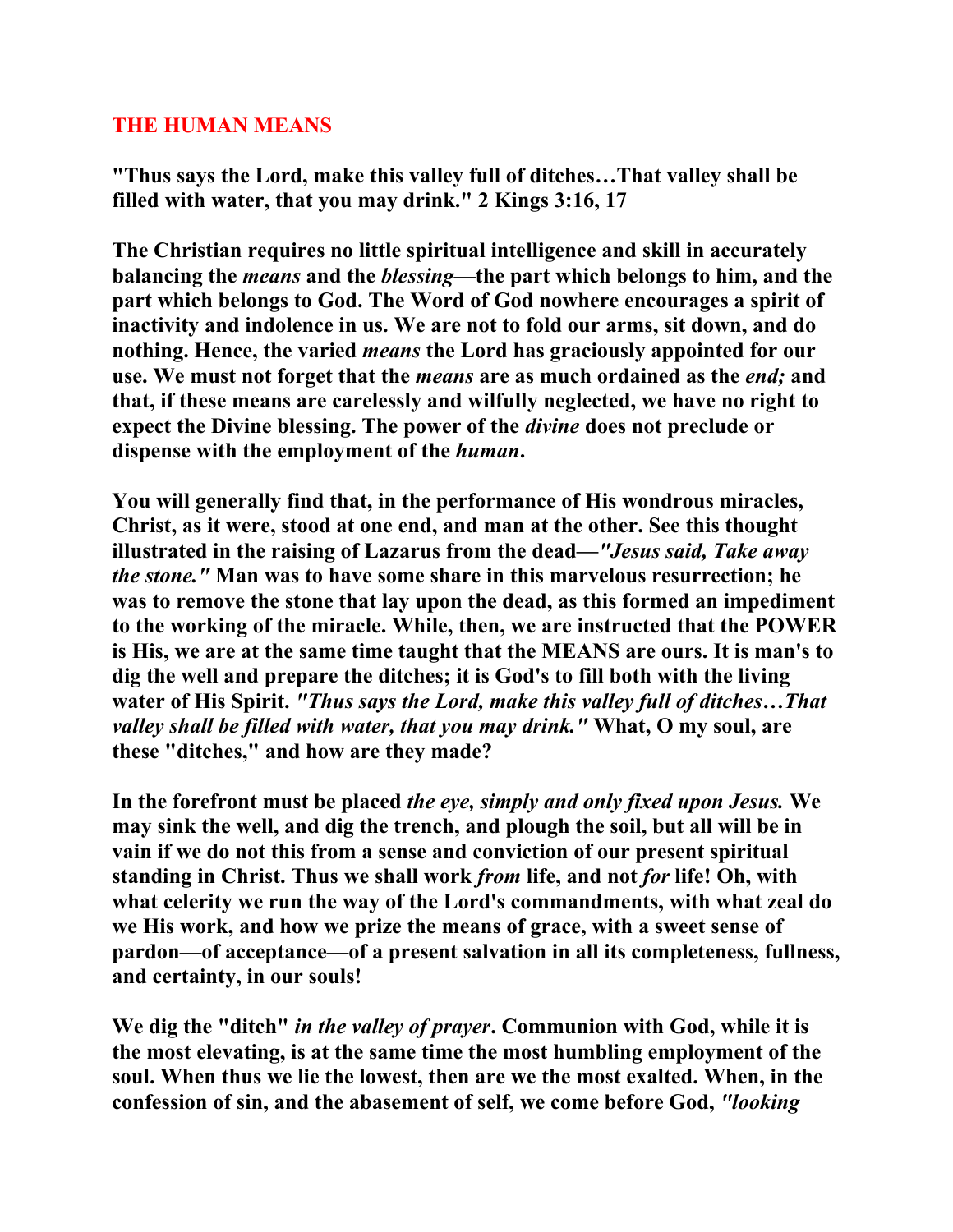*unto Jesus,"* **oh! what a channel we have prepared for the rain of God's grace, far down in the deep valley of our conscious need and nothingness. Be much in secret, closet prayer, O my soul, and God will rain down abundantly His quickening, fertilizing grace. Pray—***pray***—PRAY—and your fleece shall never be dry, your soul shall never lack the dew of God's Spirit. Dig deep, dig wide, dig constantly the channel of PRAYER—earnest, persevering, believing**  *prayer***—and He who has promised to be the "Dew unto Israel," and to "come down as rain upon the mown grass," as with "showers of blessing," will fill that channel to overflowing with His grace.** 

**In a few words—such, too, is** *the diligent study of God's word***—such a devout and frequent meditation thereon—such the** *public* **means of grace—such the appointed** *ordinances* **of Christ's house, and the "communion of saints." Omit not, O my soul, the valley of affliction, of trial, of temptation, in some of which your deepest ditches are often dug, and the richest blessings often flow.** *"I will open fountains in the midst of the valleys,"* **says the Lord; and to this end He sends bereavement, and sickness, and suffering, and adversity—all of which are but designed to open channels through which His tender love, and soothing sympathy, and increasing grace, and quickening Spirit, might fully and freely flow.** *"Blessed is the man who passing through the valley of Baca make it a well; the rain also fills the pools."* **Oh, seek large supplies of this living water! Make the trench deep and broad, for in proportion to your large requests will be your blessing. Ask much, believe much, expect much, and it shall be unto you according to your faith. "Open your mouth wide and I will fill it."** 

## **THE BLESSING DIVINE**

**"Not by might, nor by power, but by My Spirit, says the Lord of Hosts."— Zech. 4:6** 

**Our meditation yesterday was directed to the** *human means* **we are diligently and believingly to employ; let us today consider the** *Divine blessing* **which God has promised, and which we may expect, in the proper use of these means. The Temple was a type of the Church, and Zerubbabel was a type of Christ. The great truth shadowed forth by these two types, is that, both the work of preparing materials, and of constructing the house—"the Church of God, purchased with His own blood"—is, from first to last, a Divine and supernatural work, not in any degree wrought by human power, but solely**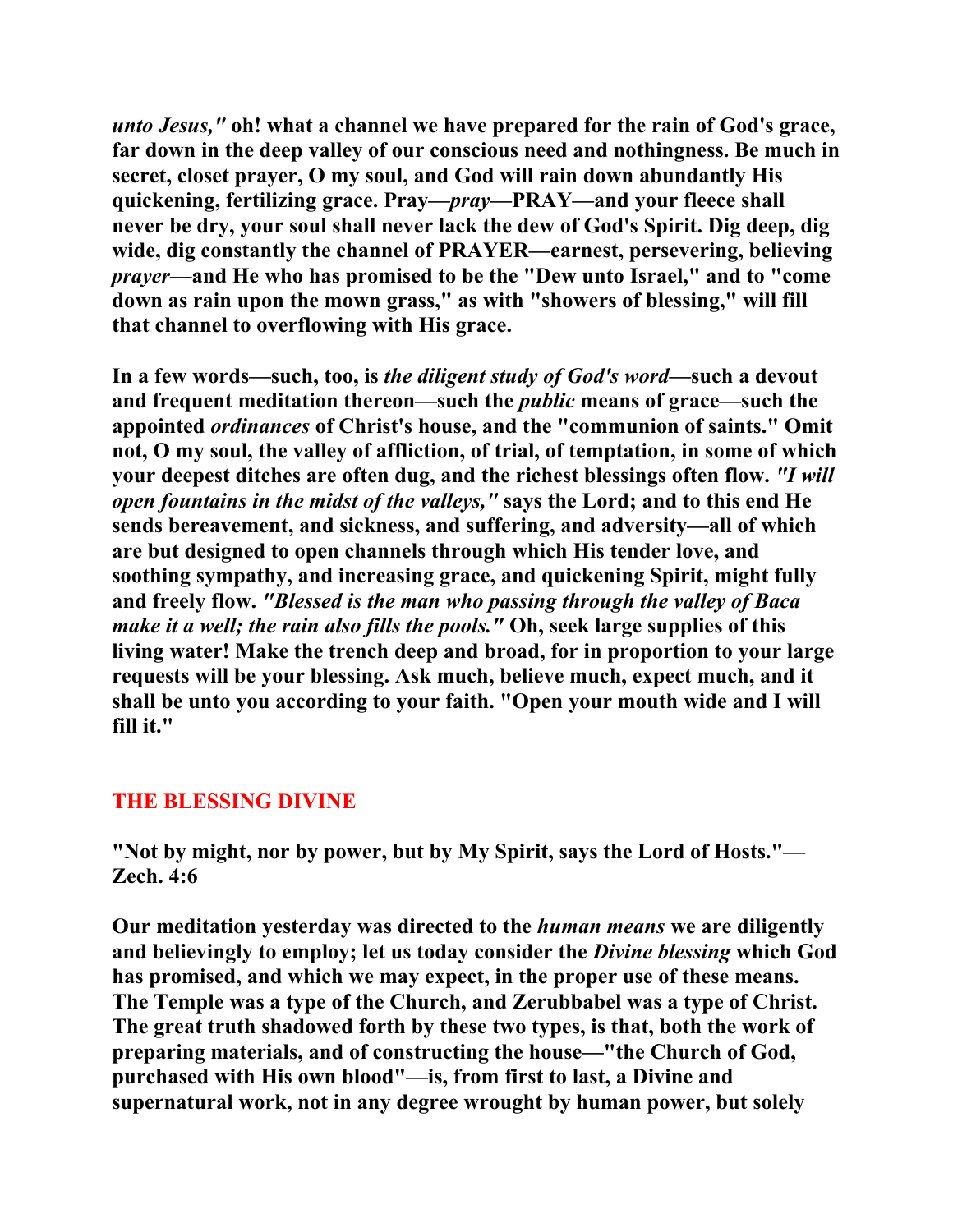**and entirely by the Spirit of God.** *"Not by might, nor by power* **(that is human),**  *but by My Spirit, says the Lord of Hosts.***" From this subject of meditation many spiritual and profitable reflections arise.** 

**And first, whose work is** *conversion?* **man's work or God's work? God's Word, as vindicating His glory, shall answer—***"Who were born, not of blood, nor of the will of the flesh, nor of the will of man, but of God"* **(John 1:13). O, my soul! your spiritual creation was a mightier work than the natural creation of the vast universe. There is more of the power of God, and the wisdom of God, and the love of God, and the holiness of God, in the new birth of one sinner, than in the creation of myriads of worlds like this! The Divine image restored—the dead soul made alive—the kingdom of Satan destroyed the empire of sin overthrown—the divine nature imparted—and the soul becoming a "temple of God through the Spirit"—oh, what an unfolding of God is here! "Not by might, nor by power, but by My Spirit, says the Lord of Hosts."** 

**And who** *carries on in your soul* **the work of grace thus divinely begun? The same Spirit—by whom the first tear of penitence was created, and the first look of faith was imparted, and the first throb of life was inspired, and the first spark of love was kindled, is our Teacher, Sanctifier, and Comforter. Dwelling in the regenerate soul, He guards the work He has thus divinely wrought; and, lest anything hurt it, He keeps His sacred vineyard night and day. O, then, my soul! seek to be filled with the Spirit of holiness; and see that no self-dependence, no grieving of the Spirit, no looking off of Jesus whom He glorifies—arrests the progress of your heart-holiness, and so retards your fitness for the inheritance of the saints in light. Oh! honor the Spirit by acknowledging His work, and the Spirit will honor you by completing it until the day of Jesus Christ.** 

**And what is the great secret of power and success** *in service?* **Still the answer is,** *"Not by might, nor by power, but by My Spirit, says the Lord of Hosts."* **We are strong for labor—powerful in service—successful in work for God and for man—in the same proportion as we cease from the human and lean upon the Divine—cease from ourselves, and draw all our supplies from the Spirit of God. Not by human might and self power shall we be able ministers, successful evangelists, useful teachers of the young. In drawing sinners to Jesus, in instructing the ignorant, in reclaiming the vicious, in placing living stones in the temple of God, and in planting precious jewels in the diadem of Jesus, deal closely with the life-giving power of the Spirit. Weak though you**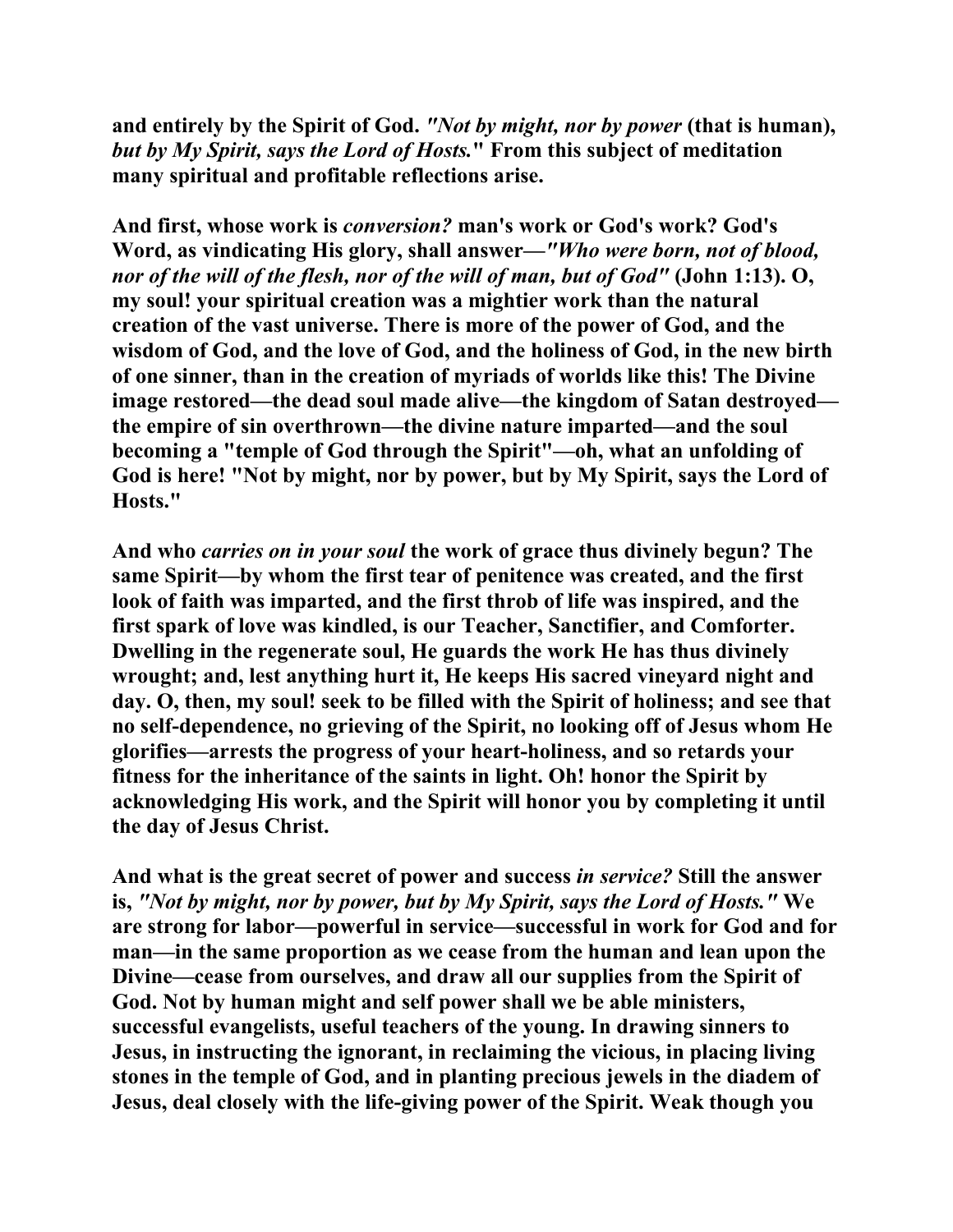**are, inefficient and unskillful, yet gird yourself to the battle with the world, the flesh, and Satan; go forth to your work of preaching Christ's Gospel, of making Jesus known, of plucking souls as brands from the burning, with these wondrous words ringing in your ears, "not by might, nor by power, but by my Spirit, says the Lord of hosts."** 

# **DIVINE LOVE QUESTIONED**

**"I have loved you, says the Lord. Yet you say, How have you loved us?"— Mal. 1:2** 

**Was ever baser, darker, ingratitude than this? Study it, O my soul, for have you not, in spite of the countless evidences of your Lord's love to you, often doubted its reality, and questioned the wisdom, righteousness, and tenderness of its dealings? But, listen to the divine declaration of its existence. God Himself asserts it; and who shall dare call it in question?** 

*"I have loved you."* **How does the Lord evidence the reality of His love to us? Take the display of God's love to the literal Israel, as typifying His love to His spiritual Israel; and in the analogy we shall see more distinctly wherein He has loved us. The Lord's love to His ancient people was exhibited in choosing them above all nations upon the face of the earth to be His peculiar people in conferring upon them especial blessings and distinctive privileges; by perpetuating their nationality amid many changes and revolutions; by bringing them up out of Egypt; by emancipating them from the Babylonish captivity; and by conducting them to their own land. And to crown these signal and especial blessings, having one Son, well-beloved, He sent Him to deliver and save them, saying, "They will reverence My Son."** 

**In all this, O my soul, see your Lord's love shadowed forth. Did He not choose you to be His peculiar treasure, loving you with an everlasting love, and with love drawing you from your idol state to Himself; making you to forget your own people and your father's house, that He might "betroth you to Himself forever, in righteousness and in judgment, and in loving kindness and in mercy?" Has He not "blessed you with all spiritual things in Christ Jesus," conferring upon you the relation of a child, the dignity of a saint, the inheritance of an heir? And to crown all, has He not given you His dear Son to be your Sin-Bearer, your Surety, your Redeemer, your Portion, and your all? Truly may the Lord say,** *"I have loved you."*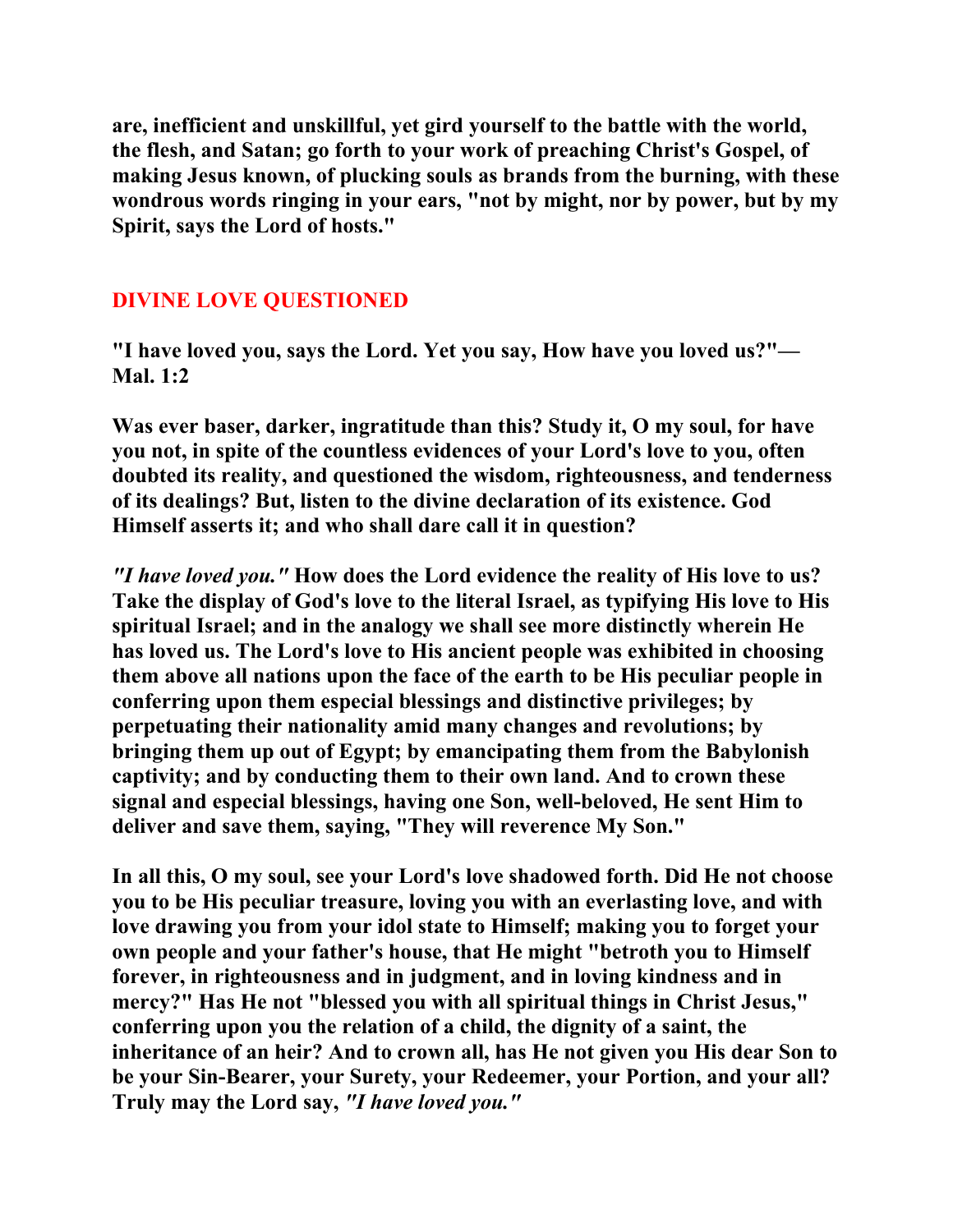*"And yet you say, How have You loved us?"* **Ah! here is your dark ingratitude and base unbelief. When a cloud has shaded His love—when a providence has hidden it—when a trial of faith has tested it—when some dark, crushing dispensation of your God seems to belie it, then you have exclaimed, "How have you loved me? Is** *this* **love? Has love painted this dark cloud, blighted this beauteous flower, broken this strong staff, and embittered this cup of earthly sweet, emptying me from vessel to vessel, all His waves and His billows overflowing me?"** 

**Yes, my soul, divine love—everlasting love—redeeming love—unchanging love has done it all! Then, Lord, I will no longer distrust your love—no more will I ask, How have You loved me? but will accept every cloud that shades it—every trial that embitters it—every correction that changes its voice from the accents of tenderness and sympathy, to those of austerity and terror, as still love, disguised though it be. Dear Lord, allow me never more—in the gloomiest hour, in the sorest trial, in the severest rebuke, in the saddest moment—to call in question, to allow the shadow of a doubt to rest upon the great, the tender, the changeless love with which You have from all eternity loved me.** 

**But, my soul, how much greater reason have you to doubt your true and deep love to Christ! He may well ask, "Do you love Me?" Be humbled at the cross for this; and yet be not discouraged. Look to the Lord's great and changeless love to you, and not to your poor, faint, faltering love to Him. This will inflame your affections, kindle a more responsive, obedient and patient love in return—a love that will constrain you to do all and suffer all your blessed Lord in love commands and ordains.** 

## **THE BEST FOR GOD**

**"Cursed is the cheat who has an acceptable male in his flock and vows to give it, but then sacrifices a blemished animal to the Lord. For I am a great king," says the Lord Almighty, "and my name is to be feared among the nations." Malachi 1:14** 

**What a fearful anathema is this? But is it disproportioned to the sin it denounces? It is a fearful thing to attempt to deceive God; and yet how many religionists, unsuspectingly to themselves, are committing this sin! My soul,**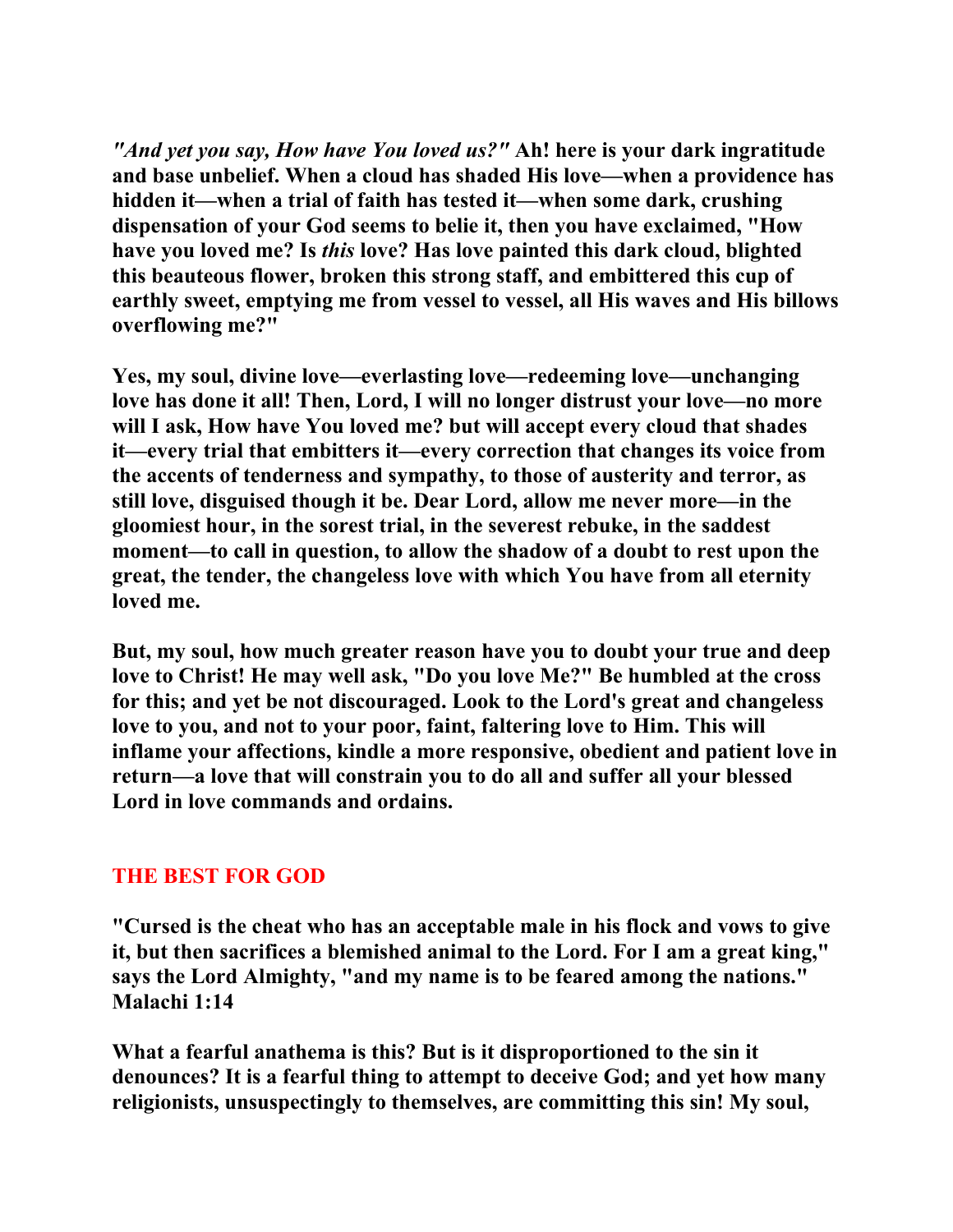**examine yourself, and see if there is anything in your dealings towards God unreal and deceptive, false and dishonoring; and if so, drag it to the Cross, and by its revealing light, search it out, and by its crucifying power, slay it. But look at this sin. What is it?** 

**It is the sin of making a solemn vow to God, and then attempting to palm upon Him a deception by offering to Him that which is an abomination in His sight.** *"You brought Me that which was torn, and the lame, and the sick; thus you brought an offering—should I accept this of your hand? says the Lord."*  **Have you not often offered God a divided heart—a heart divided with the world, or, the creature—while He is presented with but a scanty measurement of that love of which He originally and righteously claims the** *whole?* 

**O Lord! make my heart and its love true and constant to You! If there be a rival to this, gently, lovingly displace it; that I might give to You, the First and the Best of Beings, the first and the best of my love.** 

**And am I consecrating to God the first and the best of my** *intellectual* **powers? Deriving my mind from God, who can strengthen or blight, illumine or darken it, am I consecrating to Him the first and the best of my mental endowments and acquirements? or, am I presenting to Him but the dregs and the drivellings of my intellect; using the first and the best for myself and for the world?** 

**And what of my** *worldly possessions?* **Am I giving to the Lord, who has so affluently and freely given to me, a due proportion of my wealth, be it much or little, for the advancement of His truth and kingdom in the world? or, am I casting into His treasury, with a stinted and begrudged hand—calculating not how** *much***, but how** *little* **I can devote to His glory, of that which is** *all* **His own? Will He not say, "Who has required this at your hand? I cannot endure it."** 

**And what of your** *rank* **and** *social influence?* **Is this "holiness to the Lord?" Human rank is powerful, and individual influence far-reaching, and for both these talents God holds us responsible! Are we laying it all down at Jesus' feet, a holy consecrated thing, all made subservient to the advancement of His truth and kingdom and glory?** 

**And what of your** *time***, my soul? Is the first and best the Lord's? Are the fragments gathered up—the unemployed hours frugally collected, and spent**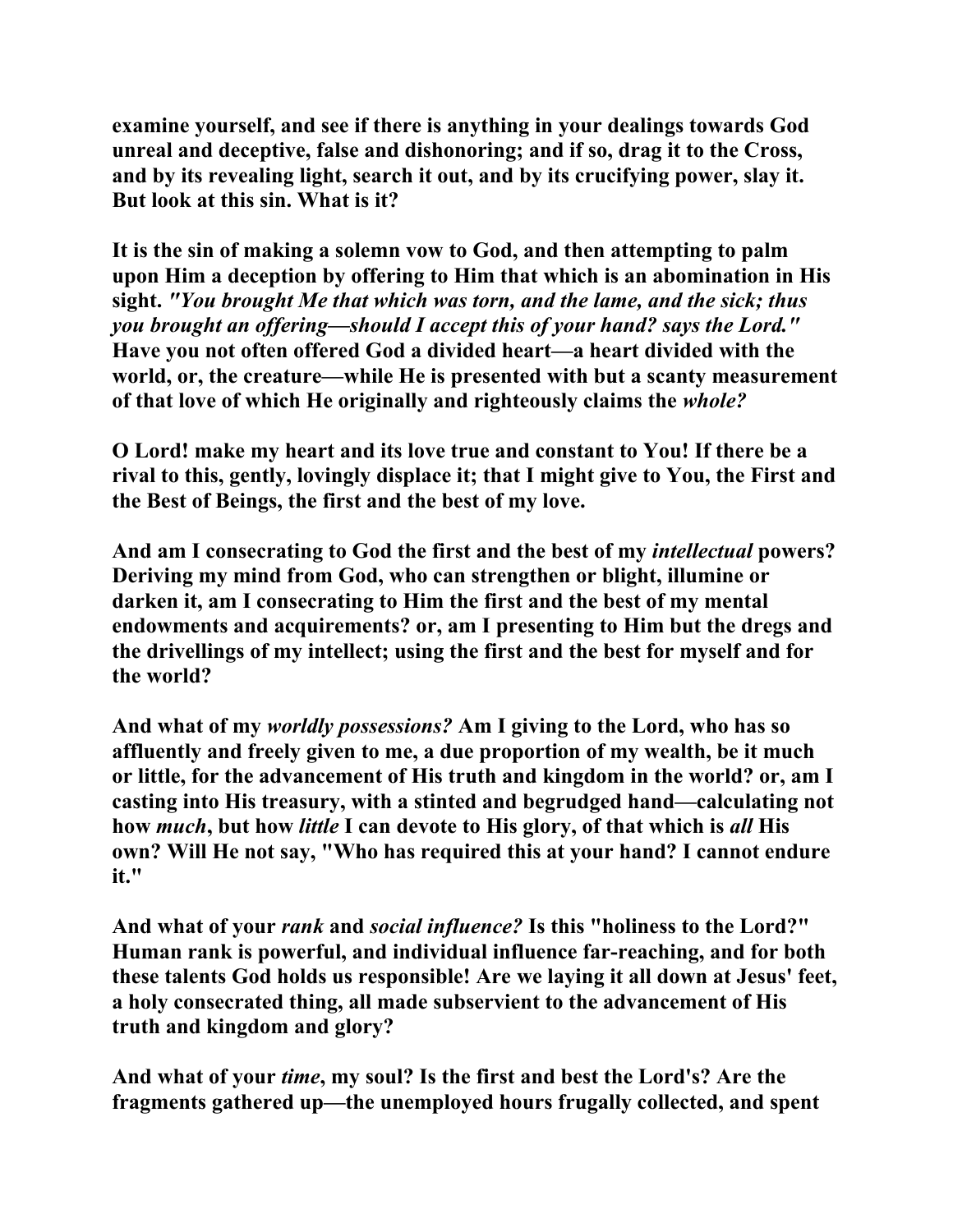**in some good and holy work for God, and for your fellows; in meditation and prayer—in solemn preparation for eternity? O my soul, you have but** *one* **life, and your days are but as a** *shadow!* **Devote that one life to God; employ those few and fleeting days in spiritual and gospel preparation for a never-ending future—a future of bliss or of woe!** 

**My soul, conclude this present meditation by remembering that your God has given you the first and the best, when He spared not His Son, that He might spare you. And remember, also, that Jesus gave you the first and the best, when He gave** *Himself* **for your sins, a sacrifice, and an offering unto God of a sweet-smelling savor. Is it then an unreasonable request that He should ask at our hands, in return, the first and the best we can present of our intellect and heart, of our time, and wealth, and our all?** 

**Blessed Lord, I will not put You off with the lame, and the sick, and the blind. You shall have the best lamb in my fold, the first flower of my youth, the prime of my life, the ripe and golden fruit of my old age.** 

# **THE TITHES BROUGHT—THE BLESSING GIVEN**

**"Bring all the tithes into the storehouse, that there may be food in my house. Test me in this," says the Lord Almighty, "and see if I will not throw open the floodgates of heaven and pour out so much blessing that you will not have room enough for it." Malachi 3:10** 

**The Lord's purposes of wisdom and thoughts of love are not intended practically to go before, or virtually to supersede the personal obligations and efforts of His people. He will fully and faithfully do His part, but He expects that they will as fully and faithfully do theirs. They must roll the stone from off the sepulcher, and He will then open it, and call back to life their buried and lamented mercy. They must bring their tithes and offerings into His house, and He will then, as an evidence of their acceptance, and as a proof of His faithfulness and love, pour His blessings affluently into their lap.** 

*"Bring all the tithes."* **My soul, what will you bring? Lord, I bring a sinful heart—a depraved nature—an empty hand—a needy soul. This is all I have. I dare not speak of my faith, it is so weak; or of my love, it is so fluctuating; or of my service, it is so imperfect. I will speak of nothing of my own, but will make mention of Your righteousness and Yours only. I will take the cup of**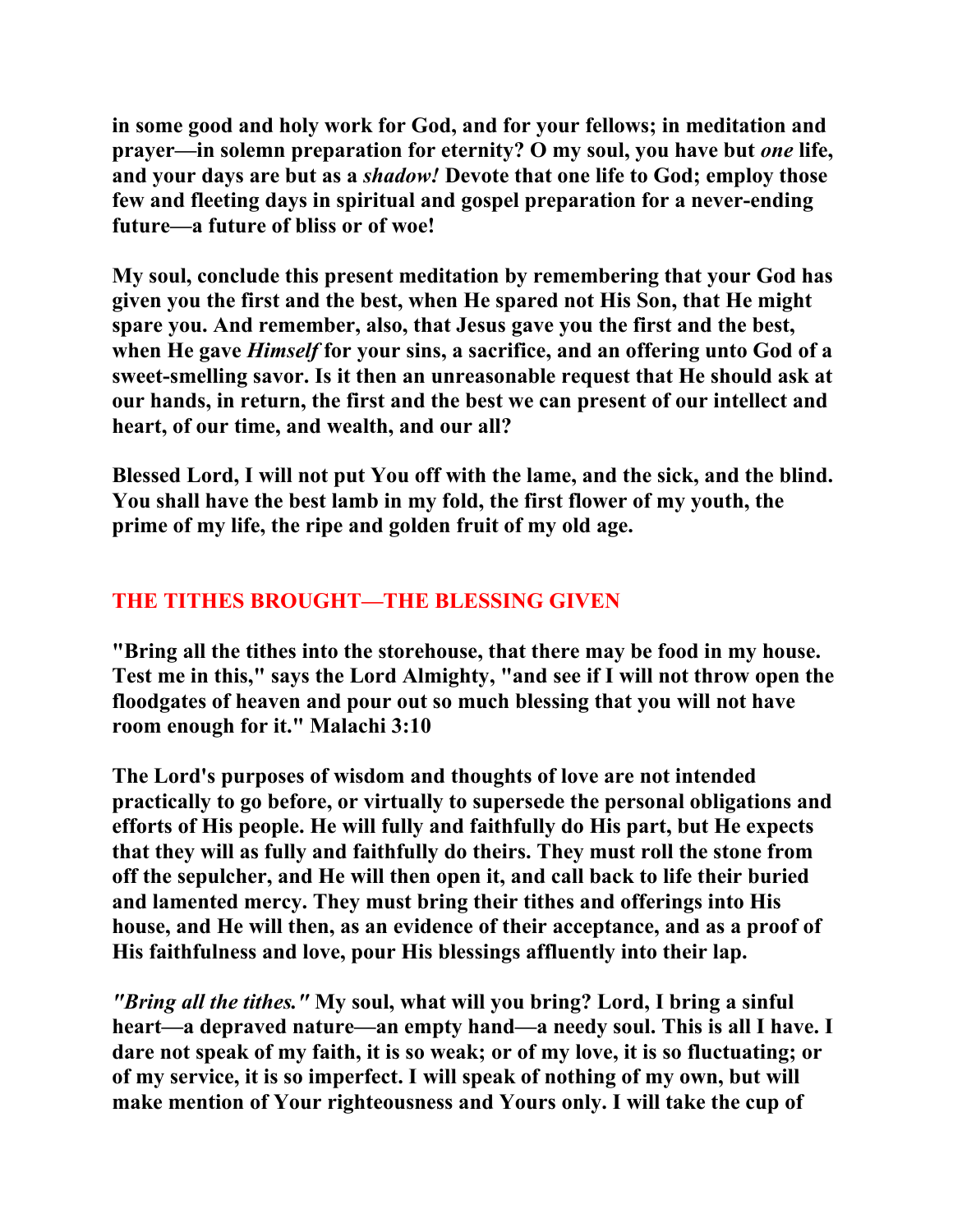**salvation and call on the name of the Lord. But, my soul, remember that there must be no keeping back a part of the tithe, for He commands you to bring** *all*  **into His store-house. Lord, let there be no reservation, mental, spiritual, or practical, in my offerings. Oh, take the first, the best, take my all, who has given Yourself and all that You have, for me.** 

*"Test me in this," says the Lord Almighty."* **Oh condescending love! Oh marvelous grace! Lord, do You delight to be brought to the touchstone of Your word? Do You stoop to the test of Your people's faith? Do You say, "Test me in this." Oh who is like unto You. My soul, draw near and take Jesus at His word. Test Him** *now***. Test His** *love,* **and see if it will not embrace you. Test His** *power,* **and see if it will not deliver you. Test His** *grace,* **and see if it will not be sufficient for you. Test His** *fullness,* **and see if it will not supply you. Test His** *blood,* **and see if it will not pardon you. Test His** *invitation,* **and see if He will not receive you. Test His** *sympathy,* **and see if He will not comfort you. Test His** *faithfulness,* **and see if He will not make good all that He has promised—never leaving nor forsaking you; loving you always, and loving you forever. Lord, I have tested You a thousand times over, and have never found You to fail.** 

*"I will pour out a blessing."* **The tithe of prayer and faith thus unreservedly brought—the believing soul having done his part, heaven's window is opened, and the blessing bountifully descends; and so God does His. And oh, the preciousness and largeness of the gift! What an outpouring of the Spirit will follow! What a reviving of grace in the soul! What a bestowment of family blessing! What an increase of ministerial power! What strength in service, guidance in perplexity, shielding in temptation, soothing in grief, will descend in showers, when God draws aside the curtain of heaven, throws open its window, and pours down its blessing, so large, so copious, so expanding, that there shall not be room enough to receive it.** 

**My soul! what has hitherto withheld the blessing? Why have the clouds poured down no fruitful showers, and the heavens distilled no refreshing dew, and the sun emitted no vivifying warmth? Is it not because you have not brought all your tithes into the treasury—prayer restrained, faith distrusting, property withheld—thus bringing Him to the test of His veracity to give you the blessing? "You have not called upon Me, O Jacob; you have been weary of Me, O Israel!" Weary of You, my blessed Lord? You are my only Rest. "Whom have I in heaven but you? and there is none upon earth that I desire beside you."**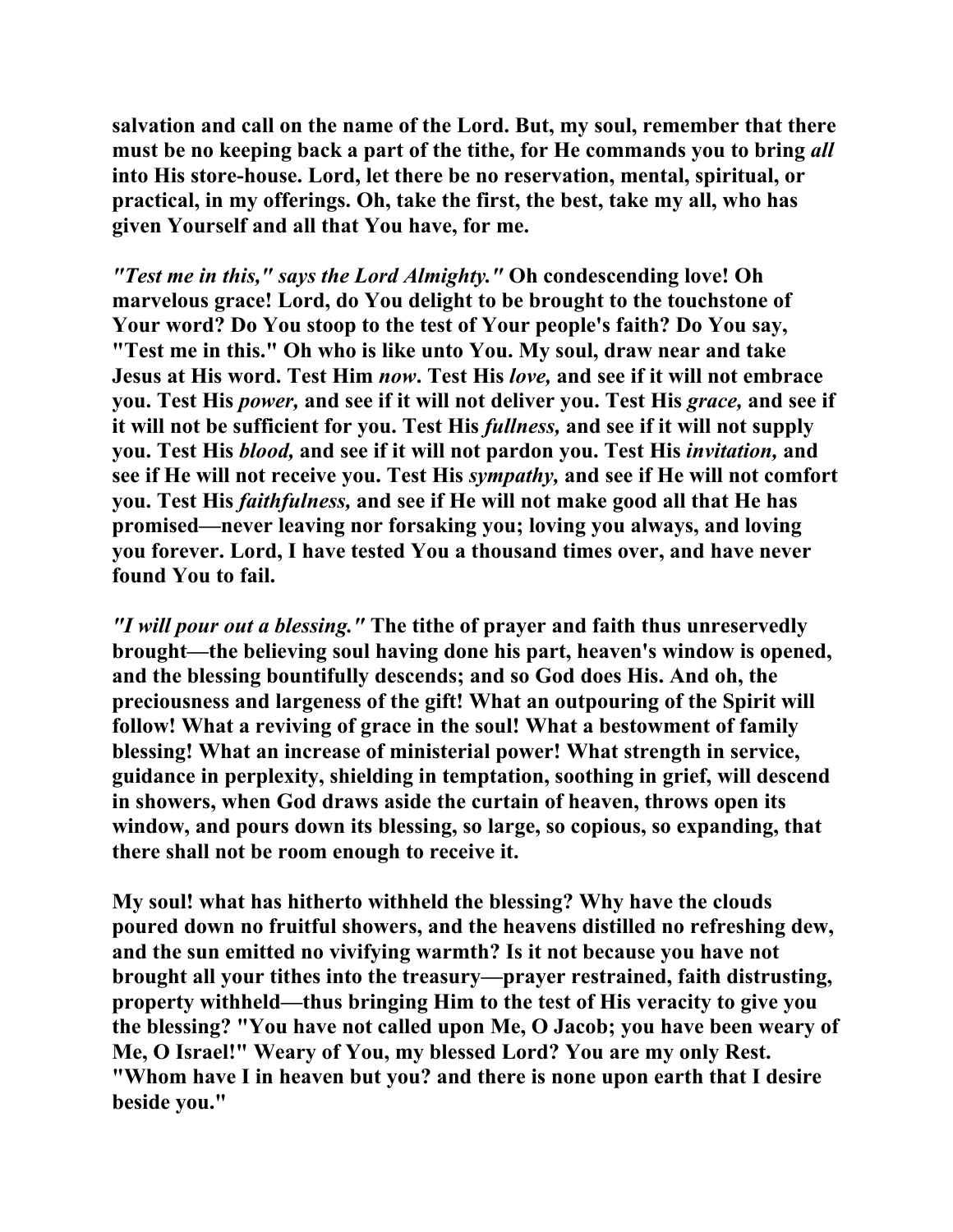## **JEHOVAH'S JEWELS**

**"They shall be Mine, says the Lord, in that day when I make up my jewels."—Mal. 3:17** 

**That which the merchant regards as most costly, and the bride as most ornamental, Jehovah condescends to employ to illustrate the character and relation of His saints—***"My Jewels."* **My soul, if, through sovereign grace, you have been quarried from your dead and sinful nature, and have been made a living and polished stone in the house of your God, sit down a while and meditate upon the precious, soul-quickening truths taught you by this beautiful and expressive similitude.** 

**It speaks, first, touchingly of the** *love* **the Lord has for you, as one of His jewels. How much His saints have to learn of the greatness of His marvelous love! And, although it has depths we cannot sound, heights we cannot reach, dimensions we cannot measure, yet, as a little child may dip its tiny shell into the ocean rolling in its immensity at its feet, so may we be able to comprehend in some measure the love of Christ, which passes knowledge. And apart from a personal and spiritual** *experience* **of Christ's love, what avails it to us?** 

**It speaks, also, of the** *rarity* **of the Lord's people. Jewels are not common, every-day things. How rare are real Christians, true believers in Christ! How many can talk about religion, and about churches, and about ministers, and about societies, and about sacraments, who have not been converted, are not born again, who know nothing experimentally and spiritually of the Lord Jesus Christ—nothing of the blessedness of a broken heart for sin, nothing of the healing application of atoning blood! Oh how few among those who crowd the sanctuary and encircle the communion-table, are safe for eternity! Lord, are Your jewels so rare? Oh may I make full proof of being one of them!** 

**Jewels are** *precious***. Who can fully estimate the preciousness to Jesus of His saints? Their persons are precious, their faith is precious, their love is precious, their sacrifices are precious, their petitions in prayer and ascriptions of praise are unutterably precious, to the heart of Christ, upon whose breastplate they are set as stones of light and glory. They must be precious for whom a precious Christ poured out His most precious blood!**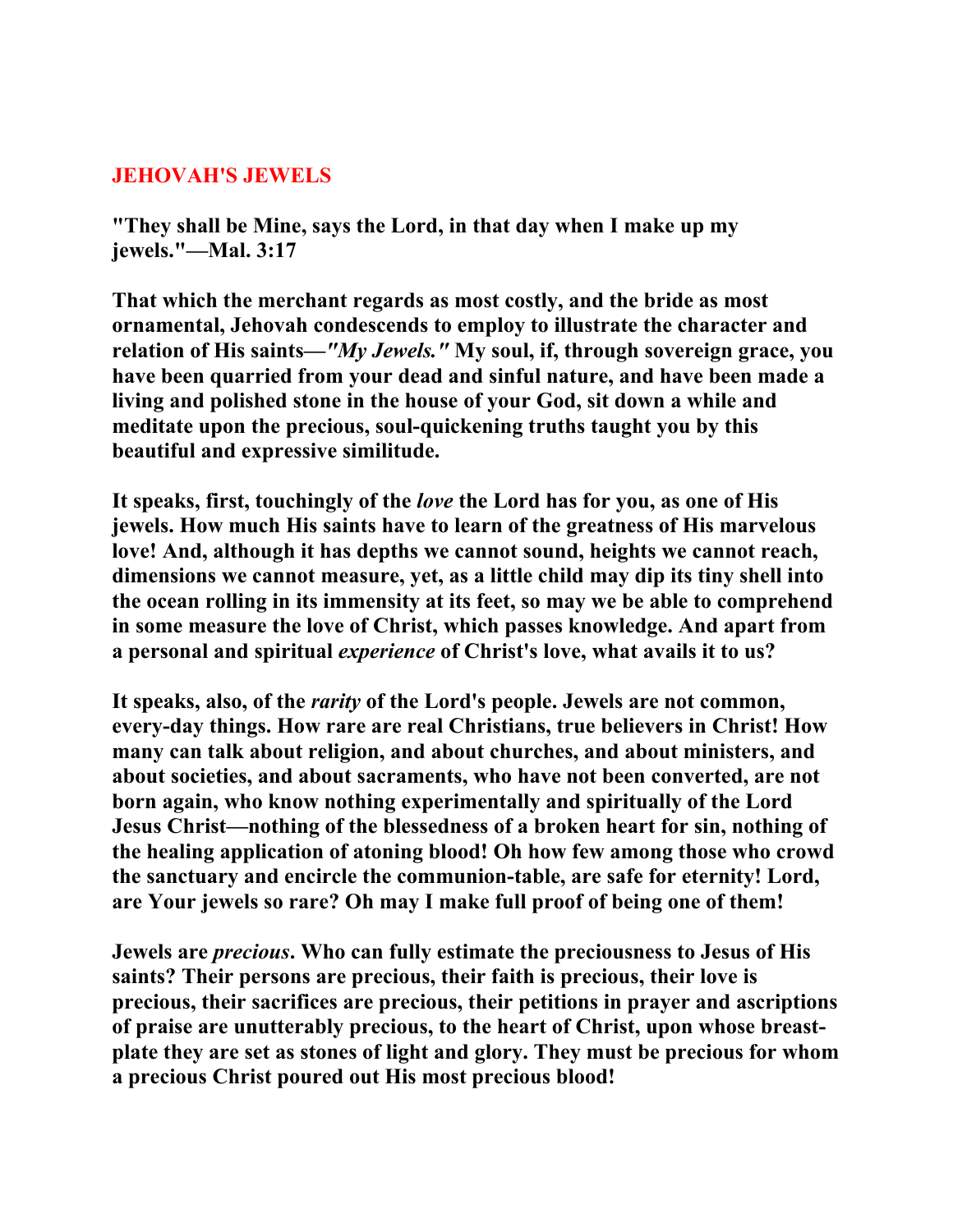**Jewels are** *polished* **stones. Taken from the quarry of nature, they need the chiseling of the Jeweler, and the purifying of the Refiner, before they prove their genuineness, and emit their luster. "The Lord tries the righteous." And oh, the untold blessings that spring from the discipline of His hand! "Not joyous, but grievous now, yet afterwards it yields the peaceful fruit of righteousness to those who are exercised thereby."** 

**How** *beautiful***, also, are these precious jewels! Washed in the blood of the Lamb, clothed with the righteousness of God, adorned with the graces of the Spirit, complete in Christ, and lovely through His loveliness put upon them, no marvel that He should thus commend their beauty and completeness— "You are all fair, my love; I see no spot upon you."** 

**Jewels are** *guarded* **with vigilance and care. Is there a being in the universe more vigilantly watched, incessantly upheld, or divinely kept, than the believer in Jesus? Destined to deck His brow when the Savior comes in His glory, wearing His many crowns, none of these shall perish; but all shall constitute a "crown of glory in the hand of the Lord, and a royal diadem in the hand of our God."** 

**Dear Savior, set me as a seal upon Your heart, as a seal upon Your arm, and when You come in Your kingdom, may I be found among those redeemed and precious ones of whom thus it is written, "They shall be Mine, says the Lord of hosts, in that day when I make up my jewels."** 

# **GOD'S WOUNDING AND HEALING**

**"I wound and I heal."—Deut. 32:39** 

**It is no little comfort to the afflicted child of God to be thus divinely assured that both the wounding and the healing flow from one Hand—that Hand a**  *Father's***. The sword that wounds—"bathed in heaven"—bears upon its point the balm that heals. Meditate awhile, my soul, upon this wondrous truth; and should you, like the stricken deer, endure your wound in solitude, the assurance that He who smites is He who heals, may rouse you from your lonely sorrow, and draw you closer to the heart of Him "by whose stripes we are healed."** 

*"I wound."* **What majesty in these words! How worthy of Him who is the**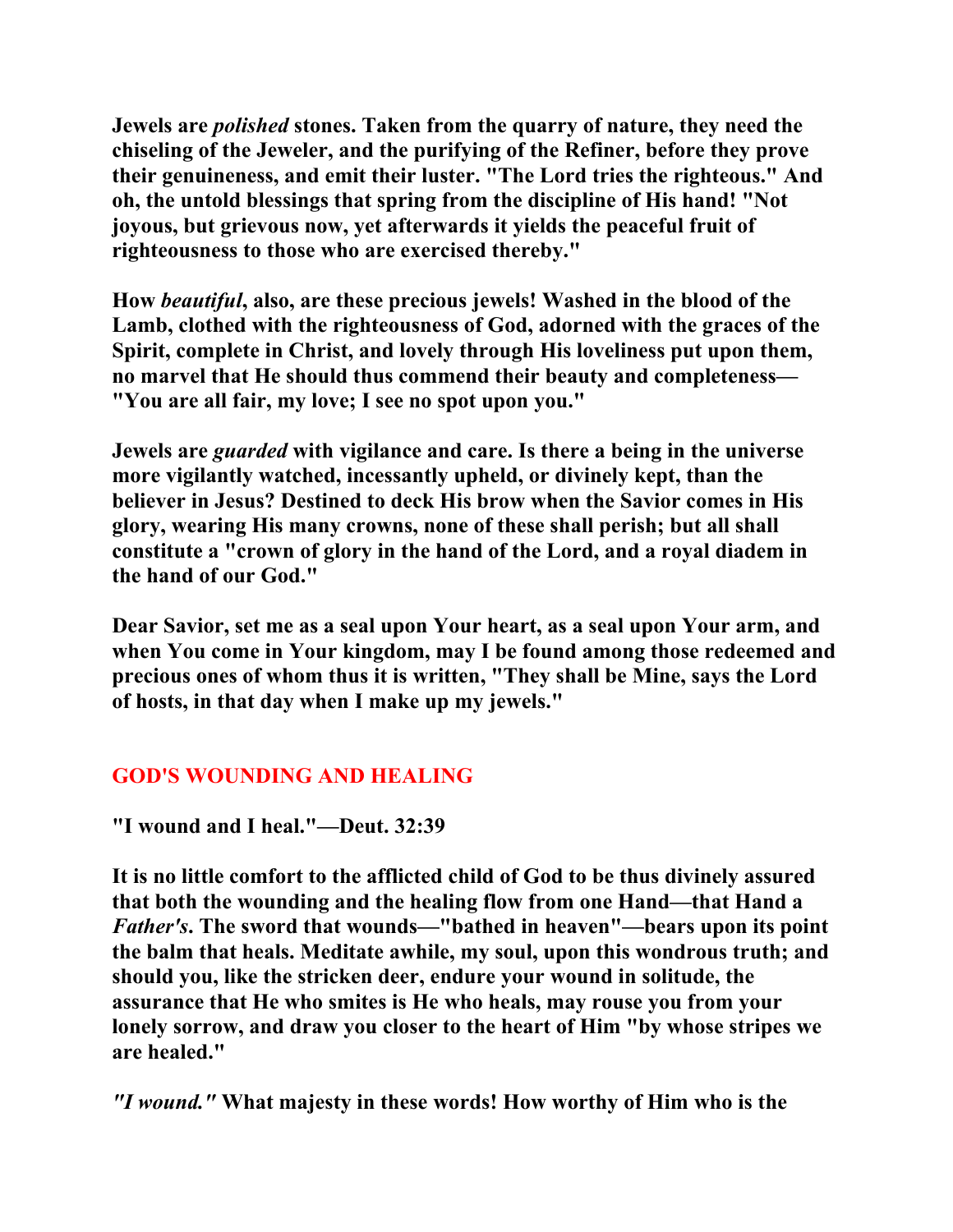**sovereign disposer of sickness and health, of life and death, from whose belt hang the keys of the grave and of Hades. To His Hand, O my soul, trace the wound which now fills you with sore pain and grief. What is the sword? Is it the visitation of bereavement—the decay of health—the loss of wealth—the fickleness of friends—the unkindness of other believers—or the taunt and cruel slanders and reproaches of the world? Rise above the sword that has pierced you, and see only the Hand that holds and controls it.** *"I wound."* **It is a loving Father's voice. O Lord, I lose more than half my sorrow when I hear Your voice,** *"It is I,"* **and when faith responds—***"He Himself has done it."*

**And whose Hand inflicts the** *spiritual wound?* **Who convinces of sin—gives the broken heart—imparts the humble, contrite spirit—and brings the soul to His feet with the prayer,** *"God be merciful to me the sinner."* **Still the language is—** *"I wound."* **Then, Lord, let the "sword of the Spirit" pierce me through and through, might it but penetrate the deep-seated evil of my heart, revealing to me more of my sinfulness, thus preparing me for the touch of that Hand that heals the broken in heart and binds up their wounds.** 

*"And I heal."* **Blessed Lord! who can heal the wounded spirit—who can bind up the broken heart but Yourself? My wound is too fresh, my sore too tender, my sorrow too deep, for any hand but Yours to touch. Lord, Your wounds are my healing—Your blood my balm—Your soul-sorrow my heart's joy. Keep me from a false healing. Let Your blood be the only balsam of my wounded conscience; let Your love be the only solace of my troubled spirit. Precious Jesus! smite and bruise me as You will, may but the hand that bears in its palm the scar of the nail pour the wine and the oil of Your love into my bleeding, sorrowing heart. "Heal me, O Lord, and I shall be healed."** 

**But, perhaps, your wound is self-inflicted, and the consciousness of this keeps you back from Christ. Your own hand has pierced you! You have sadly departed from God, have wilfully sinned against conviction, against your own conscience; against so much divine love experienced, so much covenant mercy received, so many rich blessings given, so many sins pardoned and backslidings healed, and wanderings restored. Be it so. Still the language of God is—***"And I said after she had done all these things, Turn unto Me." "I will heal their backslidings, I will love them freely—for my anger is turned away from him."* **Bring, then, these wounds to Jesus which your own or another's hand has inflicted; and with the balm that flows from His own pierced heart, He will heal you.** *"O Israel, you have destroyed yourself, but in Me is your help found."* **Oh, remember that there can be no wound too deep or too desperate**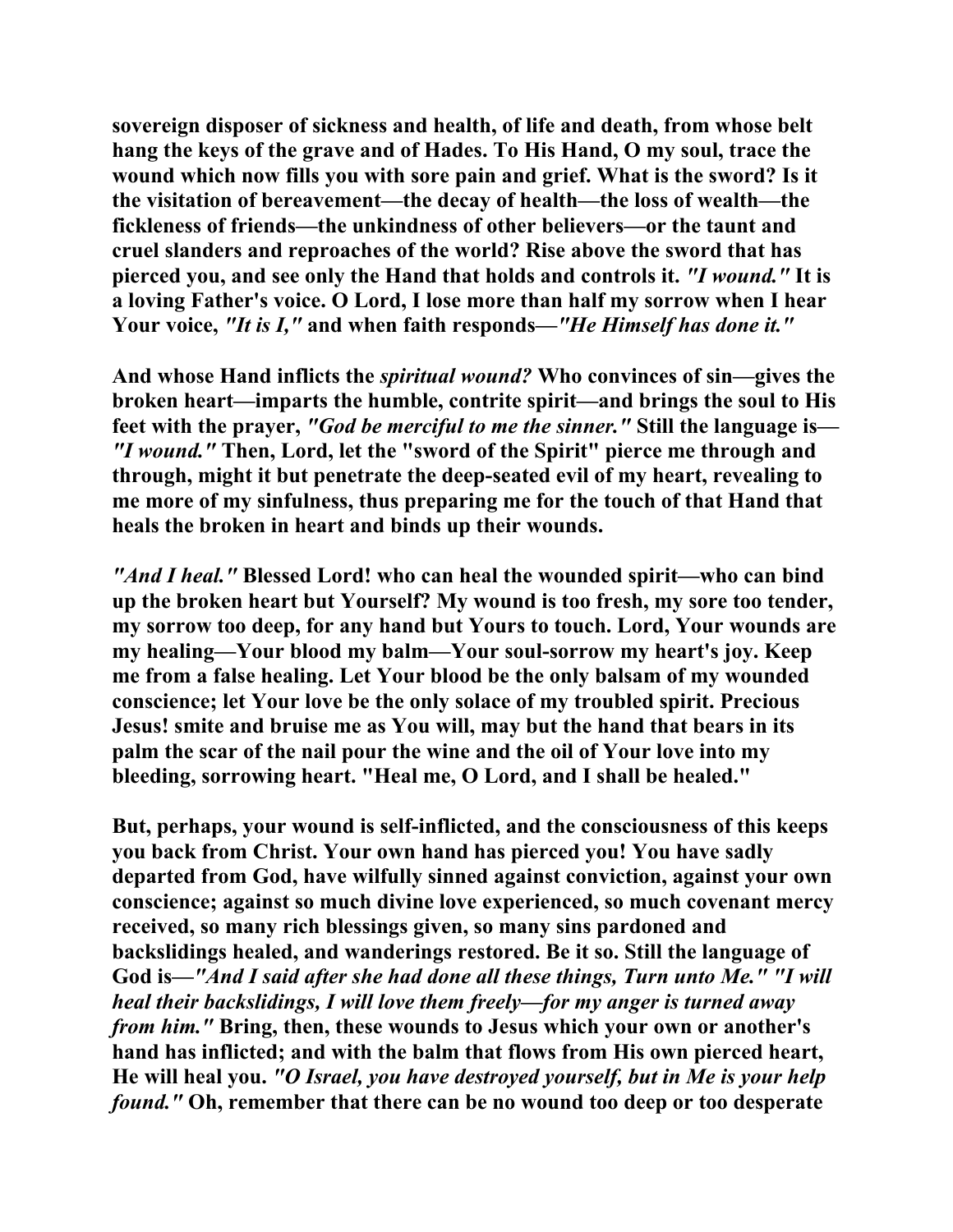**for Christ's healing, loving touch.** 

# **THE VOICE OF THE LORD IN THE CLOUD**

**"He spoke unto them in the cloudy pillar."—Psalm 99:7** 

**And still the voice of the Lord is in the cloud. Not, indeed, in a visible and audible manner as of old, when the pillar of cloud, in fan-like form, expanded above them, and, as a thing of life, went before them in the wilderness. But, not less divine, not less real, not less distinct, does the Lord now speak to His saints from out of every cloud that casts a shadow upon their path.** 

*Clouds* **comprise a great part of the believer's experience. It is no strange thing that a child of the light should walk in darkness. Clouds of varied shape and hue lie in his track to heaven; and he can no more avoid them, than can the sun careering its pathway through the skies. Our Blessed Lord Himself was not exempt. They formed an essential part of that learning of obedience by the things which He suffered, though He were a Son. Behold Him on the cross! The sun clothed in sackcloth above, the earth draped in shadows beneath, were fit, though faint, emblems of the deeper, darker clouds that enshrouded His holy soul, when He uttered that dolorous cry,** *"My God, My God, why have You forsaken Me?"* **But every cloud that shades the path of the believer is vocal with the voice of the Lord.** *"He spoke unto them from the cloudy pillar."*

**And still the Lord speaks to His saints from out the cloud. He speaks to us from** *the cloud of His glory***. The Gospel of the grace of God is the revelation of the grace and glory of His great salvation. As, from the cloud of His glory on Mount Tabor, the voice of love issued, so, from the glorious cloud of His Gospel, a voice comes, saying,** *"Whoever will, let him come and drink of the water of life freely;" "I came to call not the righteous, but sinners to repentance;" "Come unto Me all you that labor and are heavy laden, and I will give you rest;" "Him that comes unto Me I will in no way cast out."*

*Is it a trial of faith?* **This cloud is often very dark—yet Jesus speaks to us from it. He assures us that tried faith, though tried as by fire, is more precious than gold; that He anticipates every trial of faith by His intercession on behalf of His beloved disciple; and that, when the trial actually comes, though faith be purified as gold, and winnowed as wheat, it shall not fail.** *"And the Lord said,*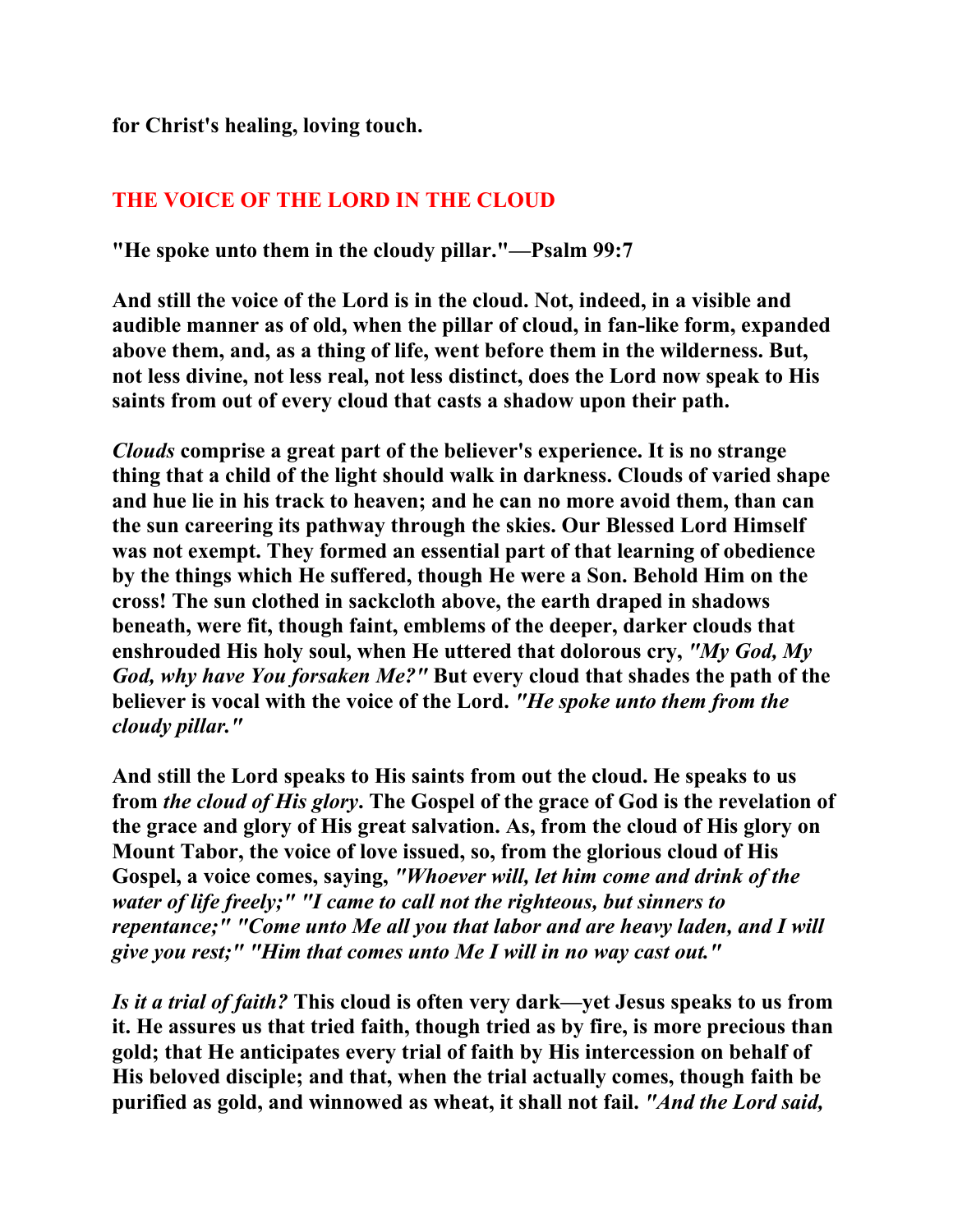*Simon, Simon, behold, Satan has desired to have you, that he may sift you as wheat—but I have prayed for you, that your faith fail not."*

*Is it the cloud of adversity?* **Property gone—health failing—friends changed social position altered? The voice of the Lord speaks in the cloud—***"Fear not! when you pass through the water, I will be with you." "I will never leave you, nor forsake you."* **The moment faith can anchor itself on God, the believing soul is brought into perfect peace—the tempest subsides, and there is a great calm.** 

*Is it the cloud of bereavement?* **Dark and overwhelming as this cloud often is, the voice of Divine love sweetly speaks from its somber bosom. "It is I, fear not. I have done it. I plucked the flower, broke the stem, bent the oak to the ground; and dark though the cloud be that rests upon your tabernacle, love sent, love shaped, love tinted it." "Be still, and know that I am God."** 

*Is it the cloud* **of** *mental depression?* **This cloud is often very dense and protracted; and some of the holiest and most eminent saints of God have been called to pass through it. But, blessed be God, it cannot touch the soul's union with Christ! It may hide Jesus from us, but it cannot hide us from Jesus. It may quench the light of our Christian evidence, but it cannot extinguish the light of our Christian grace. But the voice of divine love is in this cloud, and it tells you that there is a bright light in it, that the sun shines behind it, and that, before long God's wind will pass and scatter it, and your soul shall bathe itself in eternal sunshine!**

*"He makes the clouds His chariot."* **Then, blessed Lord, I would welcome every dispensation You do send; and though I may fear as I enter into the cloud, faith believes that I shall find you there, and hear no voice but that of redeeming love!** 

# **PATIENT ENDURANCE OF WRONG**

**Do not take revenge, my friends, but leave room for God's wrath, for it is written: "It is mine to avenge; I will repay," says the Lord. Romans 12:19** 

**Offences will come, both from the wicked and from other believers. We live in an ungodly world, and are members of an imperfect Church. We must not, therefore, expect freedom from wrongs and injuries, from woundings and**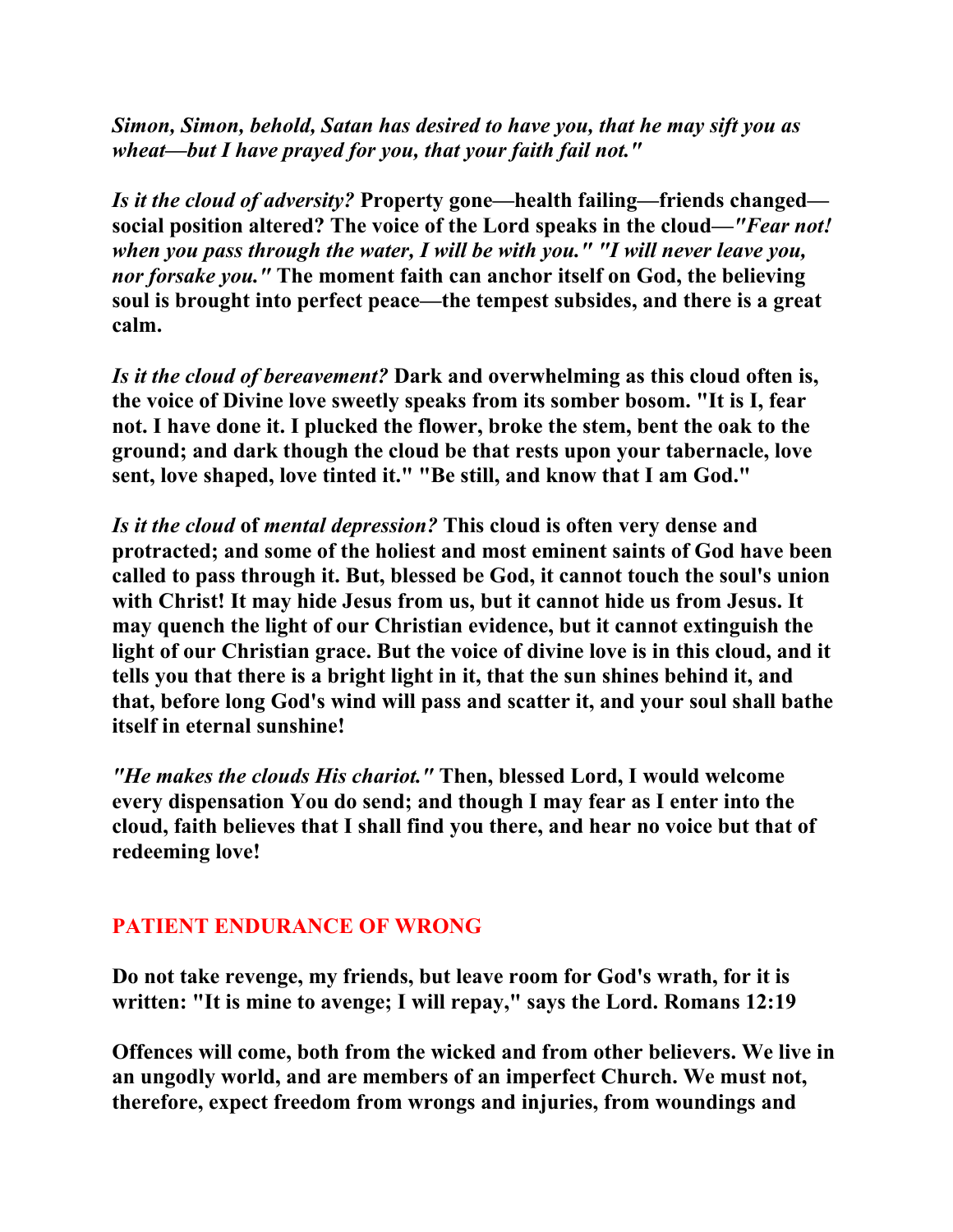**opposition, from which none have ever been exempt, not excepting our Lord himself, who, in addition to the wrongs He personally endured, was "wounded for** *our* **offences."** 

**But how are we, as believers in Jesus, to acquit ourselves under a sense of injury and injustice? Are we to take the law in our hands? Are we to revenge ourselves? Are we to vault into the judgment-seat? God forbid! The law of Christian duty touching this matter is clearly laid down. "Do not take revenge, my friends, but leave room for God's wrath."** 

**But does this precept of patient endurance and non-resistance imply that wrong is to go unpunished, injustice unrequited, injury unrepaired, malignity unrebuked, and falsehood unrefuted? By no means! An individual, by becoming a Christian, does not cease to be a citizen. In coming under the law of Christ, he is not the outlaw of man. His spiritual duties and privileges do not abrogate his civil rights and obligations. Our Lord was a striking and instructive example of this. He claimed justice at the hands of his accusers.**  *"Jesus answered him, If I have spoken evil, bear witness of the evil—but if well, why do you smite Me?"* **(John. 18:23.) And Paul asserted his rights and privileges as a Roman citizen.** 

**Therefore, not prompted by malice or a feeling of revenge, not acting from personal resentment, or a desire to inflict an injury, but moved by a concern for the public virtue and peace, in order to maintain truth and justice, and at the same time to vindicate our personal character from slander and falsehood, it is strictly within the province of the Christian to take his case into a court of human justice; for to this end—***"the punishment of evil-doers, and for the praise of those who do well"***—the magistrate holds the sword by God's ordinance.** 

**But what is the** *high ground* **the believer in Jesus should take under every species of injury, injustice, and wrong? It is first, if not exclusively, to go into God's court of justice, to commit his case to Christ, his Advocate, who has undertaken to plead the cause of his soul. Let us look at this for a moment.** 

**Beloved, are you suffering injury? Has a foe assailed you? a friend wounded you? a relation wronged you? Avenge not yourself, but rather** *"leave room for God's wrath;"* **that is, make room for it to pass by and escape; and that no feelings might possess your mind but those of pity, charity, and forgiveness, go into God's court of justice before you go into man's. Take your cause** *first* **to**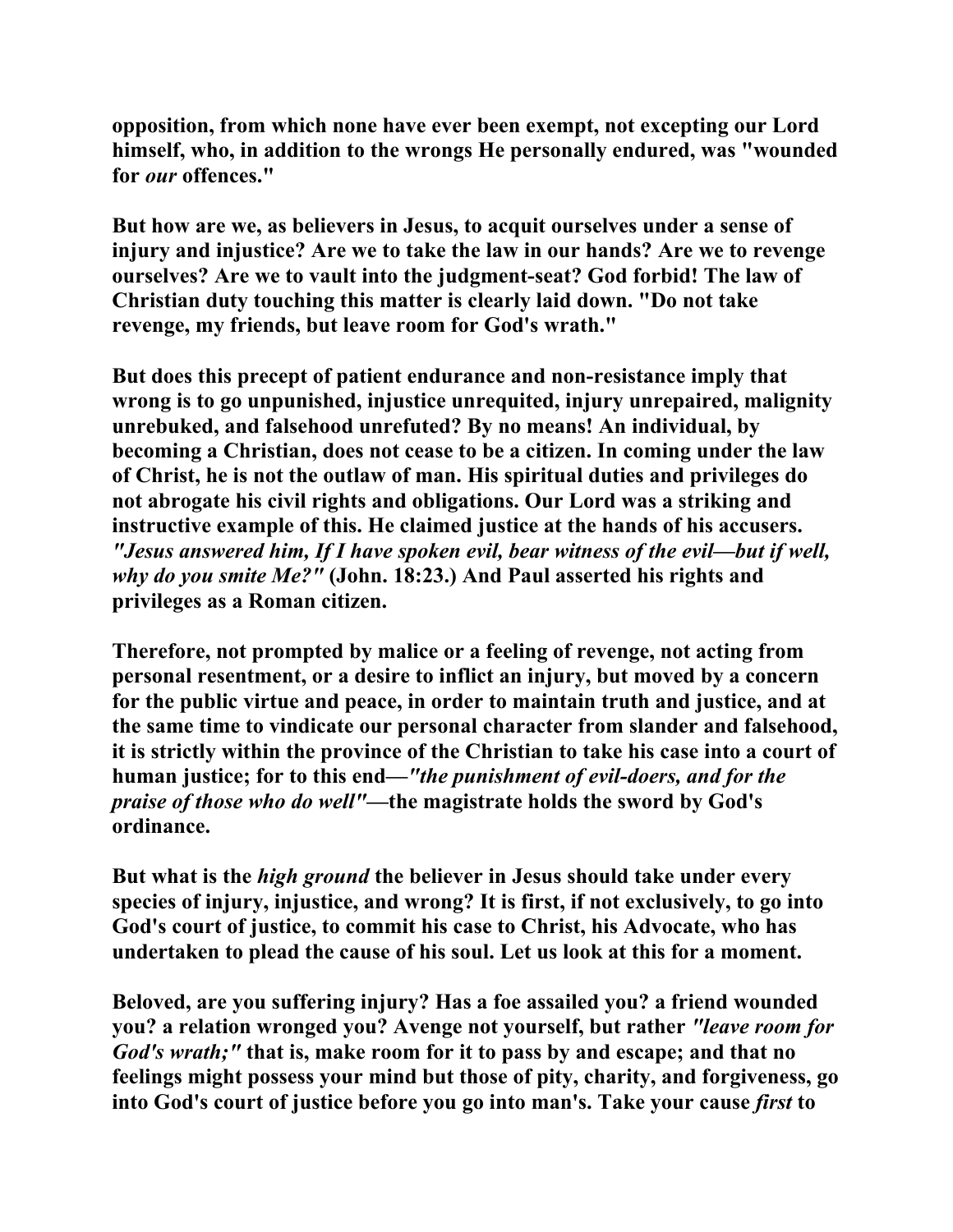**Jesus. Oh, what a powerful Advocate and wonderful Counselor is Christ! He will avenge you of your adversary, and will compensate your wrong. He will refute the foul slander, silence the lying tongue, and bring forth your righteousness as the light, and your judgment as the noonday. For thus has the Lord spoken.** 

**But, oh, the blessedness of reposing trustfully, calmly on the bosom of Jesus amid the unkind criticisms, bitter calumnies, unjust accusations, and the cruel envyings and jealousies of man! Sheltered there, who or what can harm us? "Oh, how great is Your goodness, what You have laid up for those who fear You, which You have wrought for those who trust in You before the sons of men! You shall hide them in the secret of Your presence from the pride of man—You shall keep them secretly in a pavilion from the strife of tongues. Blessed be the Lord for He has showed me His marvelous kindness in a strong city."** 

# **Separation from the Ungodly World**

**"Therefore, come out from them and separate yourselves from them, says the Lord. Don't touch their filthy things, and I will welcome you." 2 Cor. 6:17** 

**There is not a stronger mark of the Lord's people than their** *separation***. They are separated from the world, separated from their families, separated from their own righteousness, and often separated from the religious world—a godly people whom the Lord has set apart from all others, that He might set them apart for Himself. Now, it is this distinctive badge of** *separateness* **the Lord will have His saints retain in all their Christian course. We are very apt to forget it. We live in the world, mix with the world, hold transactions with the world, and, in some measure, are guided by the conventional habits of the world. Still, we have need to be continually reminded that, though living in the world, and, of necessity, compelled to conform to its proper and lawful customs,** *we yet are not OF the world. "I have chosen you OUT OF the world,"*  **says the unworldly, loving Savior to His disciples;** *"therefore the world hates you." "You are not of the world, even as I am not of the world."* **Now, in what sense, oh my soul, and to what extent, does your loyalty to Christ demand your separation from the world?** 

**The words which suggest the present reflection are, by a slight variation, taken from the prophet Isaiah 52:11, and originally were applied to the**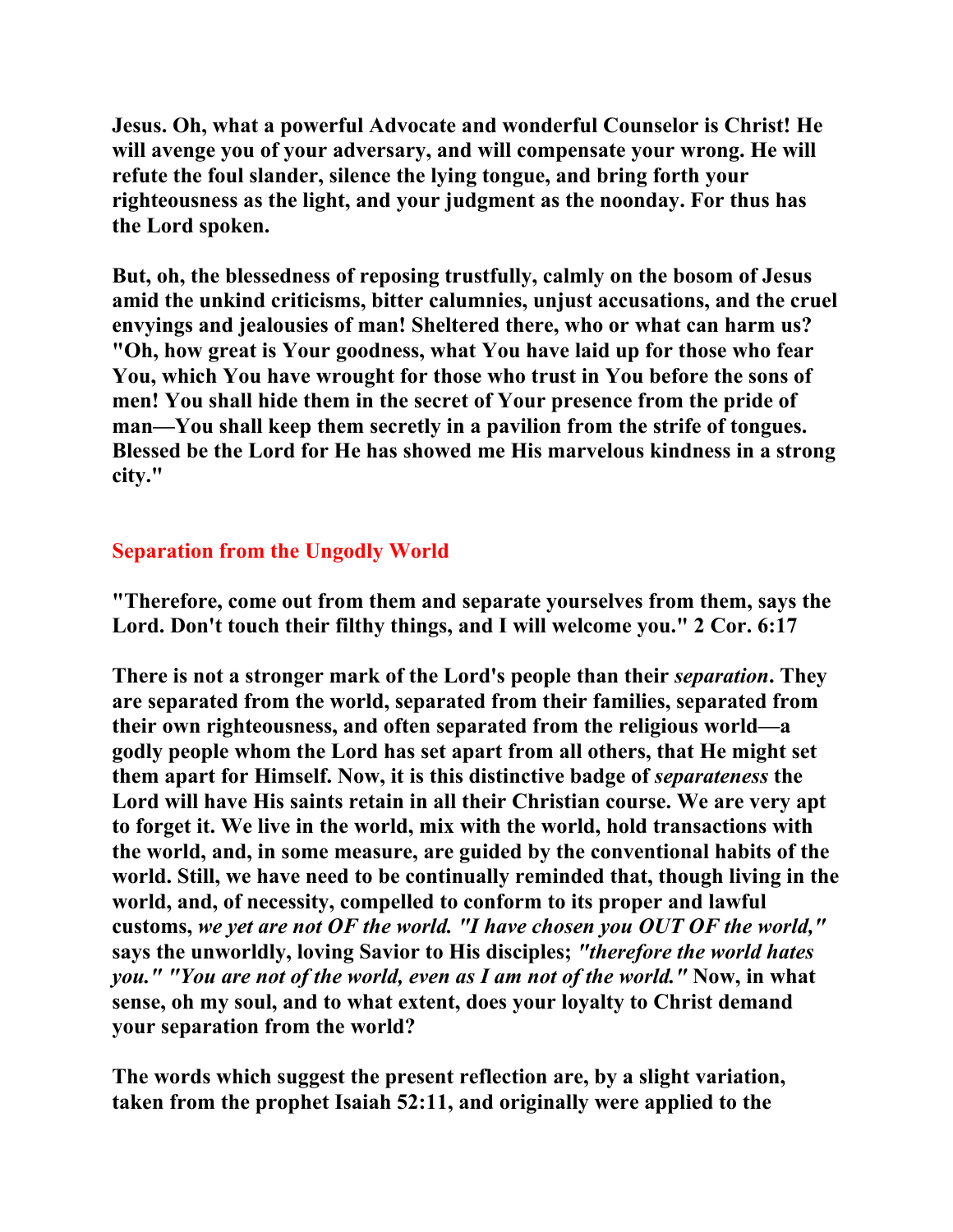**captive Jews in Babylon,**

**"Depart, depart, go out from there! Touch no unclean thing! Come out from it and be pure, you who carry the vessels of the Lord." Now, Babylon, a city of proud, unclean idolaters, and opposed to God, was an emblem of this ungodly, Babylonish world, in which the saints of the Most High dwell, but from which they are called to come, and from whose inhabitants they are called upon to separate themselves, touching not the unclean thing.** 

**The religion of Christ is not ascetic and monkish. It knows nothing of "nunneries," or "monasteries," or "retreats." These are all opposed to the genius and requirements of Christianity—its divine, social, and spiritual nature. Our blessed Lord, the Divine Founder of our religion, expressly warns His disciples of this perversion of His gospel—***"Wherefore if they shall say unto you, Behold He is in the desert; go not forth—behold, He is in the secret chambers; believe it not."* **It enjoins nothing like this upon its disciples,** *"for then must you needs go out of the world,"* **says the apostle.** 

**But it does teach crucifixion to the world, nonconformity to the world, spiritual and marked separation from the world, from its pleasures, its gaieties, its principles, its religion. We are the professed disciples of an unearthly Christ, the followers of an unworldly Savior.** *"Let us go forth, therefore, unto Him outside the camp"* **(of the Babylonish world),** *"bearing His reproach,"* **keeping our consecrated garments unspotted from the world, touching not the unclean thing. Then will Jesus, our Lord, receive us, and infinitely make amends for all we have lost of power and wealth and honors, for His holy and precious Name.** 

**Let our separation from the world be our closer union and fellowship with the Church of Christ in its every branch, and with Christ Himself, the one Head of the Church. This will tend more strongly to define and sharpen the line of demarcation between us and an ungodly world. Association with the saints will render us a more marked and distinct people. The world will take account of us that we are the Lord's. O my soul! come away from an unclean and defiling world.** *"If any man loves the world, the love of the Father is not in him."* **Lord! by Your cross may I be crucified to the world, and the world to me!** 

# **OBEDIENCE TO CHRIST**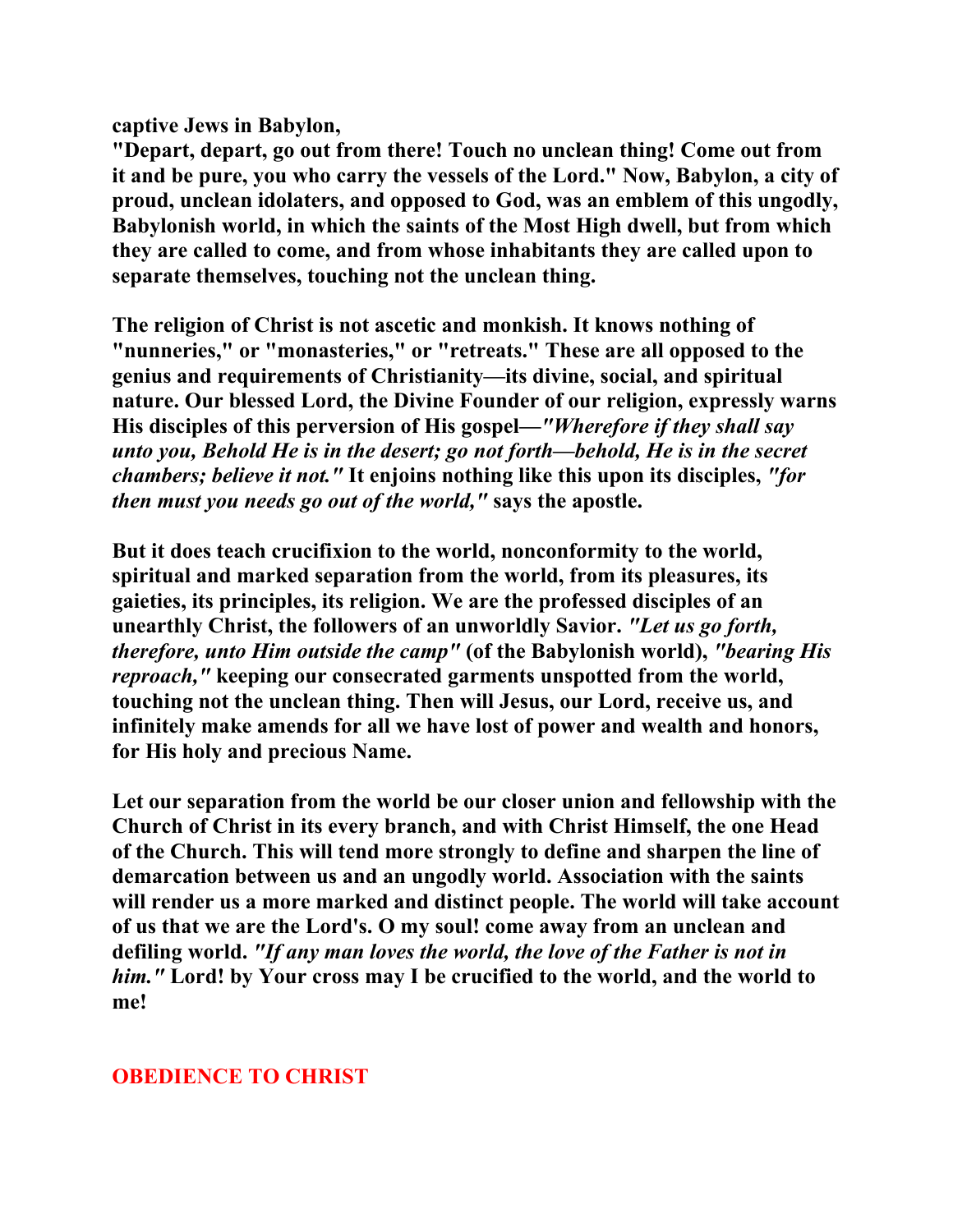**"Whatever He says unto you, do it."—John 2:5** 

**What reader of his Bible is not reminded by these words of the mother of Jesus referring to her Son, of the command of Pharaoh addressed to the Egyptians concerning Joseph—perhaps the most remarkable personal type of Christ,** *"Go unto Joseph; what he says to you, do."* **The Lord Jesus is our Lawgiver, the only true Legislator of the Church, the only spiritual Head of authority and power. It is to Him we are to go for our orders. His Word we are implicitly to obey, finding His service perfect freedom, and obedience to His commands great reward.** 

*"What He says unto you, do it."* **Such—could her voice be heard from heaven—would still be the language of the Virgin Mary to all her poor deluded worshipers! "Look not to me, pray not to me, invoke not my intercession and aid; what** *He,* **God, my Savior, says unto you, do it." What a sweet echo of the words of Jesus himself,** *"If you love me, keep My commandments."* **These words are pregnant with meaning and power. Oh my soul, sit down at His feet, and learn what He would have you do, and then do it unhesitatingly and with all your heart.** 

**"What He says unto you." Lord, I would bend my ear attentively, believingly, to know what You say unto me. Speak, Lord, Your servant hears. Do You bid me** *believe?* **Lord, enable me to give full credence to all Your gracious invitations, and precious promises, and good words addressed to Your sinburdened, guilt-distressed, travail-weary ones. Do You bid me in simple faith look to You, accept You, rest on You? Lord, I believe, help my unbelief. My trembling heart sincerely seeks repose from guilt and fear and labor in You, and in You alone. Do You command me to take up my cross, and follow You along Your unearthly, self-denying way? Lord, You would I then follow, and You only. "Through floods and flames, if Jesus leads, I'll follow where He goes."** 

**Do You bid me, my Father, take from Your hands the cup of sorrow, and meekly drink it? Your will, not mine, be done! Do You ask me to slay my Isaac, to yield my Benjamin, to tear my fondest idol from its shrine? Lord, give me grace, and I will obey. Whatever You say unto me, I will do. Do You bid me mortify my strong corruption, nail to Your cross my bosom sin, part with the Delilah upon whose treacherous lap I have slumbered, and by whose hands the locks of my strength have been shorn? Lord, perfect Your strength in my weakness, and, Samson-like, by faith in Your all-sufficient grace, I will**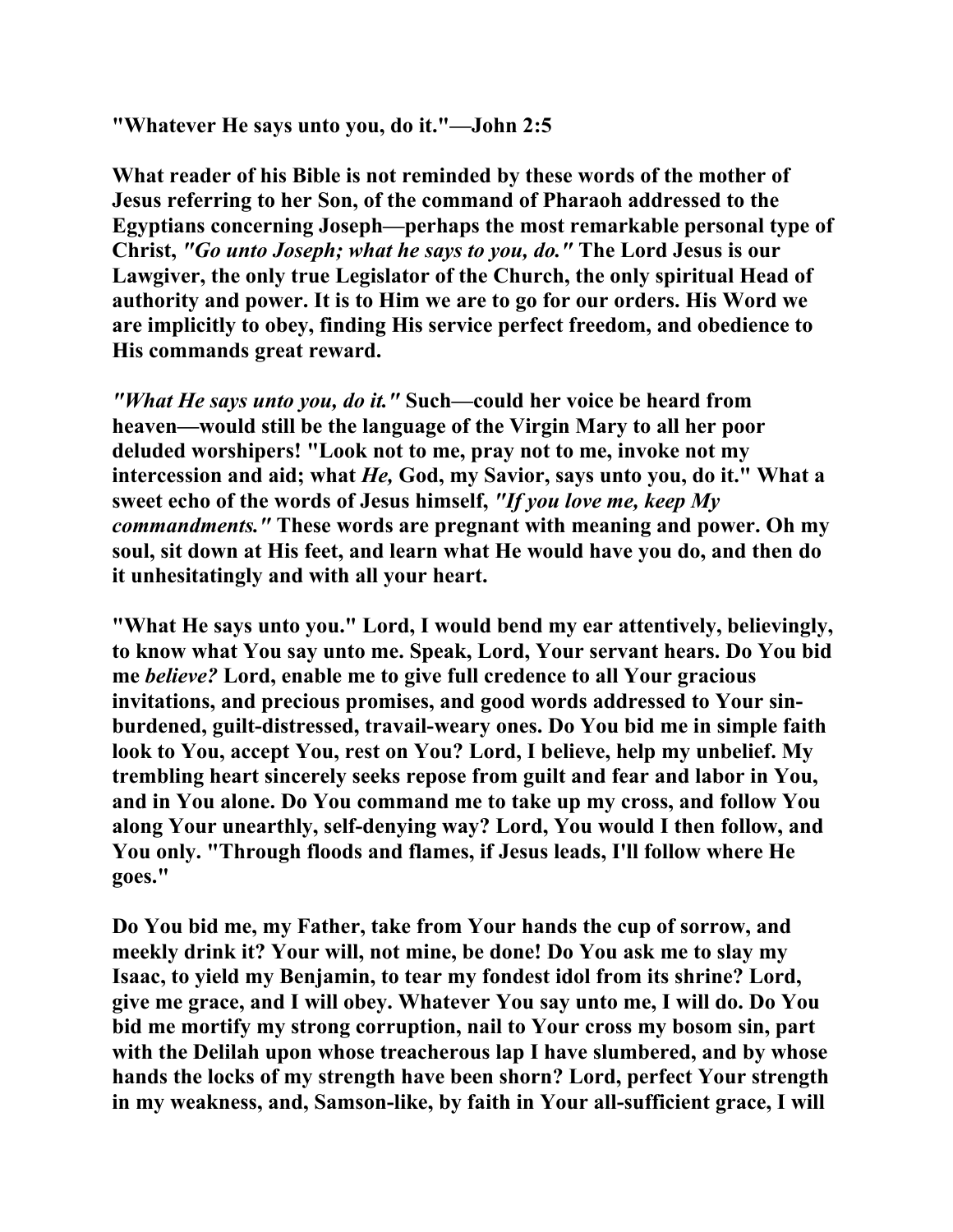**slay Your foes and mine, and will be Your servant, Yours only, and Yours forever. Number me among the blessed ones, of whom it is said,** *"These are they who follow the Lamb wherever He goes."*

**Let there be no mental reservation in your obedience to the Lord, O my soul. The Lord searches the heart and weighs the actions of men. He hears the bleating of the herds we have spared, ostensibly for sacrifice, yet in reality but to condone our sin of disobedience to God (1 Sam. 15:22). O Lord, to whom**  *obedience* **is better than sacrifice, let my obedience to Your word be sincere and honest, full and unreserved, lacking nothing, that I may stand complete in all the will of God.** 

**Let** *love to Jesus* **be the all-constraining principle of my obedience, as the allauthenticating evidence of my discipleship.** *"If you love Me, keep My commandments."* **Oh, how smoothly and swiftly will the wheels of obedience revolve when divine love to a precious loving Savior moves them! How light will be Jesus' burden, how easy His yoke, how pleasant His cross, how sweet to deny myself for Him, of what was so sweet to myself, when the allconstraining principle is** *love* **to Him who loved me unto death!** 

**Keep the eye fixed upon the reward of obedience to Christ.** *"If you be willing and obedient, you shall eat the fruit of the land."* **We shall eat the sweet fruit of peace and joy and hope** *now;* **and we shall eat the golden fruit of the fullness of joy and of the pleasures that are at God's right hand in a holier world, and beneath a brighter sky hereafter.** 

# **IT IS THE BLOOD THAT SAVES**

**"And He said unto them, This is My blood of the new testament, shed for many."—Mark 14:24** 

**Never did those lips, upon which grace shed its divinest, sweetest fragrance, utter words so precious as these. The language is figurative, but the truth is literal.** *"This is My blood,"* **or, this cup is the 'emblem' of** *"My blood of the new testament,"* **the new covenant,** *"shed for many,"* **for the sins of beings whom no man can number. We are thus brought into contact with the most essential and vital doctrine of the Bible, the great** *Atonement of the Son of God.* **Beloved, the blood of Jesus is very precious to a poor, guilt-burdened sinner.** *It is the blood that saves him.* **There is everything you need in the blood of Jesus,**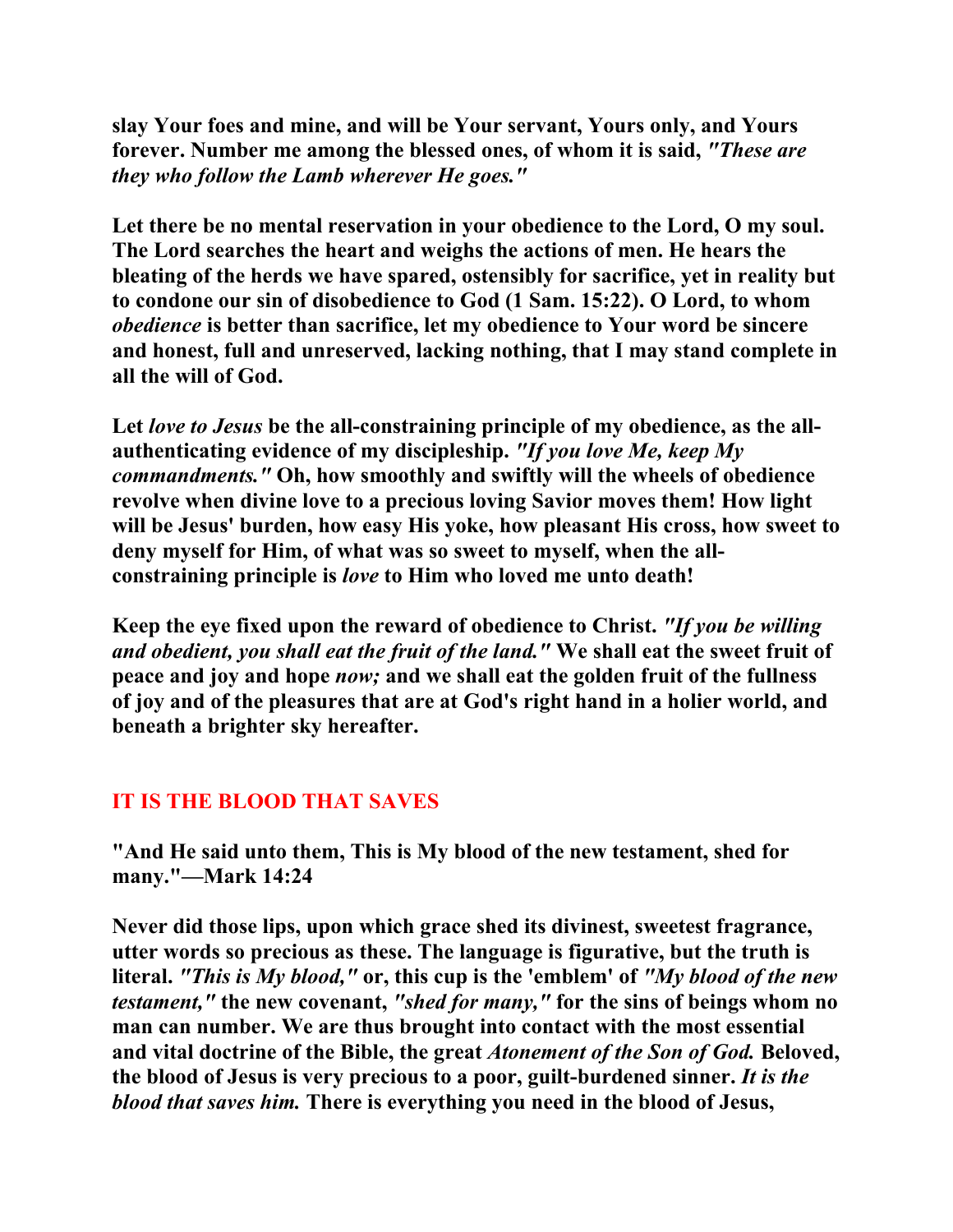**forgiveness for every guilt-burdened, healing for every sin-wounded conscience.** 

**The blood of Jesus speaks peace, the blood brings us into the holiest, and places us in the very presence of the Father. It is the blood that keeps the heart pure, and supplies it with the most powerful motive to holiness. It is the blood that sustains the soul in death, and after death places it before the throne in robes washed white, with the "new song" breathing from its joyous lips. My soul, consider the blood of Jesus in two or three essential points of light.** 

**It is the blood of the Incarnate God. Herein lies its intrinsic worth, its essential efficacy. The Deity of the Savior gave it all its merit to atone, and all its virtue to cleanse. We marvel not that the apostle should denominate it, "the** *precious*  **blood of Christ, as of a lamb without blemish." It is the most precious thing in the universe—it is the precious blood of Him whose person is precious to those who believe. Is it, my soul, precious to you?** 

**And, then, remember that** *faith* **alone is necessary to make its saving virtue ours. Believe only, and all the sovereign efficacy of Christ's blood is ours. This "precious blood" and "precious faith" constitute the two most precious things in the universe.** 

**Look at it, also, as** *applied* **blood. We know that the blood of the paschal lamb would have availed nothing to the Israelites when the angel of death swept through the land to slay the first-born of the Egyptian, had it not been really and visibly** *sprinkled upon their dwellings***. It was the** *applied* **blood that saved them. So must it be with the blood of Jesus, our Passover slain for us. If we want to be placed in a state of non-condemnation, if we desire to be quite sure that we are safe from eternal death, the blood of Jesus must be** *applied* **to the conscience. Rest not short of this, my soul! Clearly this is the mind of the Spirit in those remarkable words of the apostle, "You** *are come* **to the blood of sprinkling." There is a** *present* **coming to the blood of Jesus, and this gives us a present salvation.** 

**It is the blood of Jesus that** *sanctifies.* **It sets us apart as a holy people for God, it cleanses the heart from vain thoughts, worldly imaginations, and impure desires—from the taint and defilement of indwelling sin. Rest not short, then, of the** *applied* **blood of Jesus. This will remove all your doubts, quell all your fears, and bring you into perfect peace. The Holy Spirit is prepared to take of**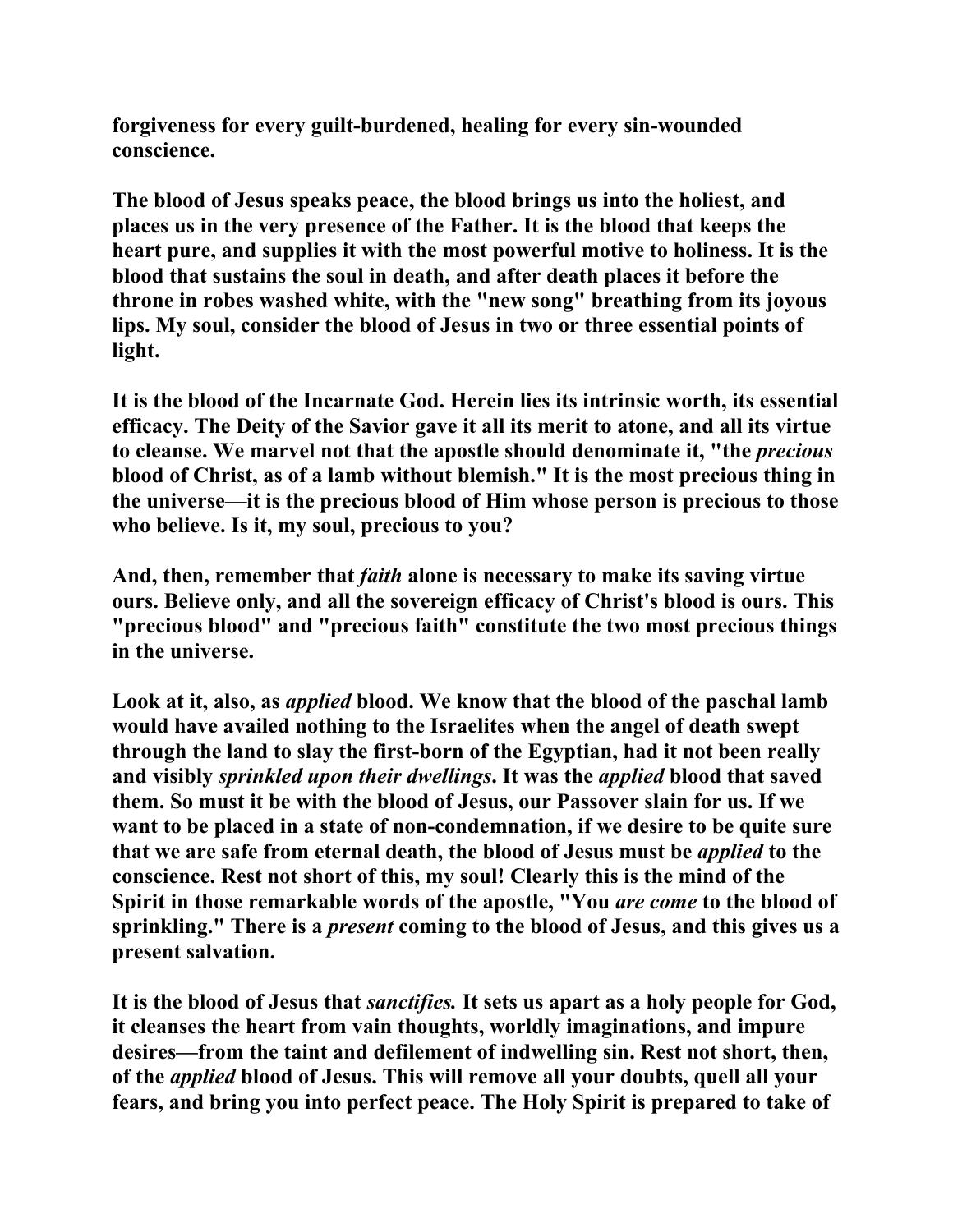**the blood of the covenant, and sprinkle it upon your heart, and then all will be**  *peace***.** 

**The blood will give you** *great power in prayer***. Coming to God with this plea, you may open all your heart to Him, confess every sin, disclose every sorrow, make known every need, and reveal, as in the light of the noontide sun, every secret cloistered there.** 

**In a word, it is the blood of Jesus that SAVES, saves us from a present condemnation, and saves us to a future and eternal salvation. There is no salvation elsewhere. Here is pardon for the vilest sinner, for** *the blood of Jesus Christ cleanses from all sin.* **Yes, dear Lord! it is Your blood, Your own blood, possessing all the dignity and virtue of Your Godhead, and this will be my song and my joy through eternity,** *"Unto Him who loved us, and washed us from our sins IN HIS OWN BLOOD,* **and has made us kings and priests unto God and His Father—to Him be glory forever and ever. Amen."** 

# **JESUS IN THE CHAMBER OF SICKNESS**

**"Jesus said, This sickness is not unto death, but for the glory of God, that the Son of God might be glorified thereby."—John 11:4** 

**Sickness stands high up in the catalogue of the believer's covenant blessings. When it is recognized as coming immediately from the hand of God, and when it lays us lower at the feet of Jesus, and when it draws us closer within the bosom of Jesus, oh, a lovelier flower or sweeter fruit of holiness blooms and grows not upon the rod of correction than this! Deem not that a cold, unsympathizing heart that dictates this sentiment. He whose hand traces it is too conversant with the scenes of the sick room—its suffering and weariness, its despondency and depression, its hopes and fears—to speak flippantly and unfeelingly of this painful discipline of God. He looks upon the believer's chamber of sickness as one of most sacred and hallowed spots this side of eternity. He never approaches it, never gently opens the door, and with silent footfall glides within that solemn and shaded room, but with an unearthly awe resting upon his spirit. God is there—Jesus is there—the Holy Spirit is there—attendant angels are there; and, it may be, the spirits of the just made perfect are permitted to hover there, fanning, as with noiseless and invisible wings, the fevered brow of the being they love, to whom they are permitted to minister, and whose ransomed soul they wait to escort up to the gate of glory.**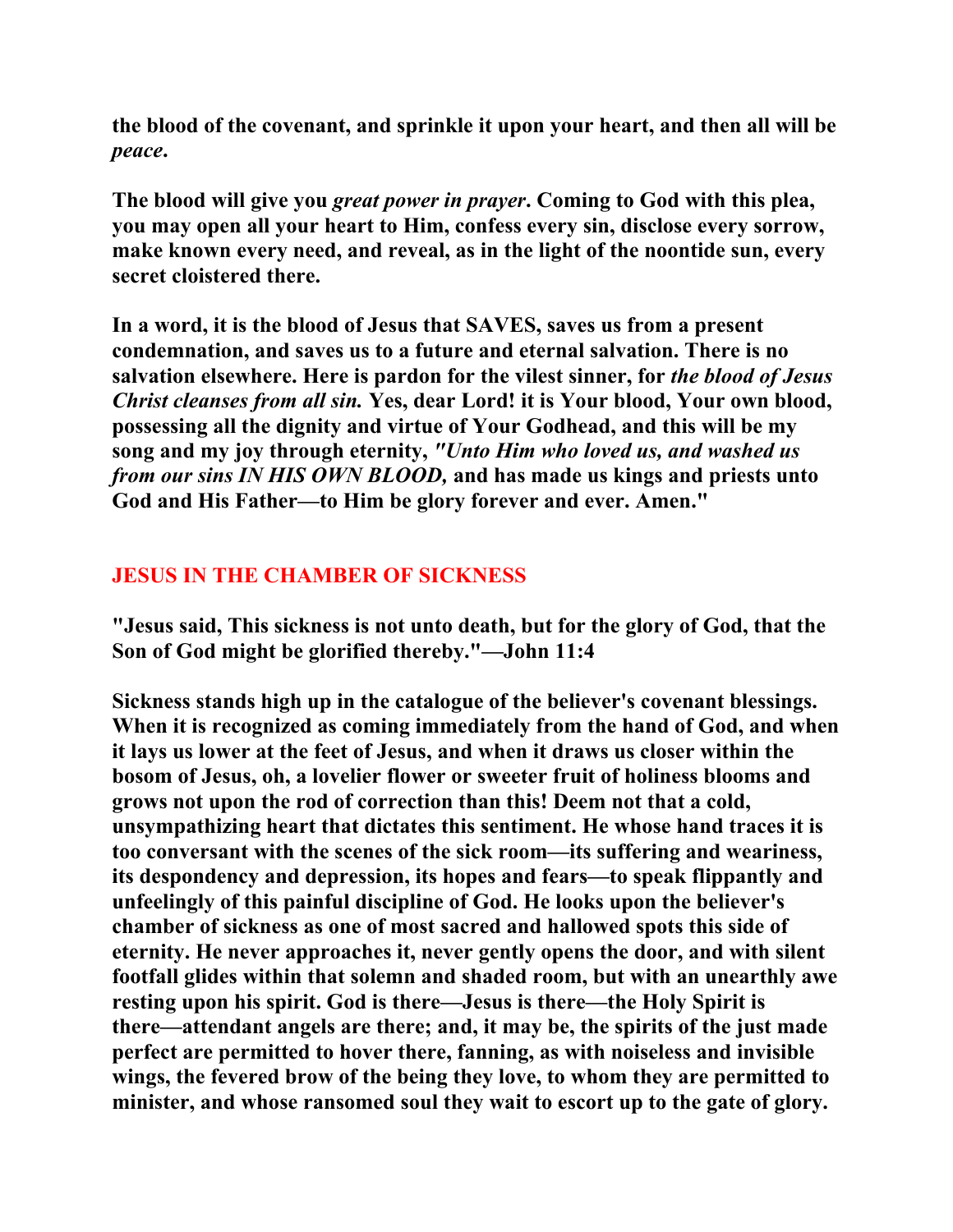**"This sickness is not unto death." Oh no, there is** *life* **in it, you sick one, you child of Jesus! This shall prove a time of spiritual quickening to your soul. You shall know more of God, see more of Jesus, read your title to the mansion in heaven in a clearer light, and with stronger faith than ever. No, it is not unto death! The Lord may, by this sickness, be preparing you for greater service and usefulness in His Church and in the world than ever. Wycliffe was at one time supposed to be upon his dying bed. An embassy of friars and doctors from Oxford was deputed to call upon him to urge and receive a recantation of his published opinions. They entered the apartment of the rector of Lutterworth, and, surrounding his bed, expressed the hope that, as death was about to remove him, he would not conceal his penitence, but distinctly revoke whatever doctrines he had advanced to their injury. The noble reformer, fixing upon them his languid but now flashing eyes, and summoning all his remaining strength, exclaimed, "I shall not die, but live, and shall again declare the evil deeds of the friars." He recovered, and lived to preach the doctrines of the Reformation even with greater power and success than he had ever done! Be still, then, you sick one, dear to Jesus. Who can tell for what great work in your Lord's vineyard this sickness and suffering and depression are preparing you! But, should it terminate fatally—should it be the chariot sent from heaven to bear you home, still it will not be unto death, but** *unto life,* **life eternal—"forever with the Lord!"** 

**"When languor and disease invade This trembling house of clay, 'Tis sweet to look beyond our cage, And long to fly away.** 

**"Sweet to look inward, and attend The whispers of His love; Sweet to look upward to the place Where Jesus pleads above.** 

**"Sweet to reflect how grace divine My sins on Jesus laid; Sweet to remember that His blood My debt of suffering paid.** 

**"Sweet in the confidence of faith, To trust His firm decrees;**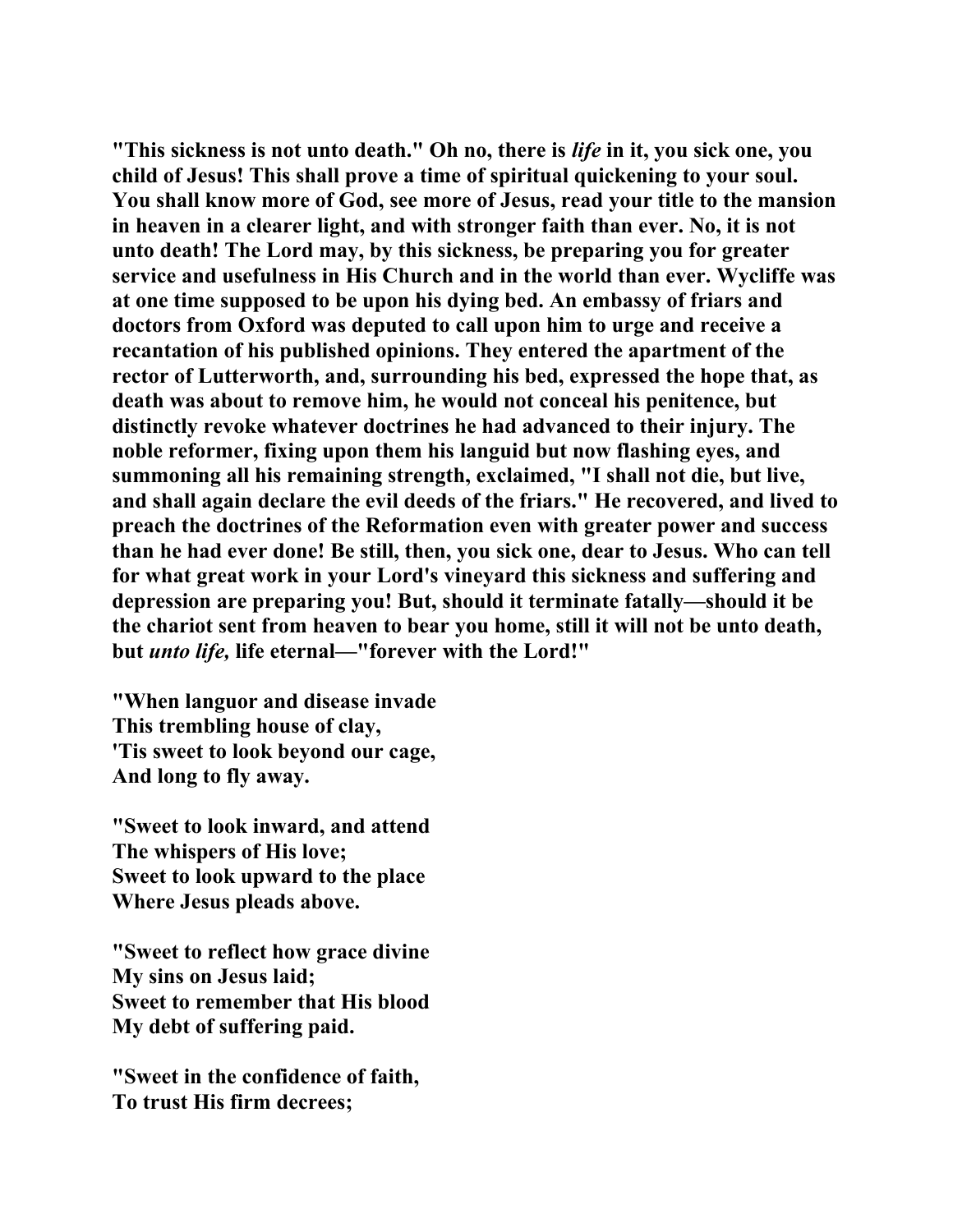**Sweet to lie passive in his hands, And know no will but His."** 

## **THE DYING BELIEVER**

**"And she lay dying."—Luke 8:42** 

**The transition of the believer from the chamber of sickness to the bed of death is a natural and often a short one. The Lord's** *sick* **one now becomes the Lord's** *dying* **one. It is by the process of 'wasting disease' that the loving Savior, for the most part, comes into His garden, and gathers His plants of righteousness—the lily in its youthful bloom, the rose in its matronly beauty, the cedar in its manly strength, the oak in its grace and grandeur transferring them to His paradise on high.** 

**There are, indeed, some of God's children whose departure may be regarded more in the light of Enoch—like** *translations* **than of an ordinary death. The chariot has descended so suddenly and with wheels so noiseless, the last enemy has approached so stealthily and with tread so softly, that we had scarcely seen them enter the celestial carriage before it bore them beyond our weeping eyes and wondering gaze; they themselves not knowing that it was** *death,* **until they had passed through its portal, and found themselves in heaven! Absent from the body, as in a moment, they were present with the Lord.** 

**But with you, beloved, the Lord's wise and loving dealings may be far otherwise. It is, perhaps, by slow disease and acute suffering He is taking down the earthly house; wearisome days and sleepless nights are appointed to you; and looking through the lattice of the dissolving tabernacle, you exclaim, "Why is His chariot so long in coming? why tarry the wheels of His chariot?" And now, as with unclasped and uplifted wings, your soul lingers upon the border land—** 

**"Only waiting until the angels Open wide the mystic gate, At whose feet I long have lingered, Weary and poor and desolate. Even now I hear their footsteps, And their voices far away; Only waiting to obey."**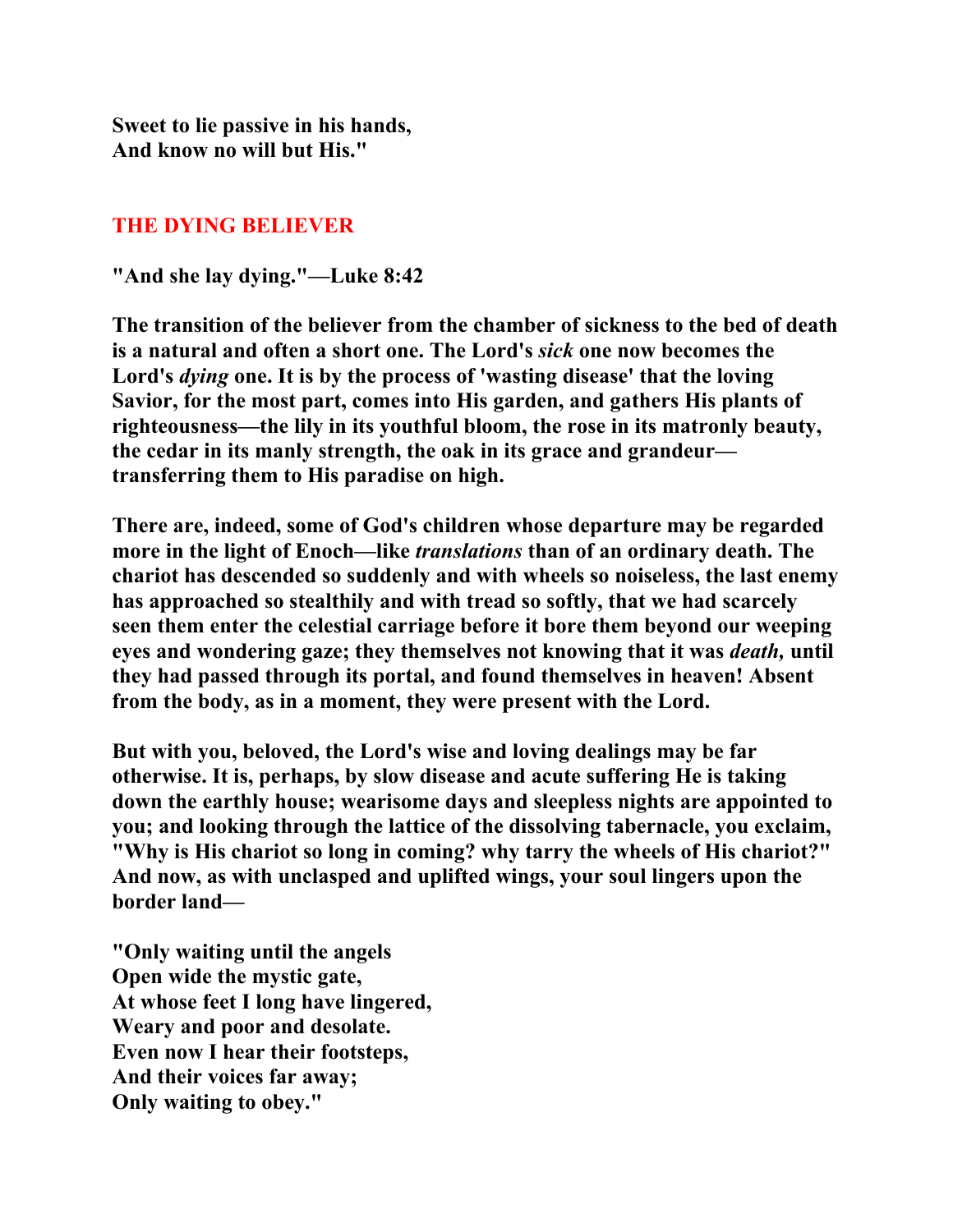**Dying saint of God, how enviable is your state! Soon you will see Jesus in all His glory; soon you will mingle with apostles and prophets and martyrs and all the heavenly host; soon you will be clasped in the fond and welcoming embrace of the loved ones who preceded you to glory; soon you will be freed from all taint of sin, from every fetter of corruption, from every tear of sorrow, from every pang of suffering, and from every feeling of languor and faintness. Oh blissful exchange! Oh glorious prospect! Fear not! Keep your eye upon Jesus. Look not so much to His work as to** *Himself,* **not so much to His salvation as to the** *Savior,* **not so much to the gospel of Christ as to the**  *person* **of Christ. Let yours be a** *personal* **dealing with a** *personal* **Savior. Let nothing come between you and Jesus. He is with you, and He bids you come not to His cross, or to His work, or to His sacrament—but—***to Himself. "Come unto ME; I will give you rest."* **He wants you to lay your dying head upon His very heart, to clasp His very hand in yours, and to feel that nearer to Him you cannot be, until your disembodied spirit speeds its flight, and folds its weary wings upon His glorified bosom.** 

**"Shudder not to cross the stream, Venture all your hope on Him, Not one object of His care Ever suffered shipwreck there."** 

**One word as to the world you are about to leave. Have you made a wise and equitable adjustment of your** *temporal* **matters, so that, after your decease, the near and beloved ones who survive and succeed to your property, may be free from all anxiety, allegation and litigation? Our Lord Jesus made His last will and testament, bequeathing to His people the richest treasure He could leave—His peace which passes all understanding—do you follow His example, and set your worldly house in order, that those who inherit your goods may bless your memory, and glorify God for the grace and wisdom and uprightness given you. The criminal neglect of this significant duty has been the productive cause of more domestic unhappiness than almost any that can be named. "Godliness is profitable unto all things, having promise of** *the life that now is,* **and of that which is to come."** 

#### **THE BELIEVER IN GLORY**

**"You shall receive me to glory."—Ps. 73:24**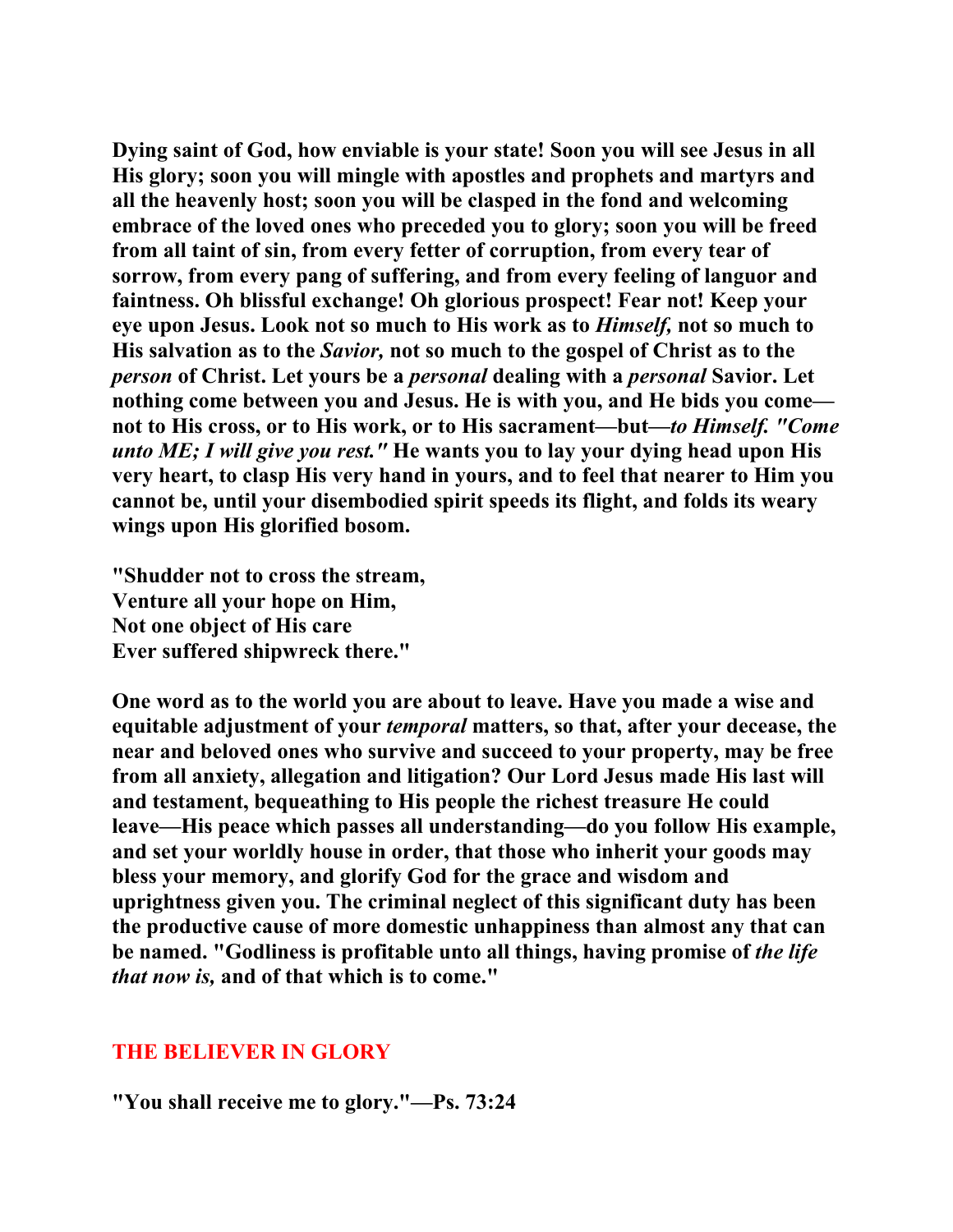**We have followed the believer in Jesus from sickness to death; we now follow him from death to glory. In each stage of this his earthly pilgrimage, how precious is he to the heart of Jesus, how firmly and safely kept by the power of God unto full salvation! The journey is not long, the transition is often very quick. The instant that he has suffered the last pang, and wept the last tear, and heaved the last sigh, and looked his last look of love on earth, he is before the throne of God and the Lamb, drinking of the crystal river that flows from beneath it, and basking in the effulgence of glory that beams around it. My soul, let faith, with its far-seeing eye, look within the veil, and behold the glory into which you shall before long enter, and exclaim, in the sweet exercise of that faith,** *"You will receive me to glory."*

**And, first, think of its** *certainty.* **The inspired Scriptures, which cannot be broken, affirm this truth in the most clear and positive terms. Nothing is more certain than the final glory of all God's saints.** *"You will show me the path of life—in Your presence is fullness of joy; at Your right hand there are pleasures for evermore." "As for me, I will behold Your face in righteousness—I shall be satisfied, when I awake, with Your likeness." "The hope which is laid up for you in heaven."* **And if these aspirations and declarations of faith are not sufficient, then, listen to the crowning evidence affirmed by the words of Jesus himself,** *"Father, I will that they also, whom You have given Me, be with Me where I am; that they may behold My glory."* **Yes, my soul, glory is at the end of your weary, tearful, toilsome pilgrimage. It is the** *last* **link in the golden chain that binds you to the throne of heaven. The first link of that chain is God's**  *foreknowledge* **of His saints; the last, His** *glorification* **of them. "Whom He**  *foreknew,* **them He also** *glorified"* **(Rom. 8:30).** 

**And now the sick and suffering and longing one is—***in glory!* **The soul has passed the portal of death, has dropped its chain, and is free! All it believed, all it expected, and all it longed for is now realized, fully and forever realized, and its traveled feet walk the golden streets, and its weary wing is folded upon the bosom of its Savior. No more sin, no more impurity, no more suffering, no more weariness, no more tears—the former things are passed away, behold, all things are new! It has seen Jesus—it is now mingling with prophets, apostles, and martyrs, and all the holy angels—it is "without fault before the throne," hymning the high praises of the Lamb. Listen to its triumphant, rapturous song—** 

**"I shine in the light of God,**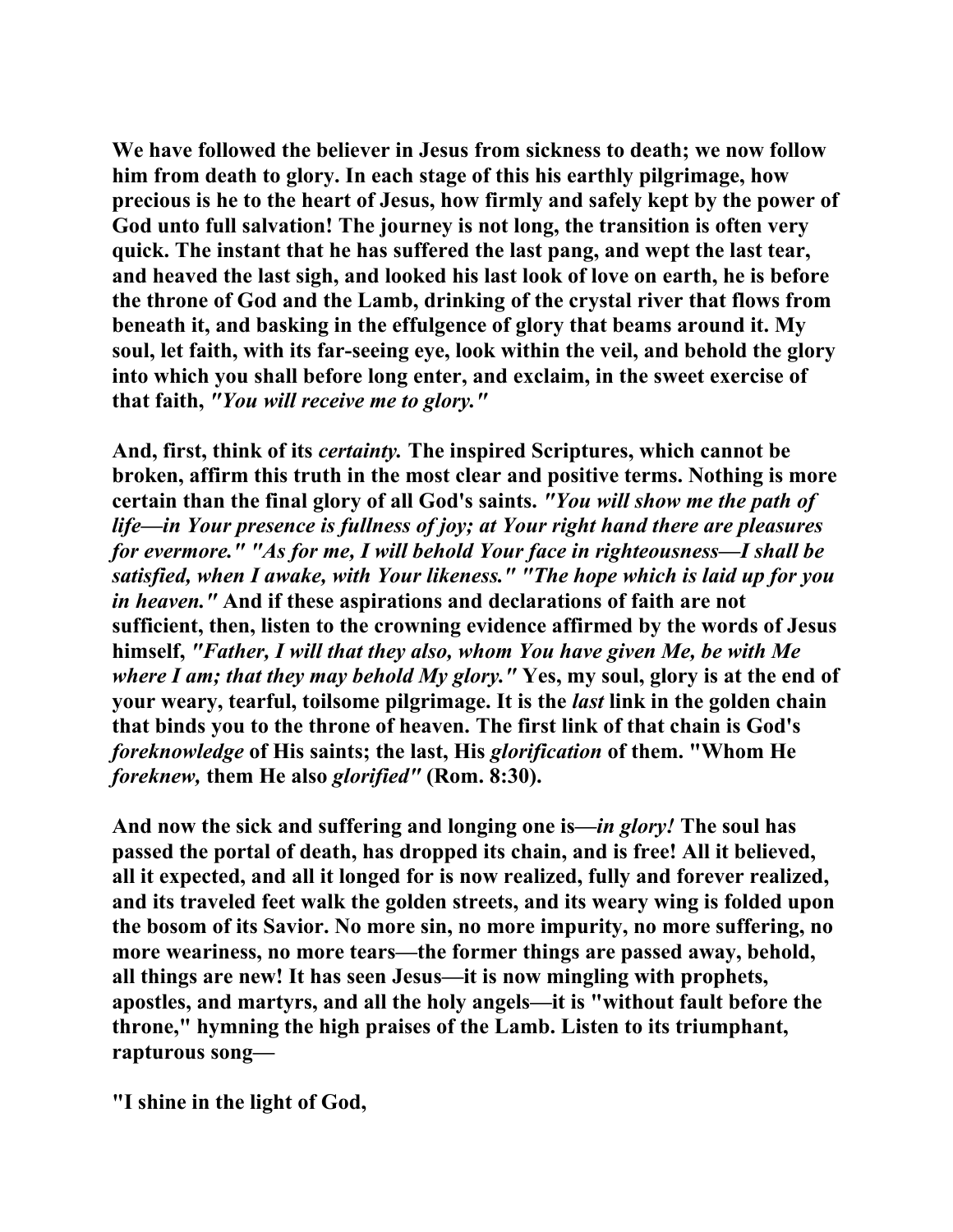**His likeness stamps my brow, Through the shadows of death my feet have trod, And I reign in glory now.** 

**"No breaking heart is there, No keen and chilling pain, No washed cheek where the frequent tear Has rolled, and left its stain.** 

**"I have found the joys of heaven, I am one of the sainted band; To my head a crown of glory is given, And a harp is in my hand.** 

**"I have learned the song they sing, Whom Jesus has set free, And the glorious walls of heaven still ring With my new-born melody.** 

**"No sin, no grief, no pain, Safe in my happy home; My fears all fled, my doubts all slain, The hour of triumph come.** 

**"Friends of my mortal years, The trusted and the true, You are walking still in the valley of tears, But I wait to welcome you. "Do I forget? Oh, no! For memory's golden chain Shall bind my heart to the hearts below, Until they meet to touch again."** 

**"These are they who have come out of the great tribulation; they have washed their robes and made them white in the blood of the Lamb." Rev. 7:14** 

#### **JESUS IN THE HOUSE OF MOURNING**

**Jesus said to her, "Your brother will rise again." John 11:23**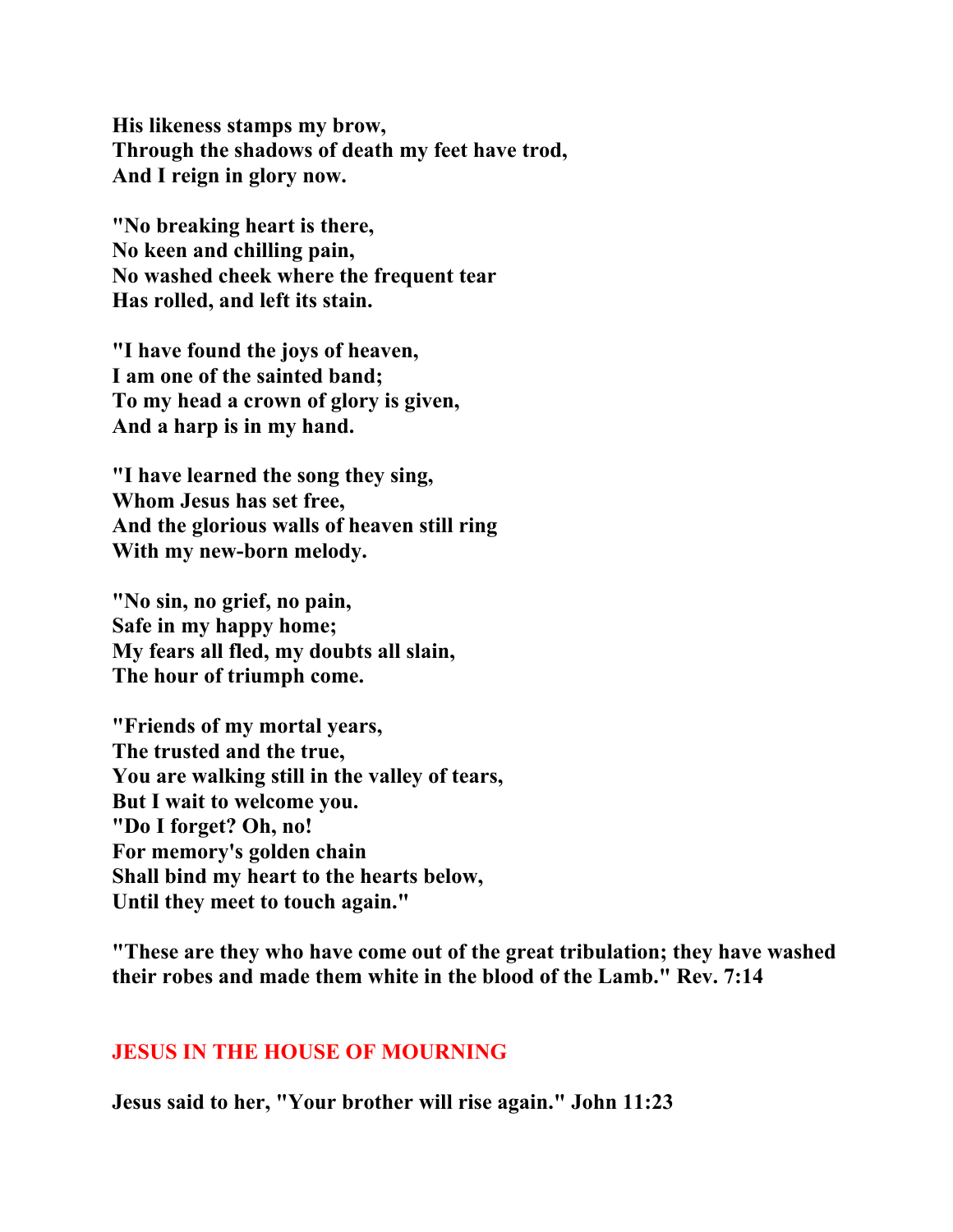**We have lately been with Jesus in the chamber of sickness and of death; let us now accompany Him to the house of mourning. He was equally Himself in both. His loving, sympathizing heart was at home in every place where suffering and woe found a lodgment. He Himself had passed through this school. And well He had learned its lessons, emerging from its teaching and discipline in all respects fitted for, and in all points assimilated to, His peoples' trying and afflictive circumstances. Oh, wondrous truth! oh, marvelous love! Must the divine Son of God, must the sinless Son of man be perfected by suffering, that He might suffer when I suffer, weep when I weep, bear the heaviest end of my cross, and in all my afflictions be Himself, by sympathy and support, afflicted? So I read, and so I believe.** 

**You are a bereaved one—the Lord's bereaved! Himself has done it. Arise, oh my soul, from second and proximate causes. With them you have nothing to do. Like pieces of wreck floating on the surging waves, they will but wound and bruise you, and, perhaps, loosen your hold of faith on the Divine and faithful plank to which you are clinging, and which will assuredly bear you up, and float you in safety to the shore. Every view of your bereavement which draws your eye away from Jesus will but lacerate and inflame your wound. Looking above, seeing Jesus only, recognizing God's hand in your calamity, and referring it all to His infinite wisdom, perfect righteousness, and unchanging love, will enable you to bow meekly in your sorrow, and with your mouth in the dust, exclaim, in lowly imitation of your Lord, "My Father, if this cup may not pass from me except I drink it, Your will be done."** 

**Yes, beloved, your brother shall rise again. Did he not die in the faith of Jesus? Did he not depart in the hope of glory? Then, that faith has saved him, and that hope sheds a halo around his grave. He shall rise even now, for the memory and the influence of his holy life and love still live in undecaying power and fragrance; and, "he, being dead, yet speaks." But he shall rise again in the resurrection of the just at the last day, when, at the Second Resurrection, the trumpet of Christ, the Archangel shall sound, and the** *"dead in Christ shall rise first."* **Oh, the glory and the bliss of that moment, when the ruined temple of the Holy Spirit shall spring from the dust, a spiritual body, freed from all the taint of sin, the grossness of the flesh, the sorrows and sufferings of earth, resplendent in beauty, perfected in holiness, "fashioned like unto Christ's glorious body." And, until my body shall be committed to the dust in the faith of Him who is "the Resurrection and the Life," may I live and die, dear Lord, to You, and, then, be with You forever!**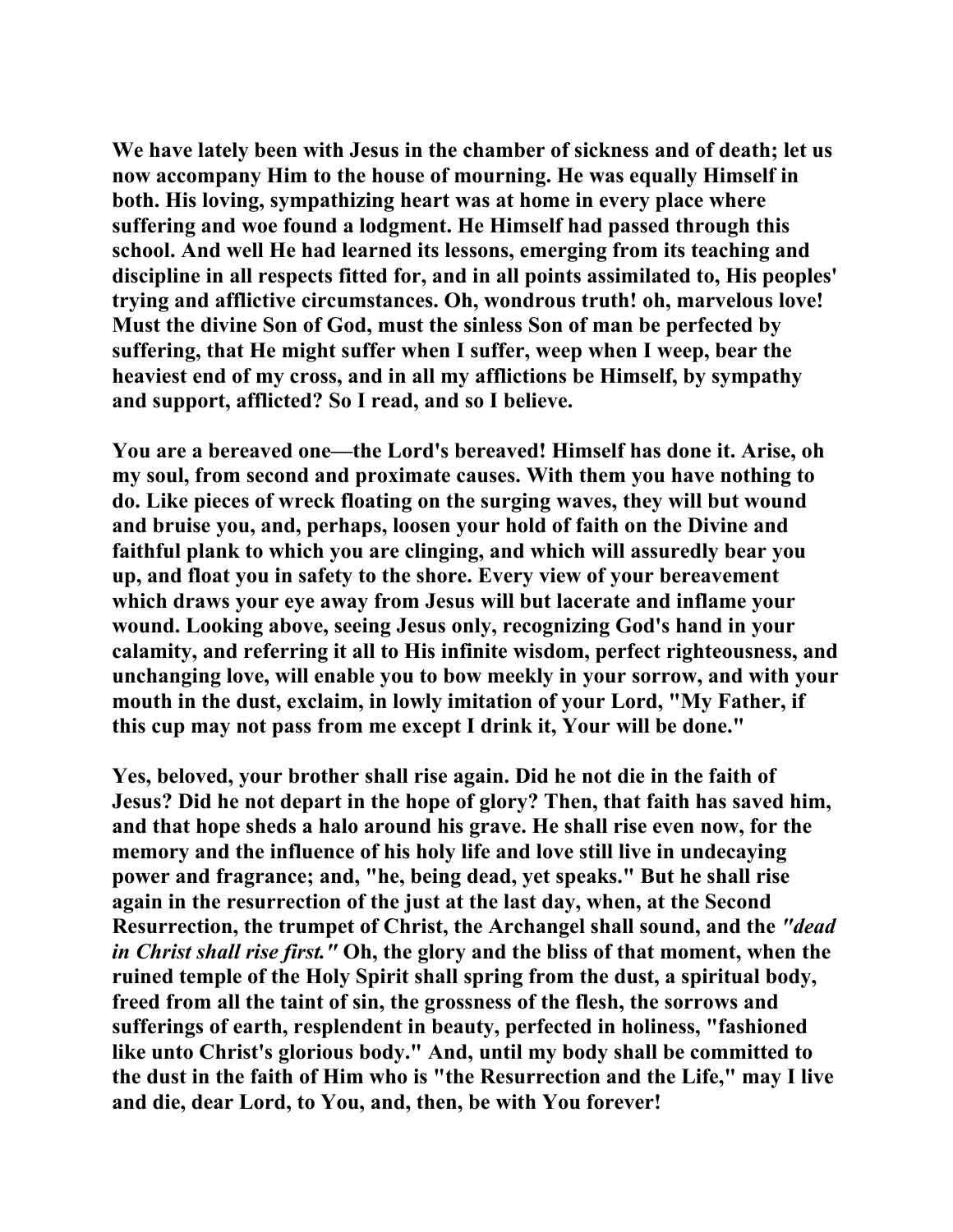**Jesus is one with you in your bereaved grief. He is in your house of mourning now. He goes with you to the grave to weep there. Spiritual blessings will bloom around that grave, sweeter and more beautiful far than the flowers with which you deck it, if your sorrow draws you closer to Christ, making you better acquainted with Him, the weeping and sympathizing Savior, and loving Friend and Brother, born for this crushing adversity.** 

#### **JESUS THE SINNER'S GUEST**

 **When Jesus came by, he looked up at Zacchaeus and called him by name. "Zacchaeus!" he said. "Quick, come down! For I must be a guest in your home today."** 

 **But the crowds were displeased. "He has gone to be the guest of a notorious sinner," they grumbled. Luke 19:5,7** 

**The social element of our Lord's nature found its appropriate and widest scope in the race He had come to redeem. It formed, indeed, one of the most marked and effective instruments of His mission of love. Overcoming every class barrier, and penetrating the hardest surface of society, it bore Him into every abode of man, blending Him with every form of sorrow and suffering. Jesus was now the guest of Zaccheus. He had come to seek and to save that which was lost; and this rich man, and chief among the publicans, was one of them. Living in sin though he was, and now concealed amid the foliage of the sycamore tree, the Savior knew where to find, and how to call this "hidden one" of His eternal love, this "vessel of mercy afore-ordained unto glory." "Quick, come down! For I must be a guest in your home today." But the crowds were displeased. 'He has gone to be the guest of a notorious sinner,' they grumbled." Blessed testimony! Jesus is still our guest; He still abides and banquets with us.** 

**What a banquet is the** *Gospel Feast* **at which we meet the Savior! It is just the feast our famished souls need. Here is the full forgiveness of all sin; here is a free grace, justification from all things; here is adoption into God's family; here is the wine and the milk of God's love and the Savior's grace, "without money and without price," for all who have "nothing to pay." Approach, my soul, for, "all things are ready." Come, not waiting to change your clothing, or for some self-cleansing, but just as you are, since Jesus has provided the fountain that washes, and the robe that clothes you; the only plea springing**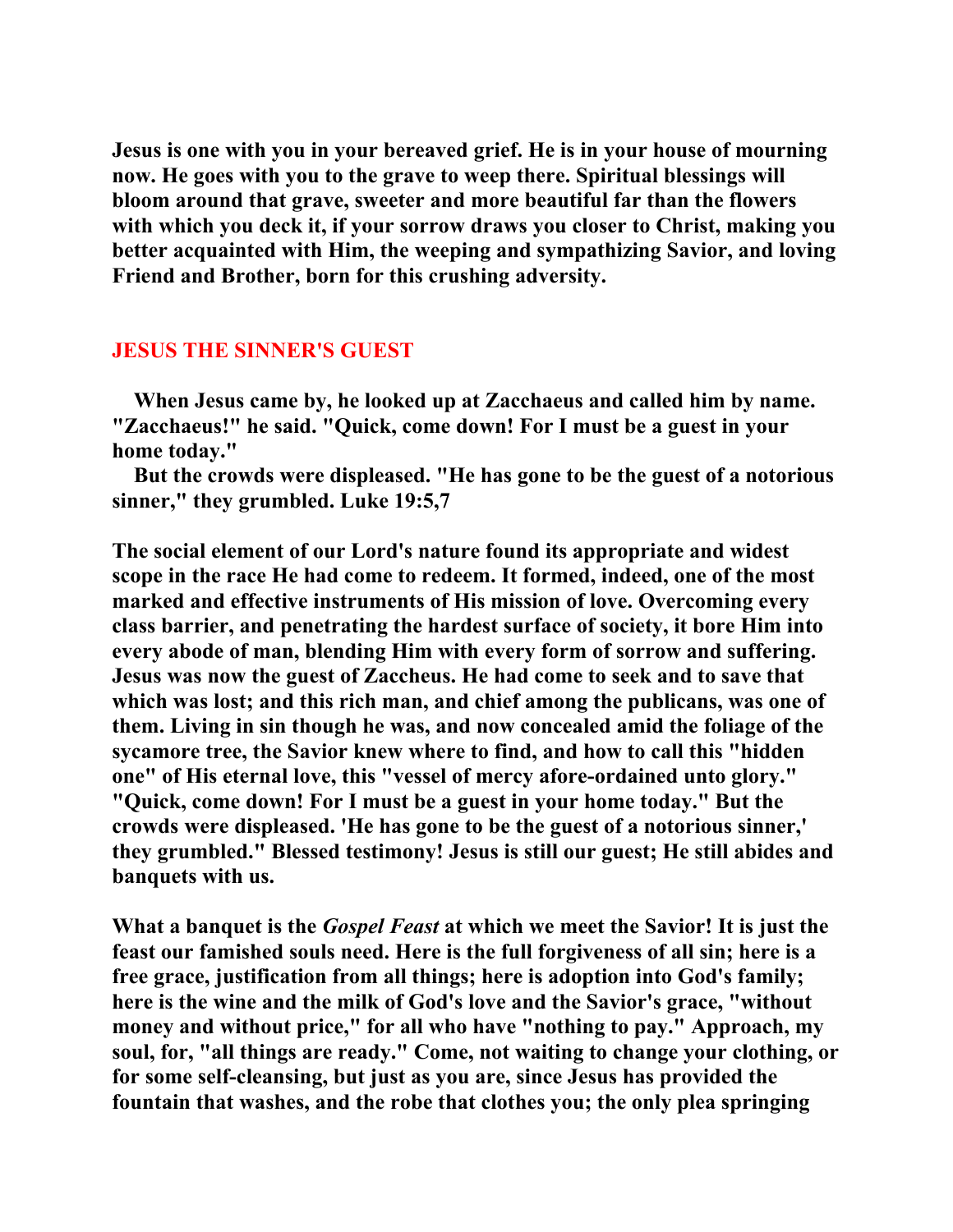**from yourself, that you are "wretched, and miserable, and poor, and blind, and naked." Oh, remember that Jesus is the guest of** *sinners!*

**Jesus meets His saints at the table of His Holy Communion. If ever heaven and earth unite and embrace, it is then! When the King sits at the table, surrounded by the people of His love, eating by faith of His flesh, and drinking by faith of His blood—symbols, and nothing more, of His atoning death—it is a heaven below, lacking but the immediate and unveiled presence of the glorified Lord. Approach, then, oh my soul, take your place as a welcome guest at this heavenly banquet, and hear your Lord's sweet welcome, "Eat, O friends, and drink, yes, drink abundantly, O beloved."** 

**"He knows what wandering hearts we have, Apt to forget His lovely face; And to refresh our minds He gave These kind memorials of His grace.** 

**"The Lord of life this table spread With His own flesh and dying blood; We on the rich provision feed, And taste the wine, and bless our God.** 

**"While He is absent from our sight, 'Tis to prepare our souls a place, That we may dwell in heavenly light, And live forever near His face."** 

**Oh my soul, invite Jesus often to your house, for none ever entertained such a guest as He. He brings His own refreshment, and always gives more than He receives. Receive Him into your house, worship Him at your domestic altar, acknowledge Him at your meals, invite Him to your marriage feasts, and see that He has on all occasions a loving reception, and the best entertainment even a loving and an unreserved heart. O Lord, since you receive sinners, and eat with them, enter my humble abode, and abide with me, for it is toward evening, and the day is far spent.** 

#### **THE GENTLENESS OF GOD**

**"I will do you no hurt." Jer. 25:6**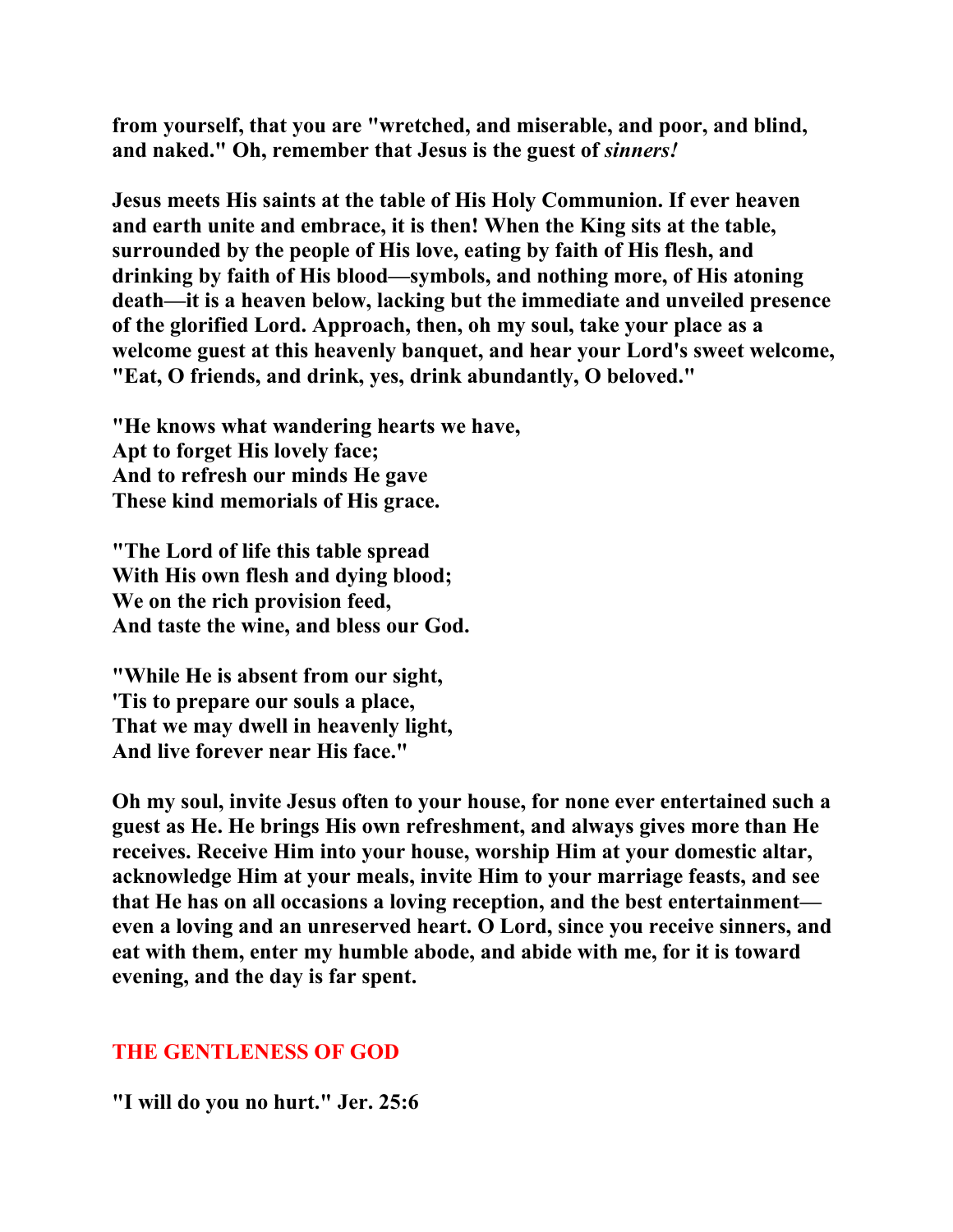**What a tender, touching declaration of God is this! How condescending and considerate of His people's feelings! Would God, could God hurt a hair of the head of His child, severe and painful though His dealings maybe? Oh, no! They may be called to leave their father's house, as was Jacob—they may go down into Egypt, as did Israel—they may be tried in their children, as was Eli—they may be bereft of property and children and health, as was Job they may be cast into the lions' den, as was Daniel—and into the fiery furnace, as were the Hebrew children—they may have a thorn in the flesh, as did Paul—they may be banished, as was John—yet God will do them no hurt!** 

**Nevertheless, His** *dealings* **with His beloved saints and servants of old, were but among the all things that worked together for their good. It was a mysterious; and to them a trying and afflictive way. Nevertheless, He was but unfolding His purposes of wisdom, His thoughts of peace and His ends of love. Consider this, my soul, whatever God's way with you is, He will do you no hurt.** 

**And first, there is the utter** *impossibility* **that God could hurt one of the children of His love. His nature is love—His heart is love—all His attributes are manifestations of His love—all His dealings but unfoldings of His love. Listen to David's representation of God,** *"You, O Lord, are a God full of compassion, and gracious, long-suffering, and plenteous in mercy and truth."* **Can not you, my soul, affix your seal to this testimony? What has your God been to you through these many long years of your pilgrimage but a God who could do you no hurt? Oh, no! He loves you too deeply, cares for you too tenderly, watches over you too vigilantly—you are too dear to Him as a child of His adoption, too precious to Him as a jewel of His cabinet, too lovely in his eye as accepted in the Son of His love, that He should do you hurt. Whatever His conduct may be, you shall exclaim with David,** *"Your gentleness has made me great."*

**His** *rebukes* **will do you no hurt. They are the** *probings* **of the Lord, searching into the deep evil of our heart, and into the sinnings of our spirit, but to bind up and heal. We may shrink from the cuttings of the surgeon's knife, wince at the searching of his probe as it penetrates to the core of the disease nevertheless, painful for the moment as the process may be, it is essential to our cure. And so God's searching of the heart, His deep probing of its hidden evil, His intent to discover the concealed agent that has caused so much ill health to your soul, will do you no hurt, but will result in your greater purity**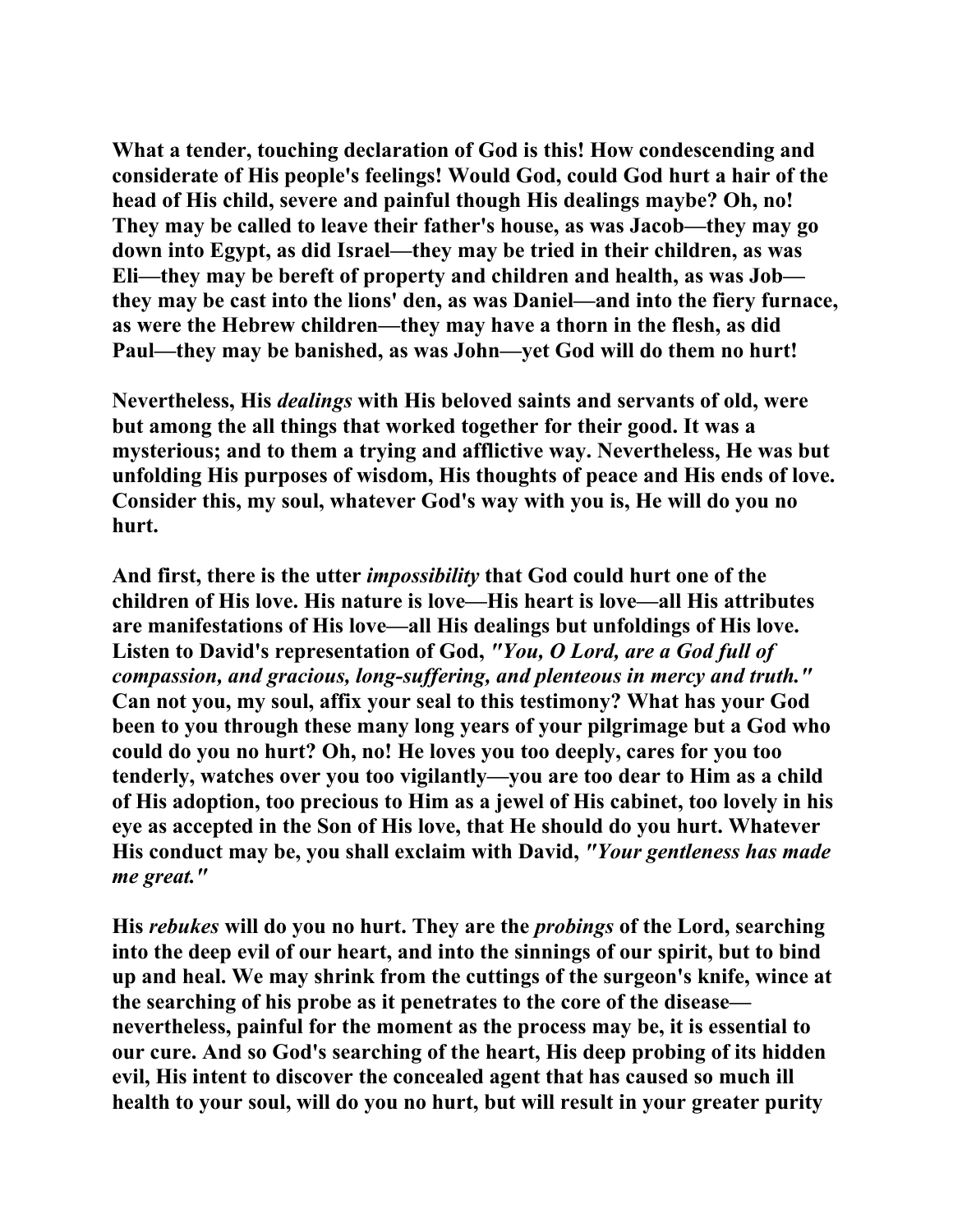**of heart, conformity to Christ, and real advance in the divine life.** 

**The Lord will do you no hurt in His** *afflictive* **dispensations. For the present the disappointment is grievous—the blow is crushing—the hand of your God is heavy upon you—nevertheless, underlying all, there is a divine tenderness, infinitely more gentle than the gentlest nurse with her child, infinitely more tender than the tenderest love of a mother towards her first-born. Then, be still, lie passive, and as a weaned child, behave and quiet yourself beneath a loving Father's gentle hand, for He has said,** *"I will do you no hurt."*

**Nor will He permit** *others* **to hurt you. What a wonderful passage is that in the history of His dealings with His people in the wilderness, "When they went from one nation to another, from one kingdom to another people,** *He allowed no man to do them wrong."* **And so He will shield and protect you.** 

**And when we hurt ourselves, as we continually do by our sin and folly, He graciously and tenderly binds up our self-inflicted wounds, soothes the bruises of our falls, and makes our broken bones once more to rejoice. Then, my soul, yield yourself to Jesus. He never has hurt you, He never will.** 

# **NOTHING TOO HARD FOR GOD**

**"Then came the word of the Lord unto Jeremiah, saying, Behold, I am the Lord, the God of all flesh—is there anything too hard for me?" Jer. 32:26, 27** 

**The believer has nothing to do in his religious life with anything, as his guide and directory, except with the Word of the Lord. Not with the "ifs" and the "buts" of unbelief—not with the changeful frames and experiences of the soul—not with the ever-varying providences of God—but with the Word of the Lord alone, eternally settled in heaven, and which lives and abides forever. With a "Thus says the Lord," the believer may confound every suggestion of Satan, may silence every "if" and "but" of unbelief, rise above each shifting phase of Christian experience, and anticipate with confidence and composure the solemn moment of his departure out of this world to go unto the Father. Have we, in the course of our daily thoughts, met with a "Thus says the Lord" more precious and comforting than this—***"Is anything too hard for Me? says the Lord"?* **Let us meditate upon it for a moment, and extract from it the honey that will enlighten and revive us even more than that which David's weary and exhausted army experienced from the honey they found in the**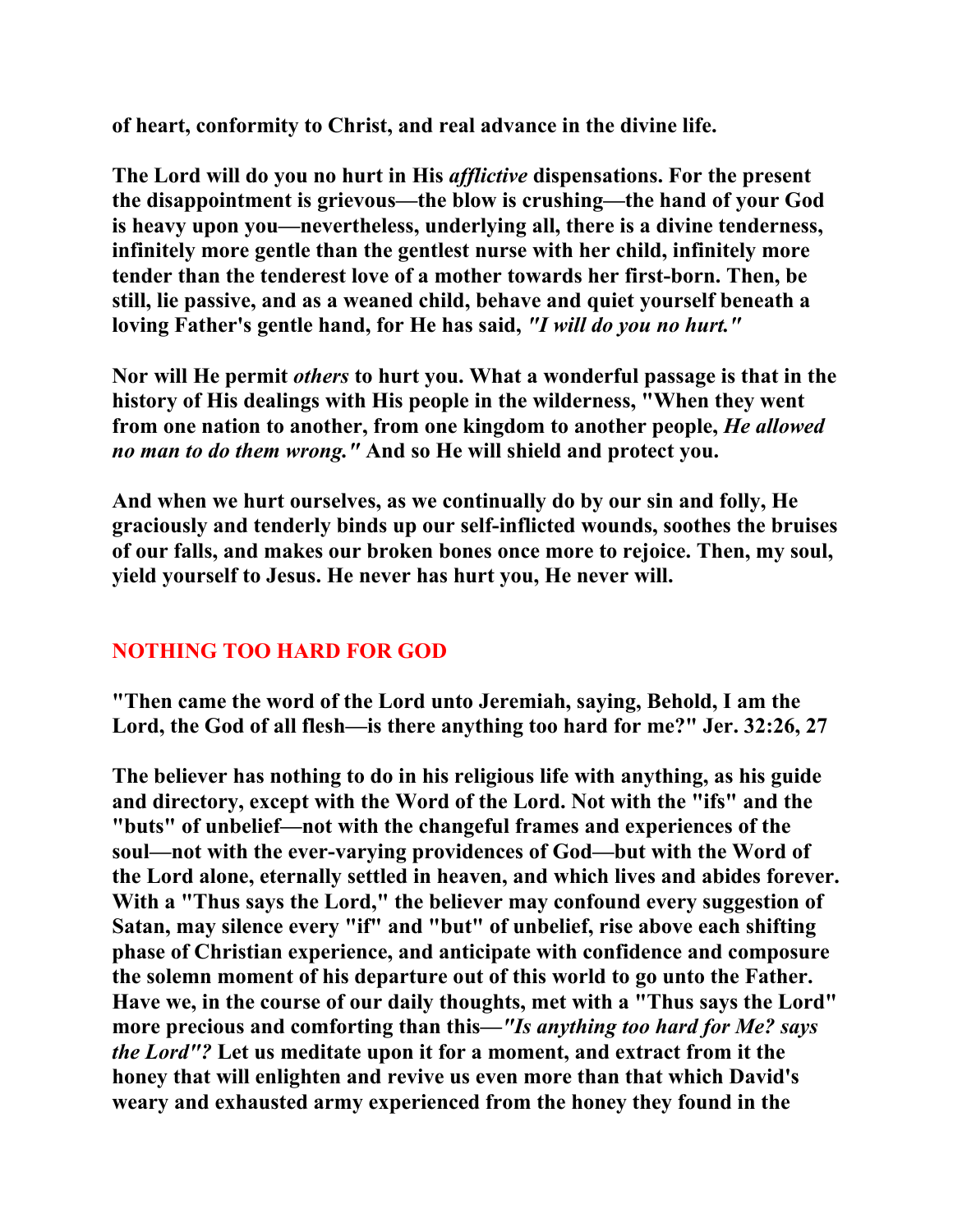#### **forest.**

**This condescending challenge of our God, while it conveys to us a gentle rebuke, contains also a self-evident truth. The answer of faith would admit of not a moment's hesitation. The reason is simple. Can anything finite outdistance infinity? Can any difficulty confound it? Can any contingency thwart it? Can any demand exhaust it? Can any sin out-measure it? In a word, can anything be too hard for God? Oh, no! We deal with INFINITY, with whom nothing is too hard, and nothing impossible, except that He should lie.** *"That by two immutable things, in which it is impossible far God to lie, we might have a strong consolation."*

**Let us consider these words of God as a great strengthening of our faith. We need every view of God calculated to enlarge our thoughts of His greatness, and to increase our faith in His power and love. Our low thoughts and limited views of God lie at the root of all unholiness. Our hatred of sin will be in proportion to our conception of God's holiness, the infinite purity of His nature, and the spirituality and extent of His love. Behold, then, the strength faith may derive from its dealing with God's all-sufficiency! The difficulty that has out-measured your power—the perplexity that has confounded your wisdom—the impossibility that has paralyzed your efforts—the demand that has exhausted your resources. But what is it all that with God? Let your faith, then, deal not with yourself, but with God—not with your perplexity, but with His wisdom—not with your difficulty, but with His power—not with your need, but with His wealth—not with your vileness and ingratitude, but with His great love, grace, and all-sufficient merit treasured in Christ Jesus.** 

**Let this view of God encourage you to cast yourself upon His boundless mercy in Christ Jesus. Is any sin too great, any guilt too deep, any ingratitude and unworthiness too vast for the compass of His pardoning grace lodged in the Son of His love? Oh, no! If His salvation could not and did not reach infinitely beyond the utmost bound of human sin, guilt, and unworthiness, then there would be a limit to Infinity. But this is impossible.** 

**Let this view of God's all-sufficiency deepen our love to Him. Faith works by love. They are twin graces in the renewed soul. The closer the transactions of your faith with God—dealing with Him in all the** *little things* **of life—the deeper will be your love to Him! The more intimate our acquaintance with God in Christ, the warmer will be our love. Sinners have not the love of God in them, because He is to them an unknown God. They know not what a God**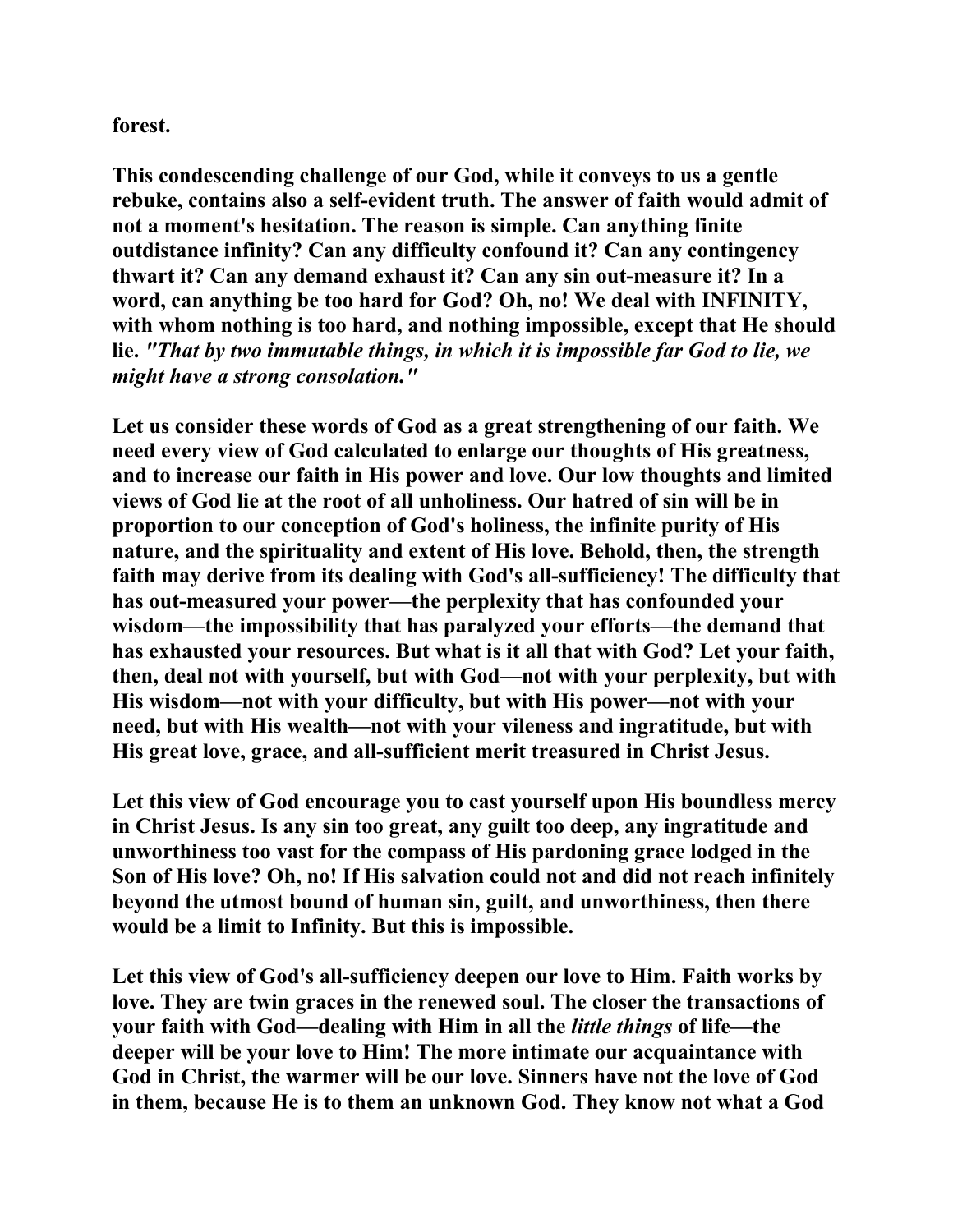**they hate, rebel and sin against. But, my soul, you have seen the glory of God in the face of Jesus Christ, and in the trials and needs, the sins and sorrows you have transacted with Him; you have known Him but to confide in Him; and have trusted Him but to love Him; and have loved Him but to go forth and live and labor, and, if need be, die for Him.** 

# **THE LORD'S LOVING REMEMBRANCES OF YOUTH**

**"Thus says the Lord; I remember you, the kindness of your youth."—Jer. 2:2** 

**If there is a stage of the Christian's life ever verdant, ever precious in God's remembrance, it is that important and memorable period when he gave his**  *youth,* **consecrated his first and best to God. God calls it "kindness." How gracious and condescending is our God! Can he ever forget that solemn moment of life's turning-point, when the great and blessed decision for eternity was made, when the world was forsaken and sin renounced, and the creature relinquished, and the good part was chosen? that hour of the soul's espousals to Christ, when the divine marriage between Jesus and your heart took place, and all the angels sang the nuptial song in heaven?** 

**"Your youth." In its spiritual aspect what an important period is youth! It is the moral spring of human life. It maintains the same spiritual relation to our being, as the natural spring does to the autumn of the year. It is the seed-time of life. It seems to hold the future of our existence in its grasp, fixing and foreshadowing its mold and destiny. In almost every case the noon and evening of life reflect the morning. A religious, virtuous, God-fearing morning predicts a career holy, happy, and useful. On the other hand, youth tainted, stunted, and shaded by sinful indulgence, often transmits a sad and fearful heritage of suffering, sorrow, and remorse, mental and physical, to life's future; crippling its prime, and bringing down the grey hairs of age—if indeed it reach that period—with shame and sorrow to the grave.** 

**Oh! then, seize the golden period, and by prayer and God's Word, by Christ's grace and the Spirit's help, seek its renewal, sanctification and dedication, that you may be like the Savior, a "holy child;" like Josiah, fearing God in your youth; like Samuel, early found in the Temple, hearkening to the call of God and doing His will; like thousands we could mention, of later times, who consecrated the "dew of their youth" to Christ, and gave the first and best to God.**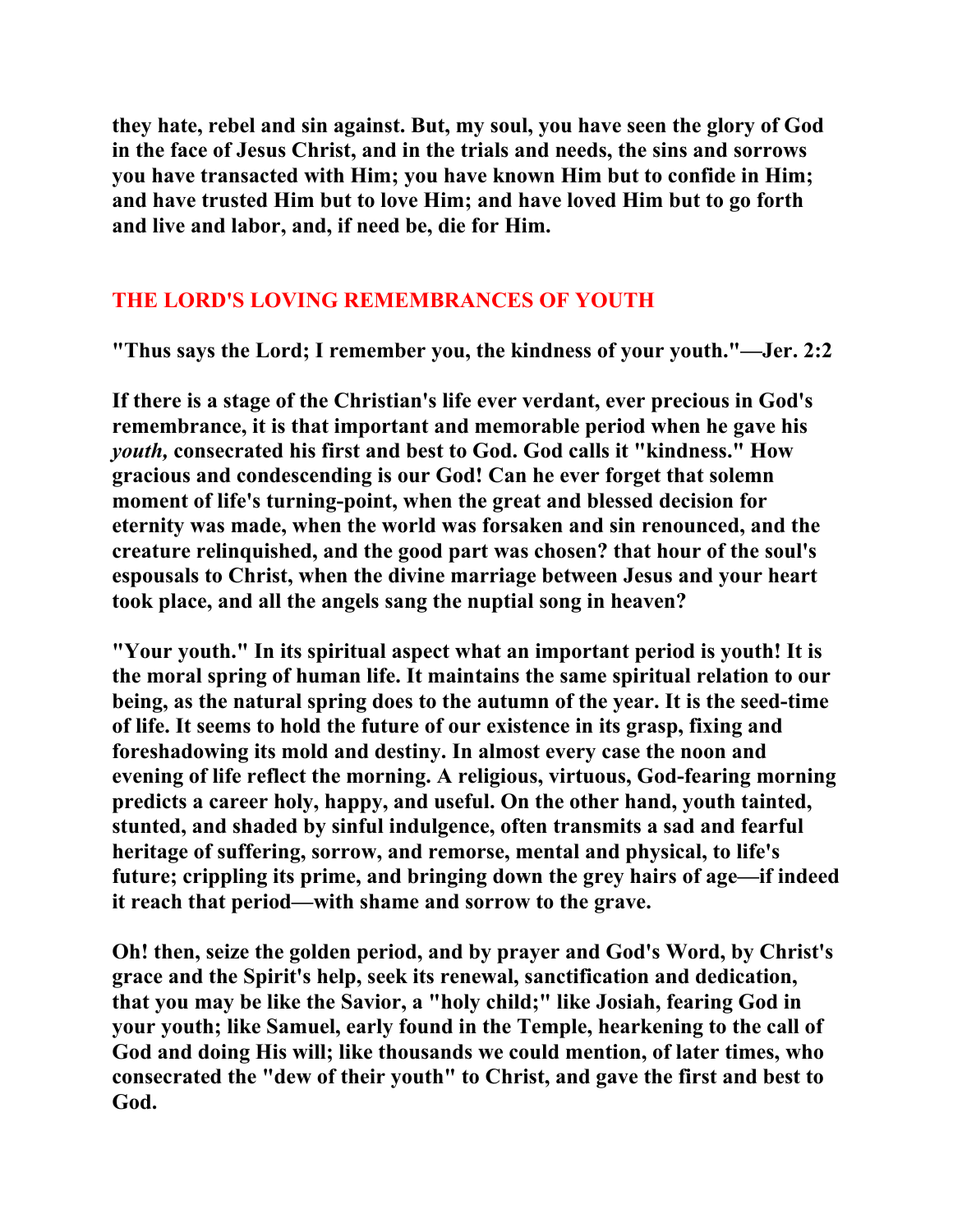**"The kindness of your youth." The early seeking and finding the Lord, He condescends to denominate a kindness shown Him. He seems to lose sight of His own kindness in early giving His Spirit, in early calling by His grace, and to speak only of the kindness done Him in responding to that call and in yielding to that grace. Are you prepared to manifest this kindness to Jesus? It is kindness to Him when you weep in penitence at His feet. It is kindness to Him, when you arise in faith and wash in His precious blood. It is a kindness to Him, when you accept the free gift of His salvation without a work of your own. It is a kindness, when you lay the sheaf of the "first fruits" of your being—intellect, rank, wealth, service—upon the altar of consecration.** 

**"'Tis done! the great transaction's done! I am my Lord's, and He is mine; He drew me, and I followed on, Charmed to confess the voice divine.** 

**"Now rest my long-divided heart, Fixed on the blissful center rest; With ashes who would grudge to part, When called on angels' bread to feast?** 

**"High Heaven that heard that solemn vow, That vow renewed shall daily hear; Until in life's latest hour I bow, And bless in death a bond so dear."** 

**"I remember you." Lord, amid the myriad thoughts and memories that crowd Your mind, do You remember that sacred vow, that solemn hour, that blissful moment, when You and I did became** *one?* **Oh! matchless love! oh! infinite long-suffering, to remember it still, after all my sinful and sad forgetfulness of You and of Your love! Here beneath Your cross, let me renew my vow of dedication, consecrate myself afresh to You; devoting more holily and unreservedly than ever the little remnant that is left of this sinful, transient being. Remember your servant, O Lord, for good; and give Your grace that, in hallowed remembrance of his "first love," and of all the long line of Your mercies, he may be faithful unto death, and through Your grace receive the crown of life that fades not away.** 

**THE LORD FAITHFUL, AND HIS WORD TRUE TO THE LAST**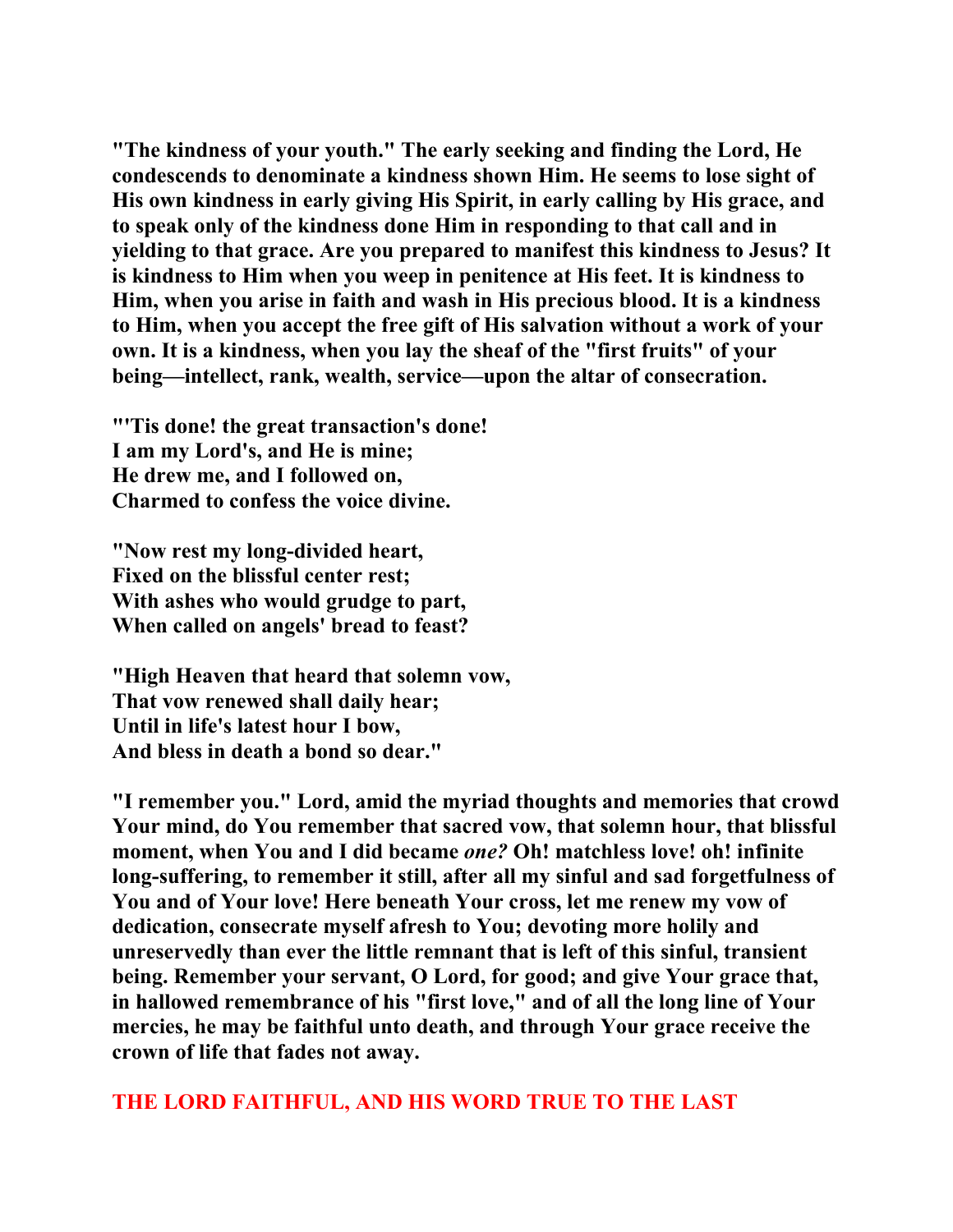**"Now I am about to go the way of all the earth. You know with all your heart and soul that not one of all the good promises the Lord your God gave you has failed. Every promise has been fulfilled; not one has failed." Joshua 23:14** 

**There is no testimony to the faithfulness of God in His Word so convincing and touching as that of the dying believer. If ever a man is sincere, it is then. If ever the veil is laid aside and the soul appears real and undisguised, be it a saint or a sinner, it is at that solemn moment. No motive now exists for the false, and no cloud can conceal the true; the coin that has passed current with many for genuine is now found to be counterfeit, and that which many regarded as counterfeit—even the possessor himself—proves to be genuine! Nature now appears to be but nature; and grace, vindicating its true character, proves itself grace. The specious hope dies, and the true hope gathers life; the false faith sinks, and the real rises; and the timid believer, who went doubting and trembling all the way to Jordan's brink, plunges boldly into the river, and passes over to the other side, with the paean of triumph breathing sweetly from his lips, "O Death, where is your sting? O Grave, where is your victory?"** 

**Such is the picture which the position of Joshua now presents to our view. He is standing upon the sunny slope, and before the soles of his feet smite the cold waters, he casts a back glance upon all the way the Lord his God had brought him; and in words the most emphatic and impressive, testifies to the divine faithfulness and unchanging love of his covenant God in making good all His great and precious promises He had so graciously given,** *"Not one thing has failed of all the good things which the Lord, your God, spoke unto you; all are come to pass."* 

**Such is the divine assurance with which we conclude our daily thoughts. What more precious truth, blended with sweeter melody, could linger upon the ear as we close the volume than this—***God's faithfulness in the fulfillment of His Word?* **Let us look at this truth as confirmed by the experience, first, of the living, and then of the dying believer, for both are God's witnesses.** 

**What is the life of the child of God but a continuous experience of the truth of His Word, and the veracity of His promises? You have, perhaps, been placed in trying circumstances; resources have lessened and demands have increased; your faith has been sharply tried; your spirits depressed; the sky has lowered and the waters have risen; but lo! the Spirit, the Comforter, has**